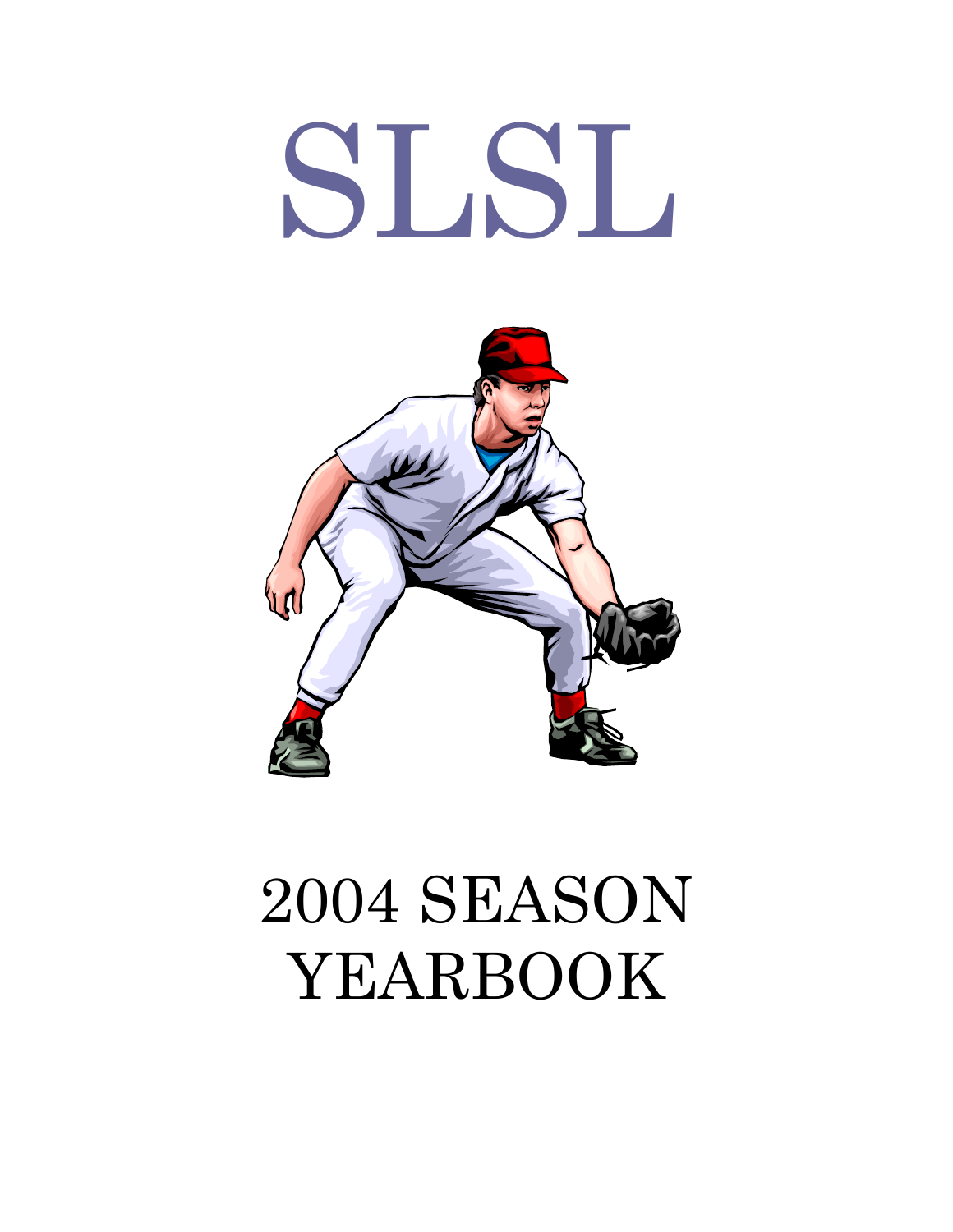### FINAL LEAGUE STANDINGS

| East                          | Won | Lost | Pct  | <b>GB</b> |
|-------------------------------|-----|------|------|-----------|
| Jackson Guides                | 91  | 71   | .562 |           |
| New York Knights              | 88  | 74   | .543 | 3         |
| Arizona Heat                  | 80  | 82   | .494 | 11        |
| California Dragons            | 78  | 84   | .481 | 13        |
| Galapagos Tortoises           | 68  | 94   | .420 | 23        |
| Vernal Equinox                | 66  | 96   | .407 | 25        |
|                               |     |      |      |           |
| West                          | Won | Lost | Pct  | <b>GB</b> |
| St. George Sunrays            | 104 | 58   | .642 |           |
| <b>Washington Generals</b>    | 100 | 62   | .617 | 4         |
| Malibu Wave                   | 94  | 68   | .580 | 10        |
| Santa Ana Wind                | 79  | 83   | .488 | 25        |
| Chesapeake Crabs              | 63  | 99   | .389 | 41        |
| <b>Central Valley Condors</b> | 61  | 101  | .377 | 43        |

#### 2004 Expanded Records

| Team                          |     | Won Lost | <b>Pct</b> | Home      | Road      | Extra     | 1-Run     |
|-------------------------------|-----|----------|------------|-----------|-----------|-----------|-----------|
| St. George Sunrays            | 104 | 58       | .642       | 50-31     | 54-27     | 18-11     | 86-47     |
| <b>Washington Generals</b>    | 100 | 62       | .617       | 48-33     | 52-29     | $17 - 8$  | 83-54     |
| Malibu Wave                   | 94  | 68       | .580       | 43-38     | $51 - 30$ | $16-11$   | 78-57     |
| Jackson Guides                | 91  | 71       | .562       | $50 - 31$ | $41-40$   | $21 - 12$ | 70-59     |
| New York Knights              | 88  | 74       | .543       | 44-37     | 44-37     | $13 - 20$ | 75-54     |
| Arizona Heat                  | 80  | 82       | .494       | $40 - 41$ | $40 - 41$ | 18-19     | $62 - 63$ |
| Santa Ana Wind                | 79  | 83       | .488       | $40 - 41$ | 39-42     | $17 - 12$ | $62 - 71$ |
| California Dragons            | 78  | 84       | .481       | 35-46     | $43 - 38$ | $10-16$   | 68-68     |
| Galapagos Tortoises           | 68  | 94       | .420       | 32-46     | 36-48     | $15-16$   | 53-78     |
| Vernal Equinox                | 66  | 96       | .407       | 32-49     | 34-47     | $10-18$   | 56-78     |
| Chesapeake Crabs              | 63  | 99       | .389       | 27-54     | 36-45     | $11 - 14$ | 52-85     |
| <b>Central Valley Condors</b> | 61  | 101      | .377       | 35-49     | 26-52     | $15 - 13$ | 46-88     |

#### 2004 Monthly Records

| Team                          | Apr $-$   | <b>May</b> | Jun       | Jul       | <b>Aug</b> |           |           | Sep+ In Div Out Div |
|-------------------------------|-----------|------------|-----------|-----------|------------|-----------|-----------|---------------------|
| Arizona Heat                  | $15 - 15$ | $11 - 16$  | $15-9$    | $17 - 10$ | $10-17$    | $12 - 15$ | 49-41     | $31 - 41$           |
| California Dragons            | $13 - 17$ | $12 - 15$  | $9 - 15$  | $14-13$   | $11 - 16$  | $19 - 8$  | 46-44     | $32 - 40$           |
| Chesapeake Crabs              | 8-22      | $11 - 16$  | $11 - 13$ | $10-17$   | $14 - 13$  | $9 - 18$  | $30 - 60$ | 33-39               |
| <b>Central Valley Condors</b> | $10 - 20$ | $12 - 15$  | $12 - 12$ | $7-20$    | $13 - 14$  | 7-20      | 29-61     | $32 - 40$           |
| Galapagos Tortoises           | $16-14$   | $11 - 16$  | $11 - 13$ | $12 - 15$ | $6 - 21$   | $12 - 15$ | 26-46     | 42-48               |
| Jackson Guides                | $17-13$   | $16-11$    | $10 - 14$ | $17-10$   | $16-11$    | $15 - 12$ | 51-39     | $40 - 32$           |
| Malibu Wave                   | $16-14$   | 18-9       | $16-8$    | 18-9      | $13 - 14$  | $13 - 14$ | 51-39     | $43 - 29$           |
| New York Knights              | 14-16     | $12 - 15$  | $15-9$    | $16 - 11$ | $15 - 12$  | $16-11$   | 50-40     | 38-34               |
| Santa Ana Wind                | 18-12     | $14 - 13$  | $10-14$   | $9-18$    | $12 - 15$  | $16-11$   | 44-46     | 35-37               |
| St. George Sunrays            | $21-9$    | 18-9       | $11 - 13$ | $16 - 11$ | $20 - 7$   | 18-9      | 62-28     | $42 - 30$           |
| Vernal Equinox                | $15 - 15$ | $12 - 15$  | $7 - 17$  | $12 - 15$ | $13 - 14$  | 7-20      | 32-58     | 34-38               |
| <b>Washington Generals</b>    | $17-13$   | $16 - 11$  | $17 - 7$  | $14-13$   | 18-9       | 18-9      | 54-36     | $46 - 26$           |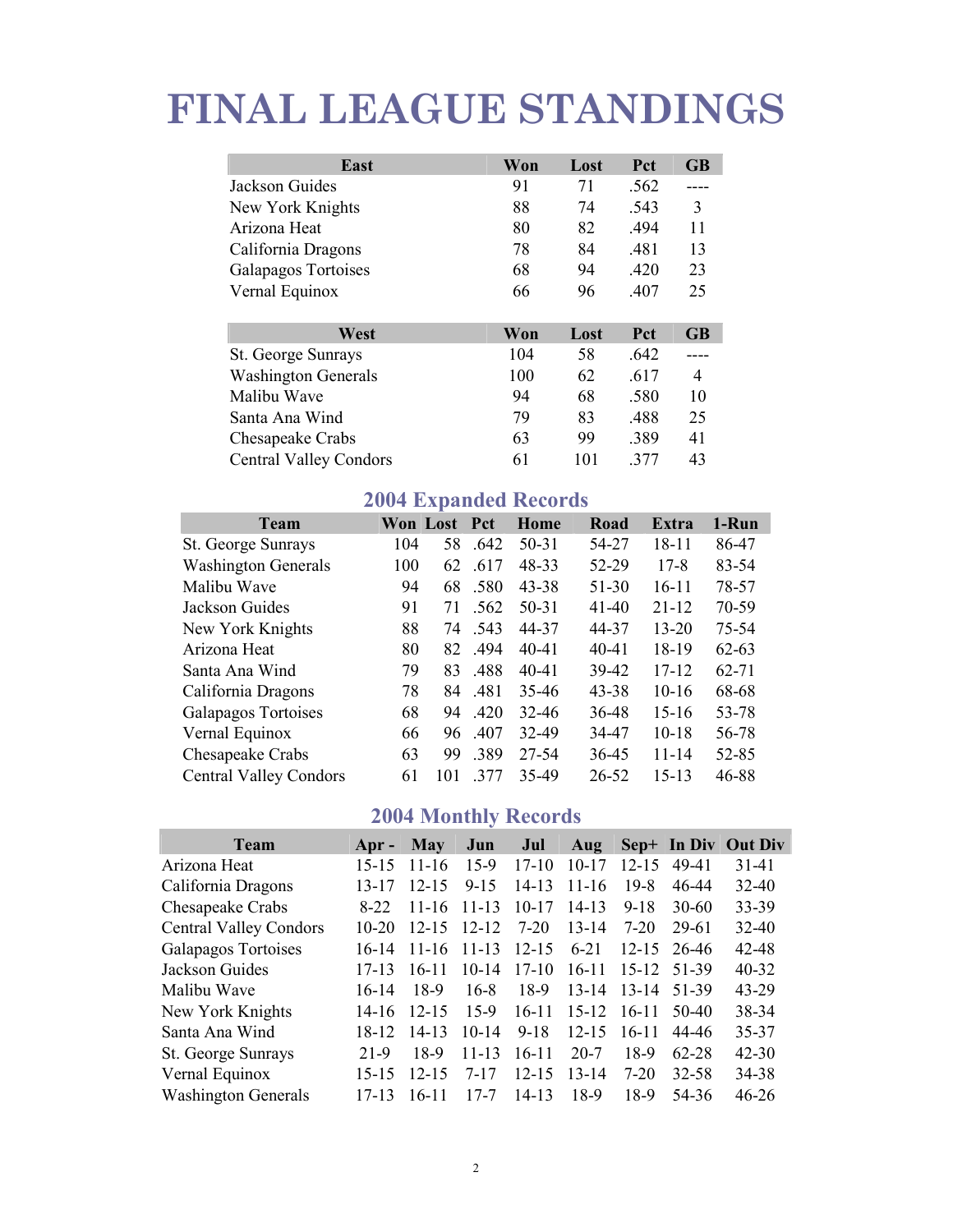| <b>Team</b>                   |    |    |    |    |    |    | AZH CAD CHC CVC GAT JAG MAW NYK SAW SGS VEE WAG |              |    |   |    |   |
|-------------------------------|----|----|----|----|----|----|-------------------------------------------------|--------------|----|---|----|---|
| Arizona Heat                  |    | 12 |    |    | 9  | 10 |                                                 | 6            | 6  | 6 | 12 | ∍ |
| California Dragons            | 6  |    |    |    | 9  | 9  |                                                 | 10           |    | 4 | 12 |   |
| Chesapeake Crabs              |    |    |    | 8  |    |    |                                                 | 6            |    | 4 |    |   |
| <b>Central Valley Condors</b> |    |    | 10 |    | 6  | 3  |                                                 | <sub>0</sub> |    |   |    |   |
| Galapagos Tortoises           |    | 9  |    | 6  |    | 8  |                                                 |              |    |   | 9  |   |
| Jackson Guides                |    | 9  |    | 9  | 10 |    |                                                 | 10           | 8  | 6 | 14 |   |
| Malibu Wave                   |    |    |    | 15 | 8  | 8  |                                                 | 4            | 11 | 6 |    |   |
| New York Knights              | 12 | 8  | 6  | 6  | 11 | 8  | 8                                               |              |    |   | 11 |   |
| Santa Ana Wind                | 6  |    |    | 13 |    |    |                                                 |              |    | 8 | 6  |   |
| St. George Sunrays            | 6  | 8  | 14 | 15 | 10 | 6  | 12                                              |              | 10 |   |    |   |
| Vernal Equinox                | 6  | h  |    |    | 9  | 4  |                                                 |              | h  |   |    |   |
| <b>Washington Generals</b>    | 10 | 8  | 14 | 10 | 8  | n  | 10                                              | n            | 3  |   | 8  |   |

#### 2004 Team vs. Team Matrix (Wins are Across Losses are Down)

**Batting** 

| <b>Team</b>    | Avg  | AB    | $\bf R$ | H     | 2B   | 3B  | <b>HR</b> | <b>RBI</b> | SB   | <b>CS</b> | E    |
|----------------|------|-------|---------|-------|------|-----|-----------|------------|------|-----------|------|
| Washington     | .282 | 5666  | 940     | 1598  | 314  | 22  | 234       | 907        | 63   | 12        | 82   |
| St. George     | .272 | 5605  | 899     | 1525  | 290  | 26  | 257       | 862        | 62   | 22        | 68   |
| New York       | .269 | 5543  | 813     | 1493  | 293  | 38  | 193       | 776        | 147  | 43        | 108  |
| Jackson        | .268 | 5627  | 900     | 1507  | 317  | 43  | 276       | 862        | 59   | 21        | 99   |
| Malibu         | .266 | 5678  | 864     | 1511  | 314  | 26  | 227       | 835        | 156  | 35        | 106  |
| Galapagos      | .266 | 5623  | 837     | 1496  | 306  | 35  | 189       | 798        | 72   | 22        | 75   |
| Chesapeake     | .264 | 5692  | 764     | 1505  | 270  | 38  | 190       | 727        | 85   | 29        | 110  |
| Vernal         | .259 | 5629  | 715     | 1459  | 258  | 41  | 205       | 682        | 58   | 18        | 100  |
| Central Valley | .258 | 5518  | 722     | 1426  | 263  | 25  | 191       | 690        | 135  | 44        | 86   |
| Santa Ana      | .253 | 5609  | 823     | 1421  | 267  | 45  | 261       | 804        | 118  | 36        | 115  |
| Arizona        | .252 | 5462  | 773     | 1376  | 292  | 35  | 214       | 738        | 106  | 29        | 104  |
| California     | .249 | 5501  | 668     | 1368  | 264  | 26  | 168       | 646        | 92   | 42        | 98   |
| <b>TOTALS</b>  | .263 | 67153 | 9718    | 17685 | 3448 | 400 | 2605      | 9327       | 1153 | 353       | 1151 |

#### Pitching

| <b>Team</b>           | <b>ERA</b> | W   | L   | IP     | H     | R    | ER   | <b>HR</b> | <b>BB</b> | <b>SO</b> | <b>OAVG</b> |
|-----------------------|------------|-----|-----|--------|-------|------|------|-----------|-----------|-----------|-------------|
| St. George            | 3.95       | 104 | 58  | 1477.1 | 1431  | 686  | 649  | 194       | 555       | 1129      | .255        |
| Malibu                | 4.05       | 94  | 68  | 1468.2 | 1451  | 723  | 661  | 177       | 538       | 1154      | .257        |
| Arizona               | 4.07       | 80  | 82  | 1448.2 | 1416  | 726  | 655  | 211       | 540       | 1212      | .256        |
| New York              | 4.22       | 88  | 74  | 1447   | 1378  | 741  | 678  | 202       | 575       | 1193      | .252        |
| Washington            | 4.30       | 100 | 62  | 1459.2 | 1466  | 740  | 697  | 177       | 507       | 1132      | .260        |
| California            | 4.32       | 78  | 84  | 1451   | 1338  | 745  | 696  | 210       | 501       | 1179      | .245        |
| Jackson               | 4.55       | 91  | 71  | 1457.2 | 1427  | 794  | 737  | 198       | 524       | 1159      | .255        |
| Santa Ana             | 4.82       | 79  | 83  | 1446   | 1447  | 833  | 774  | 199       | 615       | 1167      | .261        |
| Vernal                | 5.19       | 66  | 96  | 1438   | 1475  | 895  | 829  | 265       | 613       | 1198      | .266        |
| Galapagos             | 5.33       | 68  | 94  | 1436   | 1592  | 888  | 850  | 232       | 529       | 928       | .282        |
| Chesapeake            | 5.38       | 63  | 99  | 1451   | 1641  | 951  | 867  | 272       | 486       | 1165      | .285        |
| <b>Central Valley</b> | 5.90       | 61  | 101 | 1434.1 | 1623  | 996  | 940  | 269       | 616       | 938       | .286        |
| <b>TOTALS</b>         | 4.67       | 972 | 972 | 17415  | 17685 | 9718 | 9033 | 2606      | 6599      | 13554     | .264        |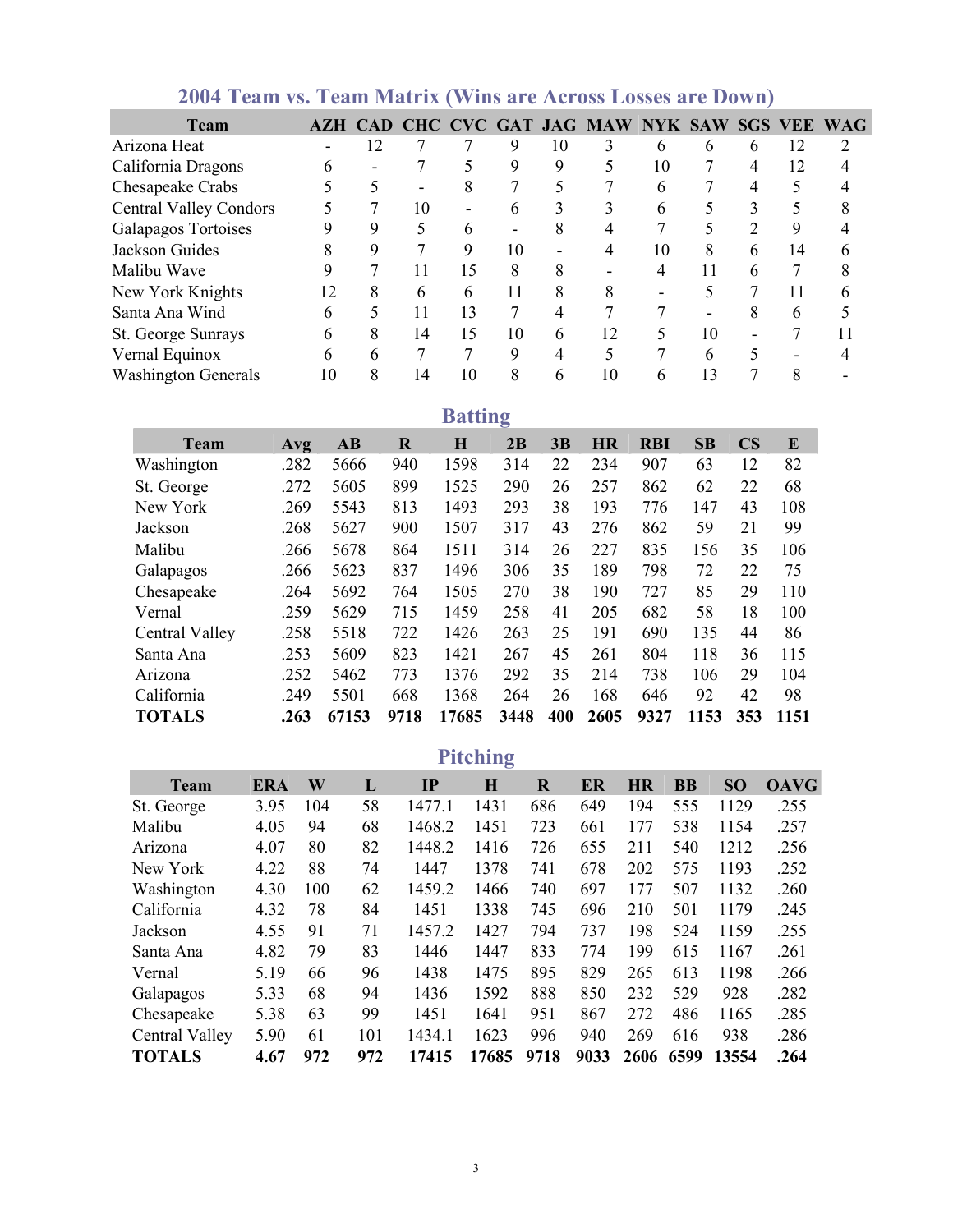| <b>Team</b>         | <b>OB</b> |      | <b>SLG PROD</b> | <b>BB</b> | SO.        | <b>HBP</b> | <b>SH</b> | <b>SF</b> |      | <b>GIDP HRHM HRRD</b> |      |
|---------------------|-----------|------|-----------------|-----------|------------|------------|-----------|-----------|------|-----------------------|------|
| Washington          | .370      | .469 | .839            | 721       | 1057       | 97         | 15        | 51        | 170  | 120                   | 114  |
| Jackson             | 339       | .487 | .826            | 535       | 1146       | 82         | 102       | 23        | 106  | 143                   | 133  |
| St. George          | .351      | .471 | .822            | 606       | 1252       | 106        | 61        | 49        | 176  | 128                   | 129  |
| Malibu              | .338      | .451 | .789            | 563       | 1107       | 69         | 43        | 30        | 118  | 111                   | 116  |
| New York            | .345      | .440 | .785            | 587       | 1071       | 69         | 61        | 34        | 158  | 101                   | 92   |
| Galapagos           | 341       | .434 | .775            | 580       | 1189       | 80         | 20        | 40        | 153  | 96                    | 93   |
| Santa Ana           | .318      | .457 | .774            | 498       | 1161       | 48         | 21        | 35        | 106  | 118                   | 143  |
| Arizona             | .328      | .436 | .764            | 565       | 1175       | 72         | 55        | 36        | 147  | 96                    | 118  |
| Chesapeake          | .334      | .425 | .759            | 527       | 1137       | 87         | 15        | 39        | 146  | 108                   | 82   |
| Central Valley .329 |           | .419 | .748            | 514       | 1082       | 78         | 63        | 28        | 138  | 109                   | 82   |
| Vernal              | .313      | .429 | .742            | 403       | 1078       | 55         | 24        | 33        | 142  | 110                   | 95   |
| California          | .314      | .398 | .712            | 498       | 1099       | 44         | 25        | 36        | 133  | 72                    | 96   |
| <b>TOTALS</b>       | .335      | .443 | .778            |           | 6597 13554 | 887        | 505 434   |           | 1693 | 1312                  | 1293 |

#### Miscellaneous Team Offensive

#### Individual League Leaders

|                   | <b>Batting Average</b> |                     | <b>At Bats</b> |                  | <b>Runs Scored</b> |     |  |  |
|-------------------|------------------------|---------------------|----------------|------------------|--------------------|-----|--|--|
| B. Bonds          | <b>WAG</b>             | .319 M. Young       | <b>VEE</b>     | 729 B. Bonds     | WAG                | 139 |  |  |
| C. Jones          | <b>MAW</b>             | .314 I. Suzuki      | <b>CVC</b>     | 715 A. Rodriguez | SGS                | 129 |  |  |
| T. Redman         | <b>CHC</b>             | .313 M. Loretta     | <b>GAT</b>     | 689 J. Thome     | <b>GAT</b>         | 123 |  |  |
| M. Mora           | <b>SGS</b>             | .303 N. Garciaparra | JAG            | 670 T. Helton    | WAG                | 121 |  |  |
| A. Pujols         | JAG                    | .303 E. Renteria    | <b>MAW</b>     | 667 C. Beltran   | <b>AZH</b>         | 107 |  |  |
| B. Abreu          | <b>AZH</b>             | .302 J. Vidro       | <b>CHC</b>     | 655 V. Guerrero  | <b>NYK</b>         | 103 |  |  |
| V. Guerrero       | <b>NYK</b>             | .302 L. Castillo    | <b>CAD</b>     | 654 J. Edmonds   | <b>MAW</b>         | 103 |  |  |
| D. Jeter          | <b>WAG</b>             | .299 T. Helton      | WAG            | 645 G. Sheffield | <b>WAG</b>         | 102 |  |  |
| <b>B.</b> Mueller | <b>VEE</b>             | .299 R. Hidalgo     | <b>SGS</b>     | 644 D. Jeter     | <b>WAG</b>         | 101 |  |  |
| G. Anderson       | ***                    | .296 B. Mueller     | <b>VEE</b>     | 643 B. Abreu     | <b>AZH</b>         | 98  |  |  |
| M. Loretta        | <b>GAT</b>             | .295 M. Tejada      | <b>GAT</b>     | 634 M. Young     | <b>VEE</b>         | 98  |  |  |
| J. Jones          | <b>CHC</b>             | .294 D. Jeter       | <b>WAG</b>     | 632 A. Pujols    | JAG                | 97  |  |  |

| <b>Hits</b>       |            | <b>Doubles</b>      |            | <b>Triples</b>    |            |    |  |  |
|-------------------|------------|---------------------|------------|-------------------|------------|----|--|--|
| M. Young          | VEE        | 208 G. Anderson     | ***        | 61 N. Garciaparra | JAG        | 17 |  |  |
| M. Loretta        | <b>GAT</b> | 203 R. Hidalgo      | SGS        | 50 M. Young       | <b>VEE</b> | 16 |  |  |
| E. Renteria       | <b>MAW</b> | 196 M. Giles        | JAG        | 49 T. Redman      | <b>CHC</b> | 14 |  |  |
| <b>B.</b> Mueller | <b>VEE</b> | 192 T. Helton       | <b>WAG</b> | 47 C. Patterson   | <b>SAW</b> | 14 |  |  |
| I. Suzuki         | <b>CVC</b> | 189 B. Mueller      | <b>VEE</b> | 44 M. Loretta     | <b>GAT</b> | 10 |  |  |
| D. Jeter          | WAG        | 189 A. Pujols       | JAG        | 42 C. Beltran     | <b>AZH</b> | 9  |  |  |
| J. Vidro          | <b>CHC</b> | 188 M. Grudzielanek | <b>NYK</b> | 42 C. Pena        | <b>CAD</b> | 9  |  |  |
| N. Garciaparra    | <b>JAG</b> | 182 P. Wilson       | <b>SAW</b> | 41 R. Furcal      | <b>SAW</b> | 9  |  |  |
| A. Pujols         | JAG        | 182 E. Renteria     | <b>MAW</b> | 41 L. Berkman     | AZH        | 8  |  |  |
| T. Helton         | <b>WAG</b> | 182 J. Kent         | <b>AZH</b> | 40                |            |    |  |  |
| T. Redman         | <b>CHC</b> | 181 M. Tejada       | <b>GAT</b> | 40                |            |    |  |  |
| G. Anderson       | ***        | 181 P. Polanco      | WAG        | 40                |            |    |  |  |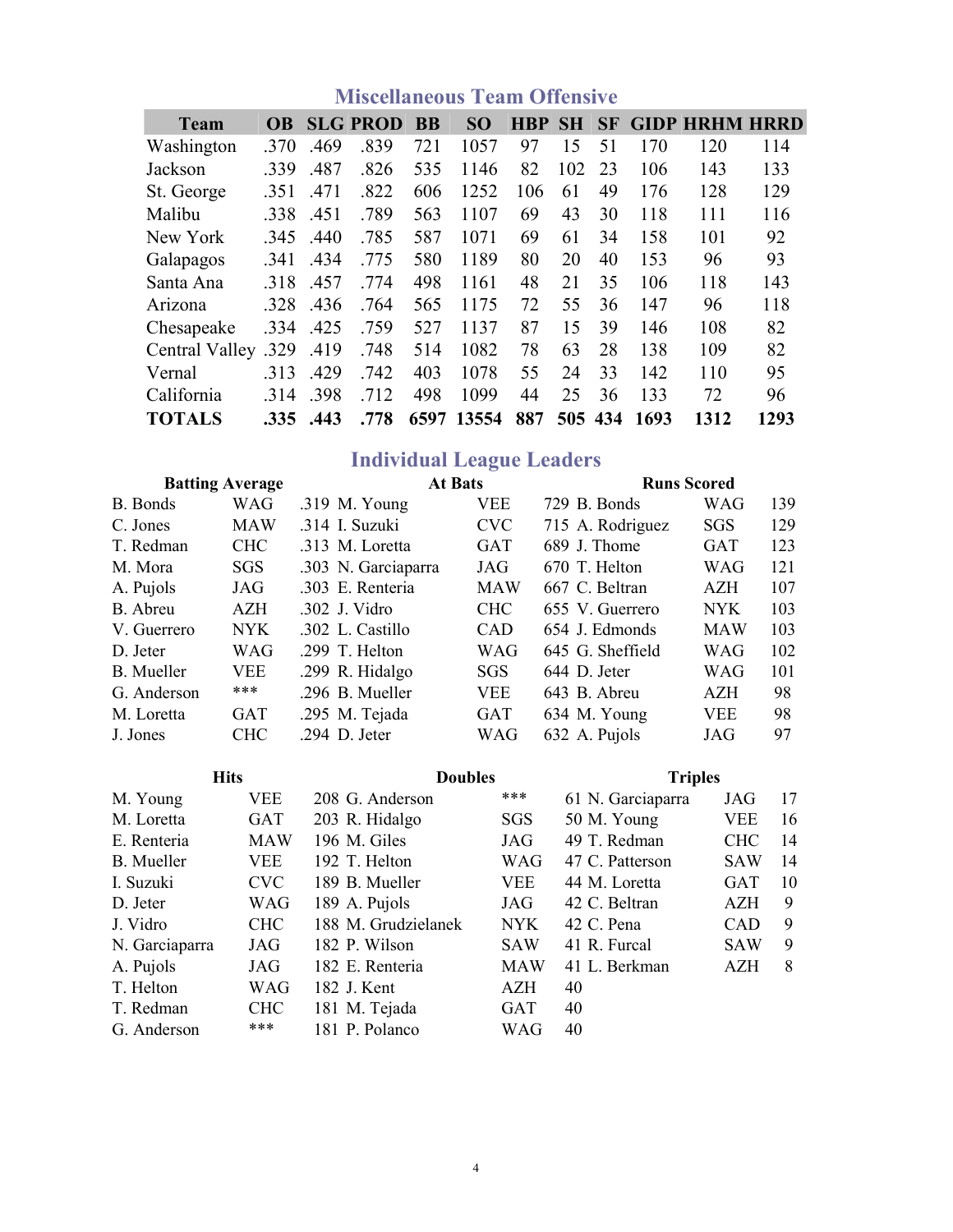| <b>Home Runs</b>         |                       |                    | <b>RBIs</b>         |                        | <b>Walks</b> |      |
|--------------------------|-----------------------|--------------------|---------------------|------------------------|--------------|------|
| J. Thome                 | <b>GAT</b>            | 70 J. Thome        | <b>GAT</b>          | 161 B. Bonds           | <b>WAG</b>   | 156  |
| B. Bonds                 | <b>WAG</b>            | 57 J. Edmonds      | <b>MAW</b>          | 123 J. Thome           | <b>GAT</b>   | 122  |
| J. Edmonds               | <b>MAW</b>            | 49 A. Rodriguez    | SGS                 | 123 T. Helton          | <b>WAG</b>   | 99   |
| A. Rodriguez             | SGS                   | 48 R. Hidalgo      | SGS                 | 122 A. Rodriguez       | SGS          | 97   |
| B. Boone                 | <b>CVC</b>            | 47 B. Bonds        | <b>WAG</b>          | 122 B. Abreu           | <b>AZH</b>   | 96   |
| M. Ramirez               | VEE                   | 45 B. Boone        | <b>CVC</b>          | 120 C. Koskie          | <b>NYK</b>   | 94   |
| M. Lowell                | <b>CVC</b>            | 41 M. Lowell       | <b>CVC</b>          | 116 L. Walker          | <b>CVC</b>   | 94   |
| D. Lee                   | <b>SAW</b>            | 41 G. Sheffield    | <b>WAG</b>          | 116 R. Sexson          | CAD          | 92   |
| J. Lopez                 | JAG                   | 40 P. Wilson       | <b>SAW</b>          | 113 L. Berkman         | <b>AZH</b>   | 89   |
| P. Wilson                | <b>SAW</b>            | 40 T. Helton       | <b>WAG</b>          | 113 J. Edmonds         | <b>MAW</b>   | 89   |
|                          |                       | V. Guerrero        | <b>NYK</b>          | 112 G. Sheffield       | <b>WAG</b>   | 86   |
|                          |                       | M. Ramirez         | VEE                 | 109 N. Johnson         | <b>CHC</b>   | 84   |
| <b>Intentional Walks</b> |                       | <b>Strike Outs</b> |                     | <b>Hit By Pitch</b>    |              |      |
| <b>B.</b> Bonds          | <b>WAG</b>            | 47 J. Thome        | <b>GAT</b>          | 212 J. Kendall         | <b>CVC</b>   | 26   |
| J. Thome                 | GAT                   | 25 S. Sosa         | <b>CHC</b>          | 190 C. Delgado         | SGS          | 23   |
| A. Pujols                | <b>JAG</b>            | 12 J. Edmonds      | <b>MAW</b>          | 177 M. Mora            | <b>SGS</b>   | 23   |
| R. Sexson                | CAD                   | 8 J. Varitek       | <b>MAW</b>          | 174 D. Jeter           | <b>WAG</b>   | 19   |
| M. Ramirez               | <b>VEE</b>            | A. Jones<br>8      | SGS                 | 168 J. Giambi          | JAG          | 18   |
| C. Delgado               | <b>SGS</b>            | R. Hidalgo<br>8    | SGS                 | 160 B. Bonds           | <b>WAG</b>   | 17   |
| G. Sheffield             | <b>WAG</b>            | R. Sexson<br>8     | CAD                 | 158 A. Rodriguez       | SGS          | 16   |
| V. Guerrero              | <b>NYK</b>            | J. Bagwell         | <b>AZH</b>          | 157 J. Larue           | <b>AZH</b>   | 15   |
| J. Edmonds               | <b>MAW</b>            | 5 L. Bigbie        | <b>WAG</b>          | 154 D. Lee             | <b>SAW</b>   | 15   |
|                          |                       | B. Boone           | <b>CVC</b>          | 149 M. Grudzielanek    | <b>NYK</b>   | 14   |
|                          |                       | D. Lee             | <b>SAW</b>          | 149 J. Vidro           | <b>CHC</b>   | 14   |
|                          |                       | A. Rodriguez       | SGS                 | 149 G. Sheffield       | <b>WAG</b>   | 14   |
|                          | <b>Sacrifice Hits</b> |                    | <b>Stolen Bases</b> | <b>Stolen Base Pct</b> |              |      |
| C. Figgins               | JAG                   | 44 J. Pierre       | ***                 | 68 J. Hairston Jr.     | <b>MAW</b>   | .870 |
| M. Giles                 | JAG                   | 27 I. Suzuki       | <b>CVC</b>          | 45 M. Bradley          | <b>GAT</b>   | .867 |
| A. Everett               | <b>AZH</b>            | 22 K. Lofton       | <b>NYK</b>          | 38 J. Reyes            | <b>NYK</b>   | .848 |
| J. Hairston Jr.          | <b>MAW</b>            | 18 C. Beltran      | AZH                 | 37 E. Renteria         | <b>MAW</b>   | .838 |
| M. Mora                  | <b>SGS</b>            | 18 S. Podsednik    | <b>CVC</b>          | 37 C. Beltran          | <b>AZH</b>   | .822 |
| J. Pierre                | ***                   | 17 B. Abreu        | AZH                 | 31 I. Suzuki           | <b>CVC</b>   | .818 |
| J. Rollins               | <b>CVC</b>            | 14 E. Renteria     | <b>MAW</b>          | 31 D. Lee              | <b>SAW</b>   | .818 |
| J. Randa                 | SGS                   | 14 L. Castillo     | CAD                 | 29 J. Pierre           | ***          | .810 |
| C. Beltran               | <b>AZH</b>            | 13 J. Reyes        | <b>NYK</b>          | 28 J. Rollins          | <b>CVC</b>   | .781 |
| J. Kendall               | <b>CVC</b>            | 13 M. Bradley      | GAT                 | 26 T. Redman           | <b>CHC</b>   | .778 |
|                          |                       | C. Figgins         | JAG                 | 26 B. Abreu            | <b>AZH</b>   | .775 |
|                          |                       | J. Rollins         | <b>CVC</b>          | 25 S. Finley           | CAD          | .767 |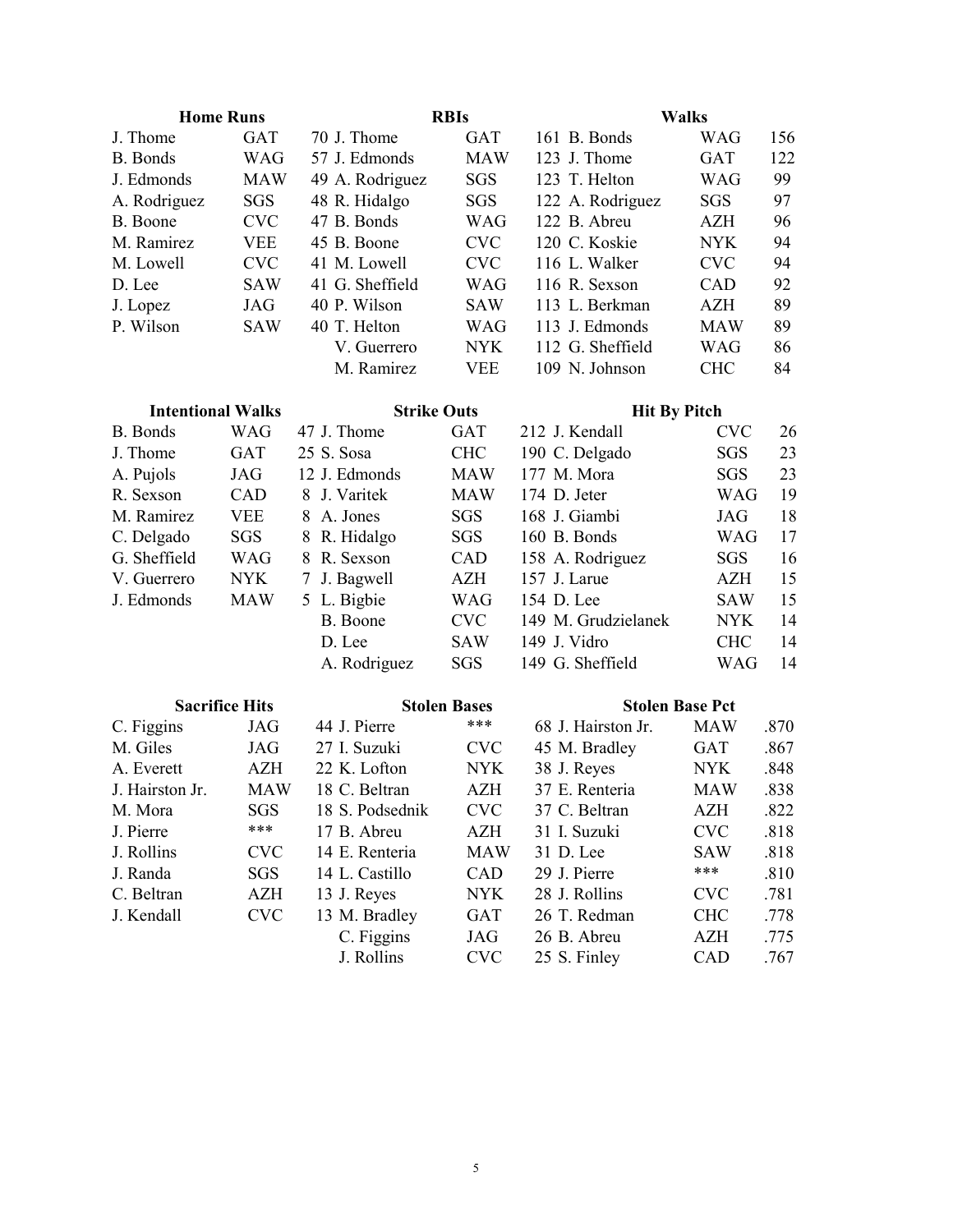| <b>Slugging Pct</b> |            | <b>On Base Pct</b>   |            |                  | <b>Runs Created/27</b> |      |  |  |
|---------------------|------------|----------------------|------------|------------------|------------------------|------|--|--|
| B. Bonds            | <b>WAG</b> | .767 B. Bonds        | WAG        | .504 B. Bonds    | WAG                    | 14.9 |  |  |
| J. Thome            | <b>GAT</b> | .684 C. Koskie       | <b>NYK</b> | .415 J. Thome    | <b>GAT</b>             | 10.2 |  |  |
| J. Edmonds          | <b>MAW</b> | .567 B. Abreu        | AZH        | .414 B. Abreu    | <b>AZH</b>             | 8.0  |  |  |
| V. Guerrero         | <b>NYK</b> | .564 J. Thome        | <b>GAT</b> | .400 C. Jones    | <b>MAW</b>             | 7.5  |  |  |
| P. Wilson           | <b>SAW</b> | .562 M. Bradley      | GAT        | .400 A. Pujols   | JAG                    | 7.4  |  |  |
| M. Ramirez          | <b>VEE</b> | .559 N. Johnson      | <b>CHC</b> | .396 M. Ramirez  | <b>VEE</b>             | 7.3  |  |  |
| B. Boone            | <b>CVC</b> | .558 M.Mora          | <b>SGS</b> | .394 M.Mora      | <b>SGS</b>             | 7.2  |  |  |
| A. Rodriguez        | <b>SGS</b> | .551 L. Berkman      | <b>AZH</b> | .385 L. Berkman  | AZH                    | 7.2  |  |  |
| H. Blalock          | <b>WAG</b> | $.540$ A. Pujols     | JAG        | .383 N. Johnson  | <b>CHC</b>             | 7.2  |  |  |
| G. Jenkins          | JAG.       | .527 G. Sheffield    | WAG        | .381 J. Edmonds  | <b>MAW</b>             | 7.1  |  |  |
| A. Pujols           | JAG        | .522 T. Helton       | WAG        | .380 C. Koskie   | <b>NYK</b>             | 7.1  |  |  |
| A. Huff             | JAG        | .517 D. Mientkiewicz | <b>CVC</b> | .378 V. Guerrero | <b>NYK</b>             | 7.0  |  |  |

| Wins         |            | <b>Losses</b>   |            |                | Win Pct    |      |  |  |
|--------------|------------|-----------------|------------|----------------|------------|------|--|--|
| T. Hudson    | <b>SGS</b> | 28 D. May       | <b>CAD</b> | 21 B. Kim      | ***        | .824 |  |  |
| J. Schmidt   | <b>CAD</b> | 23 B. Lawrence  | <b>CHC</b> | 21 T. Hudson   | <b>SGS</b> | .800 |  |  |
| E. Loaiza    | JAG        | 20 G. Maddux    | <b>GAT</b> | 20 J. Schmidt  | CAD        | .793 |  |  |
| B. Colon     | <b>MAW</b> | 20 W. Williams  | <b>VEE</b> | 20 S. Chacon   | WAG        | .696 |  |  |
| W. Alvarez   | WAG        | 20 B. Sheets    | <b>CHC</b> | 20 W. Alvarez  | WAG        | .690 |  |  |
| R. Halladay  | <b>AZH</b> | 19 C. Pavano    | <b>CAD</b> | 19 P. Hentgen  | <b>SGS</b> | .688 |  |  |
| M. Prior     | <b>AZH</b> | 19 M. Mussina   | ***        | 19 S. Ponson   | <b>MAW</b> | .679 |  |  |
| M. Clement   | <b>NYK</b> | 19 K. Millwood  | <b>GAT</b> | 18 P. Martinez | <b>NYK</b> | .633 |  |  |
| P. Martinez  | <b>NYK</b> | 19 L. Hernandez | <b>SAW</b> | 18 B. Colon    | <b>MAW</b> | .606 |  |  |
| C. Schilling | <b>MAW</b> | 19              |            |                |            |      |  |  |
| C. Zambrano  | <b>MAW</b> | 19              |            |                |            |      |  |  |
| S. Ponson    | <b>MAW</b> | 19              |            |                |            |      |  |  |

| <b>ERA</b>                |                  |            |                        |                                                                                                                                                                                                                               |                      |
|---------------------------|------------------|------------|------------------------|-------------------------------------------------------------------------------------------------------------------------------------------------------------------------------------------------------------------------------|----------------------|
| ***                       | 2.81 C. Zambrano | <b>MAW</b> | 328                    | JAG                                                                                                                                                                                                                           | 84                   |
| <b>CAD</b>                | 2.86 M. Prior    | AZH        |                        | JAG                                                                                                                                                                                                                           | 83                   |
| <b>NYK</b>                | 3.03 E. Loaiza   | JAG        |                        | JAG                                                                                                                                                                                                                           | 77                   |
| AZH                       | 3.30 B. Colon    | <b>MAW</b> |                        | <b>SAW</b>                                                                                                                                                                                                                    | 76                   |
| <b>SGS</b>                | 3.51 K. Wood     | <b>VEE</b> |                        | <b>VEE</b>                                                                                                                                                                                                                    | 74                   |
| ***                       | 3.88 T. Hudson   | SGS        |                        | <b>CVC</b>                                                                                                                                                                                                                    | 71                   |
| JAG                       | 3.94 R. Halladay | <b>AZH</b> |                        | <b>GAT</b>                                                                                                                                                                                                                    | 70                   |
| <b>MAW</b>                | $4.00$ K. Brown  | <b>SGS</b> | 299                    | JAG                                                                                                                                                                                                                           | 70                   |
| <b>SGS</b>                | 4.00 J. Schmidt  | <b>CAD</b> | 293                    | <b>SAW</b>                                                                                                                                                                                                                    | 68                   |
| <b>MAW</b><br>C. Zambrano | 4.01 M. Mussina  | ***        | 293                    | <b>CAD</b>                                                                                                                                                                                                                    | 67                   |
| <b>AZH</b>                | 4.03 M. Clement  | <b>NYK</b> |                        | NYK <sup>.</sup>                                                                                                                                                                                                              | 67                   |
| <b>MAW</b>                | $4.06$ S. Ponson | <b>MAW</b> |                        | <b>VEE</b>                                                                                                                                                                                                                    | 67                   |
|                           |                  |            | <b>Innings Pitched</b> | R. Cormier<br>327.1 P. Quantrill<br>313.1 M. Herges<br>312.2 L. Hawkins<br>305.2 D. Riske<br>305.1 B. Fuentes<br>304 T. Spooneybarger<br>J. Smoltz<br>J. Isringhausen<br>F. Rodriguez<br>288.1 G. Mota<br>288.1 K. Farnsworth | <b>Games Pitched</b> |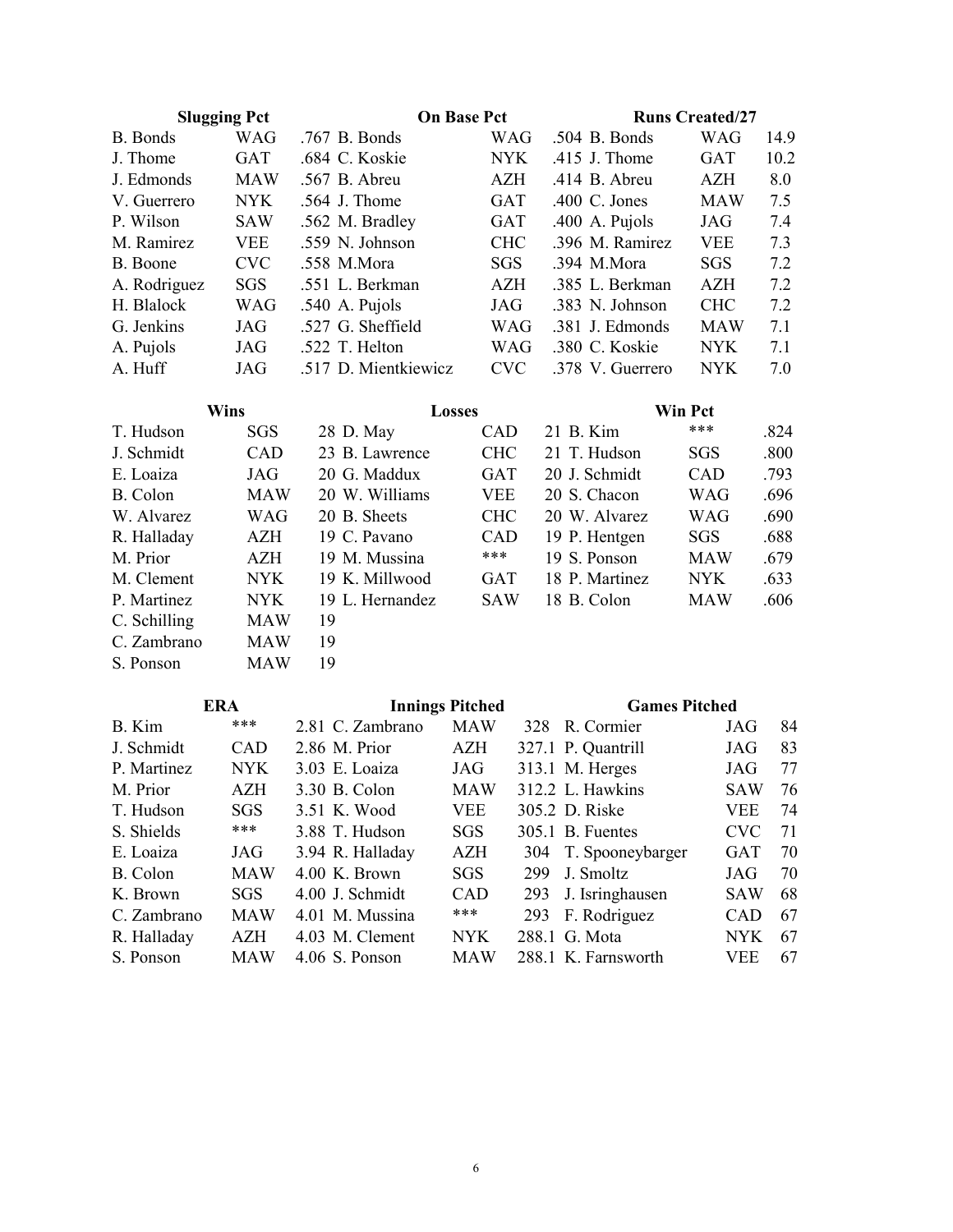| <b>Complete Games</b> |                         |      | <b>Games Finished</b> |            |      | <b>Saves</b>        |             |      |
|-----------------------|-------------------------|------|-----------------------|------------|------|---------------------|-------------|------|
| M. Prior              | AZH                     |      | 21 R. Soriano         | CAD        |      | 61 R. Soriano       | <b>CAD</b>  | 32   |
| P. Martinez           | <b>NYK</b>              |      | 19 J. Smoltz          | JAG        |      | 55 B. Wagner        | <b>AZH</b>  | 30   |
| B. Colon              | <b>MAW</b>              |      | 19 T. Spooneybarger   | <b>GAT</b> |      | 51 J. Smoltz        | JAG         | 30   |
| C. Zambrano           | <b>MAW</b>              |      | 18 J. Contreras       | <b>CHC</b> |      | 50 K. Foulke        | SGS         | 30   |
| T. Hudson             | SGS                     |      | 17 G. Mota            | <b>NYK</b> |      | 48 E. Gagne         | <b>SAW</b>  | 27   |
| J. Schmidt            | CAD                     |      | 16 O. Dotel           | <b>VEE</b> |      | 48 O. Dotel         | <b>VEE</b>  | 25   |
| C. Schilling          | <b>MAW</b>              |      | 16 B. Wagner          | <b>AZH</b> |      | 47 B. Donnelly      | ***         | 22   |
| E. Loaiza             | <b>JAG</b>              |      | 15 E. Gagne           | <b>SAW</b> |      | 44 M. Rivera        | ***         | 18   |
| K. Wood               | <b>VEE</b>              |      | 14 B. Donnelly        | ***        |      | 43 G. Mota          | <b>NYK</b>  | 16   |
| M. Mussina            | ***                     |      | 13 K. Foulke          | SGS        |      | 42 T. Spooneybarger | <b>GAT</b>  | 14   |
| B. Webb               | <b>SAW</b>              |      | 12 B. Fuentes         | <b>CVC</b> |      | 35 J. Contreras     | <b>CHC</b>  | 14   |
|                       |                         |      | T. Worrell            | <b>WAG</b> |      | 35 T. Worrell       | <b>WAG</b>  | 10   |
|                       | <b>Strikeouts</b>       |      |                       | Hits per 9 |      |                     | Walks per 9 |      |
| K. Wood               | <b>VEE</b>              |      | 368 J. Schmidt        | CAD        |      | 6.20 M. Mussina     | ***         | 1.84 |
| M. Prior              | AZH                     |      | 344 K. Wood           | <b>VEE</b> |      | 6.95 R. Halladay    | AZH         | 1.87 |
| P. Martinez           | <b>NYK</b>              |      | 300 P. Martinez       | <b>NYK</b> |      | 7.06 G. Maddux      | <b>GAT</b>  | 2.14 |
| J. Schmidt            | CAD                     |      | 299 B. Kim            | ***        |      | 7.14 C. Pavano      | CAD         | 2.21 |
| C. Schilling          | <b>MAW</b>              |      | 291 M. Prior          | AZH        |      | 7.42 C. Schilling   | <b>MAW</b>  | 2.30 |
| M. Mussina            | ***                     |      | 278 C. Zambrano       | <b>MAW</b> |      | 7.88 B. Kim         | ***         | 2.30 |
| E. Loaiza             | JAG                     |      | 266 E. Loaiza         | JAG        |      | 8.21 P. Martinez    | <b>NYK</b>  | 2.33 |
| K. Brown              | SGS                     |      | 251 B. Webb           | <b>SAW</b> |      | 8.35 W. Alvarez     | <b>WAG</b>  | 2.39 |
| C. Zambrano           | <b>MAW</b>              |      | 249 S. Shields        | ***        |      | 8.48 R. Oswalt      | <b>WAG</b>  | 2.39 |
| B. Webb               | <b>SAW</b>              |      | 228 B. Colon          | <b>MAW</b> |      | 8.58 E. Loaiza      | JAG         | 2.41 |
| B. Colon              | <b>MAW</b>              |      | 219 T. Hudson         | SGS        |      | 8.87 S. Shields     | ***         | 2.46 |
| M. Clement            | <b>NYK</b>              |      | 218 M. Clement        | <b>NYK</b> |      | 8.90 M. Prior       | AZH         | 2.50 |
|                       | <b>Strikeouts per 9</b> |      |                       | HR per 9   |      | <b>Opponent BA</b>  |             |      |
| K. Wood               | <b>VEE</b>              |      | 10.84 K. Brown        | <b>SGS</b> | .750 | J. Schmidt          | <b>CAD</b>  | .193 |
| C. Schilling          | <b>MAW</b>              |      | 10.30 B. Kim          | ***        | .780 | K. Wood             | <b>VEE</b>  | .212 |
| P. Martinez           | <b>NYK</b>              | 9.99 | S. Chacon             | <b>WAG</b> |      | .810 P. Martinez    | <b>NYK</b>  | .217 |
| M. Prior              | AZH                     | 9.46 | S. Ponson             | <b>MAW</b> |      | .840 B. Kim         | ***         | .218 |
| J. Beckett            | <b>AZH</b>              | 9.31 | P. Martinez           | <b>NYK</b> |      | .930 M. Prior       | <b>AZH</b>  | .224 |
| J. Vazquez            | <b>CHC</b>              | 9.27 | C. Zambrano           | <b>MAW</b> | .930 | C. Zambrano         | MAW         | .235 |
| J. Schmidt            | CAD                     | 9.18 | D. Willis             | <b>SAW</b> |      | 1.030 E. Loaiza     | JAG         | .240 |
| B. Webb               | SAW                     | 8.93 | J. Schmidt            | CAD        |      | 1.040 B. Webb       | <b>SAW</b>  | .247 |
| M. Mussina            | ***                     | 8.54 | J. Moyer              | <b>WAG</b> |      | 1.060 B. Colon      | MAW         | .249 |
| R. Clemens            | <b>NYK</b>              | 8.38 | C. Pavano             | CAD        |      | 1.070 S. Shields    | ***         | .253 |
| W. Alvarez            | <b>WAG</b>              | 8.04 | M. Prior              | <b>AZH</b> |      | 1.070 T. Hudson     | SGS         | .257 |
| E. Loaiza             | JAG                     | 7.64 | T. Hudson             | SGS        |      | 1.090 M. Clement    | NYK         | .257 |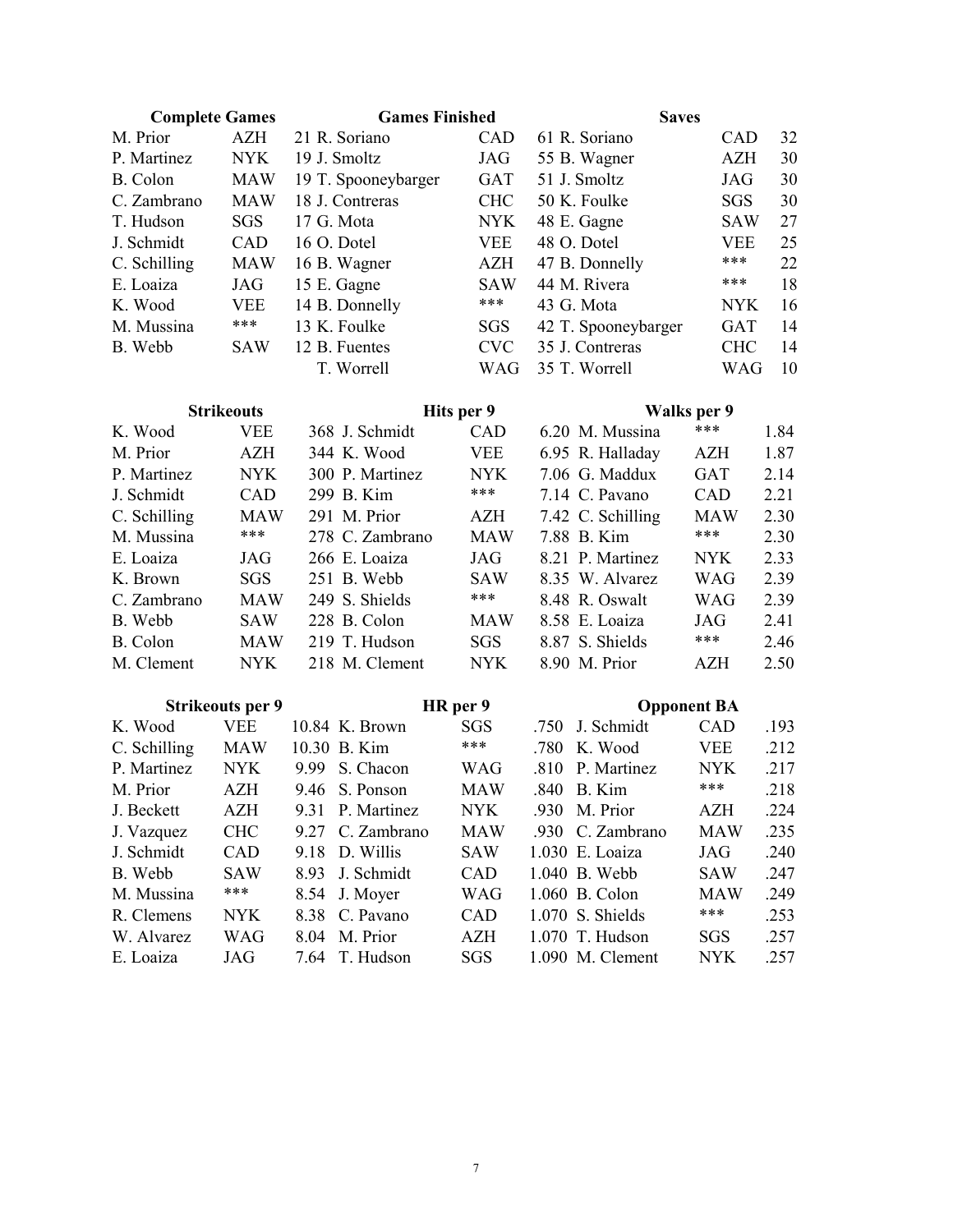| <b>Shutouts</b> |            |                | <b>Run Support</b> |                   | <b>Strikeout/Walk Ratio</b> |      |
|-----------------|------------|----------------|--------------------|-------------------|-----------------------------|------|
| M. Prior        | AZH        | 4 S. Chacon    | <b>WAG</b>         | 6.79 M. Mussina   | ***                         | 4.63 |
| T. Hudson       | <b>SGS</b> | 4 T. Hudson    | <b>SGS</b>         | 6.68 C. Schilling | <b>MAW</b>                  | 4.48 |
| J. Beckett      | <b>AZH</b> | 3 W. Alvarez   | <b>WAG</b>         | 6.24 P. Martinez  | NYK <sup>-</sup>            | 4.29 |
| J. Pineiro      | <b>AZH</b> | 3 S. Ponson    | <b>MAW</b>         | 6.15 M. Prior     | <b>AZH</b>                  | 3.78 |
| K. Wood         | <b>VEE</b> | 3 B. Kim       | ***                | 6.09 J. Schmidt   | <b>CAD</b>                  | 3.56 |
| B. Kim          | ***        | 3 D. Willis    | <b>SAW</b>         | 5.97 W. Alvarez   | <b>WAG</b>                  | 3.37 |
| L. Hernandez    | <b>SAW</b> | 3 C. Schilling | <b>MAW</b>         | 5.73 B. Kim       | ***                         | 3.30 |
| B. Colon        | <b>MAW</b> | 3 M. Redman    | <b>GAT</b>         | 5.65 R. Halladay  | <b>AZH</b>                  | 3.29 |
| C. Zambrano     | <b>MAW</b> | 3 R. Franklin  | <b>GAT</b>         | 5.61 E. Loaiza    | JAG                         | 3.17 |
|                 |            | J. Williams    | <b>SAW</b>         | 5.59 R. Oswalt    | <b>WAG</b>                  | 3.16 |
|                 |            | E. Loaiza      | JAG                | 5.52 J. Vazquez   | <b>CHC</b>                  | 3.03 |
|                 |            | B. Colon       | <b>MAW</b>         | 5.47 R. Clemens   | <b>NYK</b>                  | 3.01 |

#### Awards Voting

| Player of the Year |     | <b>Pitcher of the Year</b> |     |
|--------------------|-----|----------------------------|-----|
| A. Rodriguez       | 400 | J. Schmidt                 | 119 |
| <b>B.</b> Bonds    | 368 | T. Hudson                  | 99  |
| J. Thome           | 206 | P. Martinez                | 46  |
| J. Edmonds         | 130 | M. Prior                   | 16  |
| T. Helton          | 94  | K. Wood                    | 7   |

#### All Stars

| 1st Team        | <b>Votes</b> | 2nd Team          | <b>Votes</b> |
|-----------------|--------------|-------------------|--------------|
| I. Rodriguez    | 1,596,911    | J. Posada         | 1,151,228    |
| J. Thome        | 4,577,111    | T. Helton         | 2,379,288    |
| B. Boone        | 2,857,946    | M. Young          | 1,977,582    |
| M. Lowell       | 2,132,890    | <b>B.</b> Mueller | 2,030,047    |
| A. Rodriguez    | 4,037,331    | N. Garciaparra    | 2,138,288    |
| <b>B.</b> Bonds | 3,416,839    | M. Ramirez        | 2,314,307    |
| J. Edmonds      | 2,737,556    | C. Beltran        | 1,941,884    |
| V. Guerrero     | 2,059,722    | R. Hidalgo        | 2,051,283    |
| J. Schmidt      | 4,394,026    | T. Hudson         | 2,996,425    |
| P. Martinez     | 2,545,658    | K. Wood           | 2,375,149    |
| M. Prior        | 2,258,399    | E. Loaiza         | 1,815,047    |
| B. Kim          | 1,788,176    | R. Soriano        | 1,764,486    |
| C. Zambrano     | 1,748,793    | W. Alvarez        | 1,716,677    |
| <b>B.</b> Colon | 1,704,118    | J. Smoltz         | 1,621,376    |
|                 |              |                   |              |

#### Fireman Relief Award

| R. Soriano | 96 |
|------------|----|
| B. Wagner  | 90 |
| J. Smoltz  | 90 |
| K. Foulke  | 90 |
| E. Gagne   | 81 |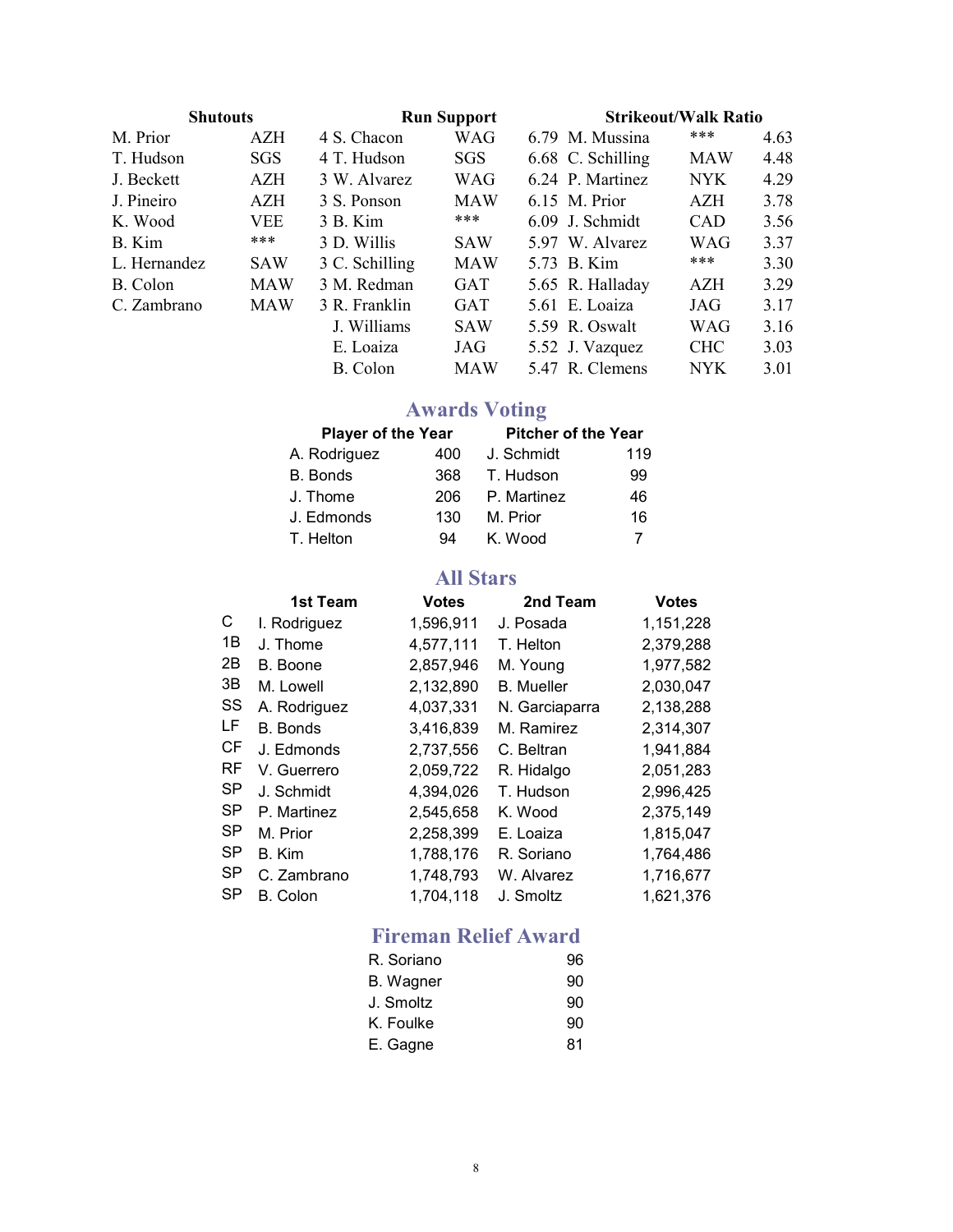#### Batter Statistics (by Alpha)

| <b>NAME</b>             |            |                |                |                |                         | TEAM AVG OBA SLG OPS GM AB                                            | R   |           |       |   |     |           |           | H 2B 3B HR RBI BB SO HB SH SF IBB DP SB CS E |    |                |    |              |         |                |                | RC             | <b>RC/27 TAVG ISOP</b>    |                 |           |
|-------------------------|------------|----------------|----------------|----------------|-------------------------|-----------------------------------------------------------------------|-----|-----------|-------|---|-----|-----------|-----------|----------------------------------------------|----|----------------|----|--------------|---------|----------------|----------------|----------------|---------------------------|-----------------|-----------|
| <b>Bobby Abreu</b>      | AZH        |                |                | .302 .414 .480 |                         | .894 137 490                                                          |     | 98 148 30 |       |   | 019 |           | 63 96 116 |                                              | 0  | 0              | 4  | 1            | 7       | 31             | 9              | 0 107.4        |                           | 8.01 1.011      | .178      |
| Edgardo Alfonzo         | CVC        |                |                |                | .235 .350 .412 .762     | 7<br>-17                                                              | 3   | 4         | 0     | 0 | 1   | 2         | 3         | 4                                            | 0  | 2              | 0  | 0            | 0       | 0              | 0              | -1<br>2.8      | 5.05                      | .769            | .176      |
| Edgardo Alfonzo         | MAW        |                | .250 .250 .250 |                | .500                    | 2<br>4                                                                | 0   | 1         | 0     | 0 | 0   | 0         | 0         |                                              | 0  | 0              | 0  | 0            | 0       | 0              | 00             | 0.3            | 2.25                      | .333            | .000      |
| Edgardo Alfonzo         | SAW        | .173 .225 .253 |                |                | .478                    | 33<br>75                                                              | 7   | 13        | 3     | 0 | -1  | 5         | 5         | 12                                           | 0  | 0              | 1  | 0            | 1       |                | 0              | -5<br>4.4      | 1.90                      | .397            | .080      |
| Roberto Alomar          | JAG        | .500           |                |                | .667 .500 1.167         | 4<br>4                                                                | 2   | 2         | 0     | 0 | 0   | 0         | 2         | 2                                            | 0  | 1              | 0  | 0            | 0       | 0              | $0\quad 0$     | 1.7            |                           | 15.63 2.000     | .000      |
| Sandy Alomar, Jr.       | <b>NYK</b> | .214 .214 .286 |                |                | .500                    | 5<br>14                                                               | 1   | 3         | 1     | 0 | 0   | 3         | 0         | 1                                            | 0  | 0              | 0  | 0            | 0       | 0              | 0              | - 0<br>0.9     | 2.10                      | .364            | .071      |
| Moises Alou             | CVC        |                | .311 .351 .456 |                | .808                    | 32 103                                                                | 16  | 32        | 3     | 0 | 4   | 10        | 5         | 15                                           | 2  | 0              |    | 0            | 4       | 0              | 0              | 15.6<br>0      | 5.53                      | .720            | .146      |
| Garrett Anderson        | AZH        |                | .342.366.553   |                |                         | .919 40 152                                                           | 18  |           | 52 15 | 1 | 5   | 36        | 8         | 24                                           | 0  | 0              | 4  | 0            | 8       |                | 0              | 28.1<br>1      | 6.78                      | .861            | .211      |
| <b>Garrett Anderson</b> | CAD        | .277           | .287 .461      |                |                         | .748 113 477                                                          |     | 54 132 46 |       | 0 | 14  | 63        | 8         | 87                                           | 0  | 0              | 8  | 6            | 17      | 4              | 1              | 56.4<br>0      | 4.16                      | .639            | .184      |
| <b>Garrett Atkins</b>   | <b>JAG</b> |                | .000 000 000   |                | .000                    | 1<br>0                                                                | 0   | 0         | 0     | 0 | 0   | 0         | 0         | 0                                            | 0  | 0              | 0  | 0            | 0       | 0              | 0              | 0<br>.000      | .000                      | .000            | .000      |
| Rich Aurilia            | <b>SAW</b> |                |                |                |                         | .333 .372 .658 1.030 41 114                                           | -17 | 38        | 4     | 3 | 9   | 22        | 7         | -23                                          | 0  | 0              | 5  | 4            | 3       | 2              | 0              | 2<br>27.0      |                           | 9.24 1.063      | .325      |
| <b>Brad Ausmus</b>      | CAD        |                | .208 .266 .316 |                |                         | .582 110 307                                                          | 29  | 64        | 9     | 0 | 8   | 47        | 25        | 63                                           |    | 2              | 5  | 3            | 4       | 3              |                | 5<br>27.2      | 2.88                      | .508            | .107      |
| Carlos Baerga           | SGS        |                | .365 422 492   |                |                         | .914 129 427                                                          |     | 63 156 22 |       | 1 | 10  | 48        | 43        | 54                                           | 2  | 0              | 4  | 6            | 8       |                | 0              | 6<br>90.9      | 8.68                      | .918            | .126      |
| Jeff Bagwell            | AZH        |                | .219 .308 .410 |                |                         | .718 162 629                                                          |     | 95 138    | 19    | 4 | 31  | 97        | 76 157    |                                              |    | 2              | 5  | 2            | -24     | 9              | 3              | 8<br>77.5      | 3.99                      | .676            | .191      |
| Rocco Baldelli          | SGS        |                | .160 214 160   |                | .374                    | 28<br>25                                                              | 3   | 4         | 0     | 0 | 0   | 2         |           | 8                                            |    | 1              | 0  | 0            |         | 2              | 2              | 0.7<br>-0      | 0.71                      | .333            | .000      |
| <b>Brian Banks</b>      | <b>WAG</b> |                | .000,000,000   |                | .000                    | 5<br>3                                                                | 0   | 0         | 0     | 0 | 0   | 0         | 0         | 2                                            | 0  | 0              | 0  | 0            | 0       | 0              | 0              | 0<br>0.0       | 0.00                      | .000            | .000      |
| Rod Barajas             | <b>SAW</b> | .000           | .000.000       |                | .000                    | 4<br>0                                                                | 0   | 0         | 0     | 0 | 0   | 0         | 0         | 0                                            | 0  | 0              | 0  | 0            | 0       | 0              | - 0<br>0       | 0.0            | 0.00                      | .000            | .000      |
| Josh Bard               | SAW        | .111 .111 .222 |                |                | .333                    | 6<br>9                                                                | 1   |           | 1     | 0 | 0   | 0         | 0         | 3                                            | 0  | 0              | 0  | 0            | 1       | 0              | 0              | 0<br>0.0       | 0.00                      | .222            | .111      |
| <b>Michael Barrett</b>  | СНС        |                | .167.348.500   |                | .848                    | 18<br>17                                                              | 2   | 3         | 0     | 0 | 2   | 6         | 4         | 2                                            | 1  | 1              | 0  | 0            | 0       | 0              | $0\quad 0$     | 3.6            | 6.09                      | .933            | .333      |
| Danny Bautista          | <b>CHC</b> |                | 000 000 000    |                | .000                    | 1<br>1                                                                | 0   | 0         | 0     | 0 | 0   | 0         | 0         | 1                                            | 0  | 0              | 0  | 0            | 0       | 0              | 0              | 0<br>0.0       | 0.00                      | .000            | .000      |
| Jason Bay               | CHC        |                |                |                | .342 .424 .618 1.042 33 | 76                                                                    | 16  | 26        | 3     | 3 | 4   | 17        | 11        | 17                                           | 2  | 0              | 3  | 1            | 1       | 4              | 0              | 2              | 22.2 11.10 1.255          |                 | .276      |
| Mark Bellhorn           | <b>VEE</b> |                |                | .333 500 333   | .833                    | 3<br>3                                                                | 0   |           | 0     | 0 | 0   | 0         |           |                                              | 0  | 0              | 0  | 0            | 0       |                | 0              | 0<br>0.6       |                           | 8.51 1.000      | .000      |
| Rafael Belliard         | JAG        |                | 267 323 300    |                | .623 25                 | 60                                                                    | 4   | 16        | 2     | 0 | 0   | 5         | 4         | 18                                           |    | 1              | 0  | 0            | 0       |                | 0              | 6.4<br>2       | 3.83                      | .545            | .033      |
| Carlos Beltran          | AZH        |                | .284 .363 .452 |                |                         | .815 157 620 107 176                                                  |     |           | 23    | 9 | 21  | 81        | 75        | 110                                          | 3  | 13             | 2  | 0            | 15      | 37             | 8              | 8 10 6.0       | 5.94                      | .846            | .168      |
| Adrian Beltre           | <b>MAW</b> |                | .273 .273 .636 |                | .909                    | 9<br>11                                                               | 2   | 3         | 1     | 0 |     | 4         | 0         | 2                                            | 0  | 0              | 1  | 0            | 0       | 0              | 0              | 0<br>1.9       | 6.44                      | .875            | .364      |
| Lance Berkman           | AZH        |                | .268 385 490   |                |                         | .875 153 514                                                          |     | 78 138 26 |       | 8 | 24  | 82        |           | 89 104                                       | 11 | 1              | 4  |              | 9       | 2              | 0              | 3 104.1        | 7.21                      | .919            | .222      |
| Angel Berroa            | СНС        |                | 286 336 405    |                | .741                    | 48 1 26                                                               | 16  | -36       | 3     | 0 | 4   | 12        | 6         | 28                                           | 4  | 2              | 1  | 0            | 4       | 2              | 4              | 15.4<br>4      | 4.11                      | .643            | .119      |
| Larry Bigbie            | <b>WAG</b> |                | .292 .341 .403 |                |                         | .744 145 578                                                          |     | 80 169    | 25    | 3 | 11  | 53        |           | 44 154                                       | 0  | 1              | 3  | 8            | 8       | 12             | 2              | 2<br>82.0      | 5.23                      | .690            | .111      |
| Craig Biggio            | WAG        | .333 .286 .333 |                |                | .619                    | 6<br>4                                                                | 1   | 2         | 0     | 0 | 0   | 1         | 0         | 0                                            | 0  | 0              | 0  | 0            | 0       | 0              | 0              | - 0<br>0.7     | 3.89                      | .500            | .000      |
| Casey Blake             | NYK        |                | .133 .235 .133 |                | .369                    | 5<br>15                                                               | 1   | 2         | 0     | 0 | 0   | 0         | 2         | 4                                            | 0  | 0              | 0  | 0            | 1       | 0              | 0              | 0.4<br>0       | 0.86                      | .286            | .000      |
| Hank Blalock            | WAG        | .281           | .348.540       |                |                         | .887 140 480                                                          |     | 76 135 27 |       | 2 | 31  | 92        | 52        | -97                                          | 0  | 1 15           |    | 16           | 14      | 0              | 016            | 88.5           | 6.53                      | .866            | .258      |
| <b>Geoff Blum</b>       | <b>WAG</b> |                |                |                | .500 .500 .500 1.000    | 2<br>2                                                                | 0   | 1         | 0     | 0 | 0   | 0         | 0         | 0                                            | 0  | 0              | 0  | 0            | 0       | 0              | 0              | - 0            | 0.5 13.50 1.000           |                 | .000      |
| <b>Barry Bonds</b>      | WAG        |                |                |                |                         | .319 .504 .767 1.270 141 454 139 145 28 2 57 122 156 68 17 0 30 27 18 |     |           |       |   |     |           |           |                                              |    |                |    |              |         | $\overline{1}$ |                |                | 0 0 182.3 14.87 1.596 447 |                 |           |
| Adam Boone              | WAG        |                |                |                |                         | .259 .281 .388 .669 58139 16 36 6 0 4 27 4 20                         |     |           |       |   |     |           |           |                                              | -1 | 1              | -1 | 3            | З       | 3              | $\mathbf{0}$   | 2 15.1         | 3.74                      | .585 .129       |           |
| <b>Brett Boone</b>      | <b>CVC</b> |                |                |                |                         | .266 .327 .558 .885 161 606 83 161 30 3 47 120 51 149                 |     |           |       |   |     |           |           |                                              | 6  | 7              | 4  | 1 11         |         | 4              |                | 07110.7        | 6.40                      |                 | .875 .292 |
| Mike Bordick            | JAG        |                |                |                |                         | .258 .300 .348 .648 91132 16 34 8 2 0 11                              |     |           |       |   |     |           |           | 8 27                                         | 0  | 4              | 0  | 0            | 5       | 1              |                | $0 \t0 \t13.0$ | 3.29                      | .534 .091       |           |
| <b>Milton Bradley</b>   | GAT        |                |                |                |                         | .283 .400 .393 .792 123 420 68 119 28 0                               |     |           |       |   | 6   | 51 78 105 |           |                                              | 6  | 1              | 5  | 1            | 9 26    |                |                | 4 0 75.7       | 6.40                      |                 | .876 .110 |
| Russ Branyan            | SAW        |                |                |                | 000 000 000 000         | 2<br>1                                                                | 0   | 0         | 0     | 0 | 0   | 0         | 0         | 2                                            | 0  | 0              | 0  | 0            | 0       | 0              | 0 <sub>0</sub> | 0.0            | 0.00                      |                 | .000 000  |
| Brian Buchanan          | <b>JAG</b> | .247 .368 .461 |                |                |                         | .829 40 89 17 22 4                                                    |     |           |       | 0 | 5   | 11 16 25  |           |                                              | 1  | 0              | 3  | 2            | 1       | 0              |                | $0 \t0 \t16.3$ | 6.47                      |                 | .853 .213 |
| <b>Ellis Burks</b>      | CAD        | .293 .414 .451 |                |                |                         | .865 36 82 13 24 7 0                                                  |     |           |       |   | 2   | 8         |           | 15 21                                        | 2  | 0              | 0  | 2            | 1       | 0              |                | 2 0 15.9       | 7.04                      |                 | .885 .159 |
| Jeromy Burnitz          | <b>CVC</b> |                |                |                | .500 .500 .500 1.000    | 2<br>2                                                                | 0   | 1         | 0     | 0 | 0   | 0         | 0         | 1                                            | 0  | 0              | 0  | 0            | 0       | 0              | 0 <sub>0</sub> |                | 0.5 13.50 1.000 .000      |                 |           |
| Pat Burrell             | <b>AZH</b> |                |                |                | 000 000 000 000         | 1<br>1                                                                | 0   | 0         | 0     | 0 | 0   | 0         | 0         | 0                                            | 0  | 0              | 0  | 0            | 0       | 0              | $0\quad 0$     | 0.0            | 0.00                      |                 | .000 .000 |
| Sean Burroughs          | GAT        |                | .261 .319 .345 |                |                         | 665 149 582 84 152 23 7                                               |     |           |       |   | 4   |           | 56 42 106 |                                              | 9  | 1              | 2  |              | 2 13 13 |                |                | 8 14 63.7      | 3.78                      | .588 .084       |           |
| Marlon Byrd             | JAG        | .500 .400 .500 |                |                | .900                    | - 6<br>$\overline{\mathbf{4}}$                                        | 1   | 2         | 0     | 0 | 0   | 1         | 0         | 0                                            | 0  | 1              | 0  | 0            | 0       | 0              | 0 <sub>0</sub> | 1.0            |                           | 6.84 1.000 .000 |           |
| Eric Byrnes             | <b>VEE</b> |                |                | .250 .238 .650 |                         | .888 12 20                                                            | 4   | 5         | 1     | 2 | 1   | 3         | 0         | 5                                            | 0  | 0              | 0  | 1            | 0       | 0              | 0 <sub>0</sub> | 3.2            | 5.43                      |                 | .867 .400 |
| Jolbert Cabrera         | <b>MAW</b> |                |                |                |                         | .301 .360 .466 .825 78 219 38 66 23 2 3 24 13 45                      |     |           |       |   |     |           |           |                                              | 8  | 2 <sub>2</sub> |    | 1            | 6       | 7              |                | 3 2 3 6.2      | 5.88                      |                 | .802 .164 |
| Miguel Cabrera          | AZH        |                |                |                |                         | 250 290 500 790 68196 19 49 14 1 11 34 10 52 1                        |     |           |       |   |     |           |           |                                              |    | $0\quad 0$     |    | $\mathbf{1}$ | 4       | 0              |                |                | $0$ 1 27.2 4.87           |                 | .722 .250 |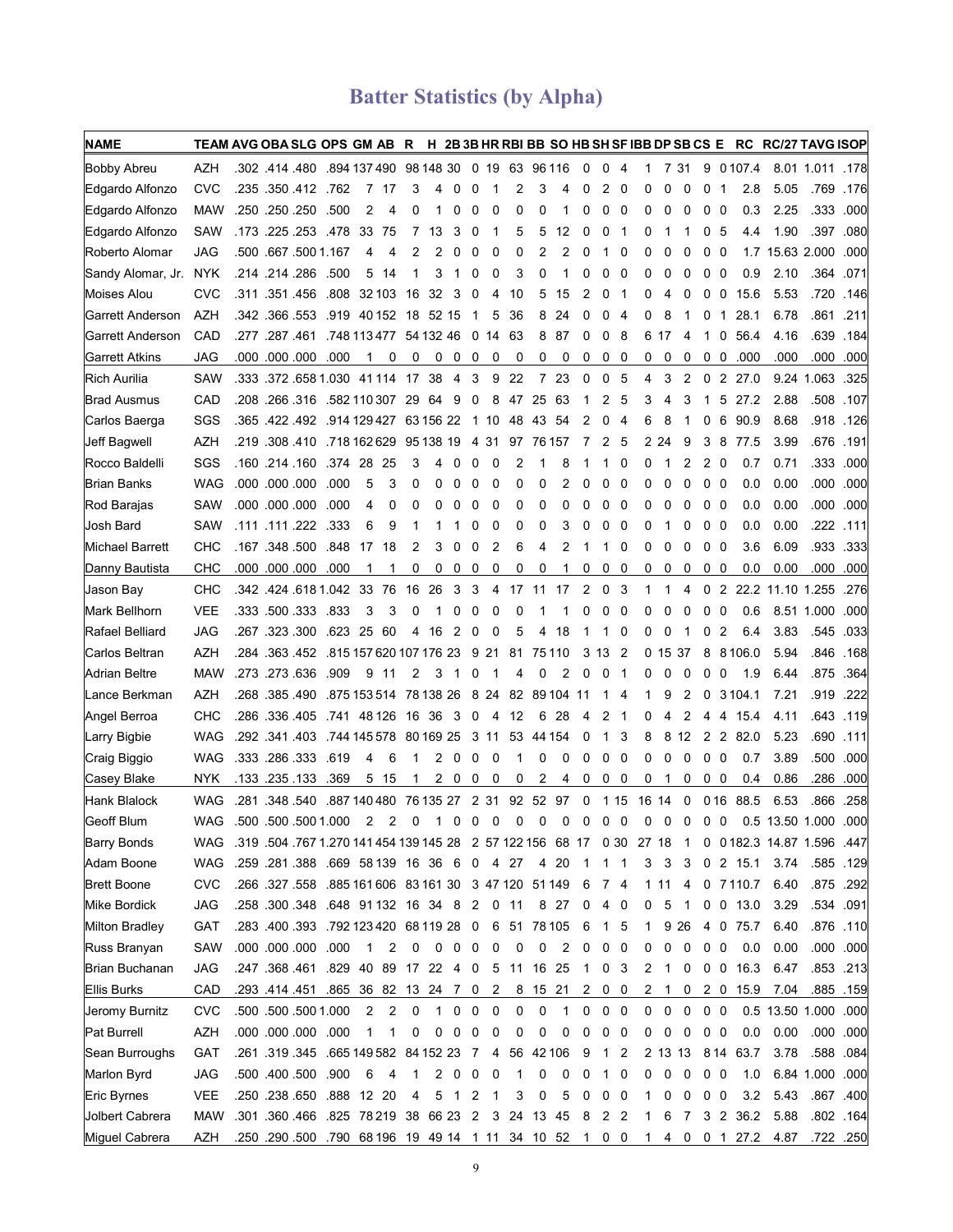| <b>NAME</b>           | TEAM AVG OBA SLG OPS GM ABR |      |                |                      |                                                                                  |                |     |                |           |                   |   |                         |            |                |        |              |              |    |              |        |                         | H 2B 3B HR RBI BB SO HB SH SF IBB DP SB CS E |                          | RC RC/27 TAVG ISOP             |            |           |
|-----------------------|-----------------------------|------|----------------|----------------------|----------------------------------------------------------------------------------|----------------|-----|----------------|-----------|-------------------|---|-------------------------|------------|----------------|--------|--------------|--------------|----|--------------|--------|-------------------------|----------------------------------------------|--------------------------|--------------------------------|------------|-----------|
| Orlando Cabrera       | CVC                         |      |                |                      | .288 .341 .392 .732 81212 37 61 13                                               |                |     |                |           |                   | 0 |                         | 3 25 17 22 |                |        |              | 0 10         | 0  | 0            | 6      | 9                       | 8<br>2                                       | 28.5                     | 4.55                           | .686       | .104      |
| Mike Cameron          | СНС                         |      |                |                      | .273 .404 .364 .767 44 88                                                        |                |     | 20             | 24        | 2                 | 0 | 2                       | 9          | 18             | 14     | 2            | 2            | 1  | 0            | 4      | 6                       | 2<br>$\overline{1}$                          | 14.3                     | 5.30                           | .829       | .091      |
| Sean Casey            | <b>SAW</b>                  |      | .286 318 500   |                      | .818                                                                             | 16 42          |     | 3              | 12        | 3                 | 0 | 2                       | 9          | $\overline{2}$ | 5      | 0            | 0            | 2  | 0            | 0      | $\mathsf 0$             | 0<br>1                                       | 6.8                      | 6.16                           | .767       | .214      |
| Luis Castillo         | CAD                         |      | .254 .320 .287 |                      | .608 159 654                                                                     |                |     |                | 68 166 12 |                   | 2 | 2                       | -29        |                | 61 105 | 3            | 8            | 2  |              |        |                         |                                              | 0 10 29 20 12 61.6       | 3.16                           | .542       | .034      |
| Ramon Castro          | <b>CVC</b>                  |      |                |                      | .329 .361 .911 1.273                                                             | 27 79          |     | 18             | 26        | 4                 | 0 | 14                      | 26         | 4              | 14     | 0            | 1            | 0  | 0            |        | 0                       | 0<br>5                                       | 25.4                     | 12.47 1.407                    |            | .582      |
| Frank Catalanotto     | <b>VEE</b>                  |      |                | .246 .300 .345       | .644 111 357                                                                     |                |     | 38             | 88 23     |                   | 3 | 2                       | 26         | 24             | 67     | 4            | 0            | 2  | 0            | 8      | 3                       | 016                                          | 37.0                     | 3.58                           | .556       | .098      |
| <b>Endy Chavez</b>    | <b>WAG</b>                  |      |                | .182 .182 .364       | .545                                                                             | -16            | -11 | 4              | 2         | 2                 | 0 | 0                       | 0          | 0              | 2      | 0            | 2            | 0  | 0            | 0      |                         | 0                                            | 0.4                      | 0.96                           | .500       | .182      |
| <b>Eric Chavez</b>    | CAD                         |      | .257 .315 .459 |                      | .774 155 595                                                                     |                |     |                | 81 153 35 |                   |   | 2 27                    | 89         | 52             | 98     | 0            | 0 16         |    | 11           | 14     | 4                       | 118                                          | 84.7                     | 4.97                           | .720       | .202      |
| <b>Alex Cintron</b>   | CHC                         |      | .265 .294 .379 |                      | .673 138 475                                                                     |                |     |                | 69 126 19 |                   | 7 | 7                       | 37         | 18             | 53     | 2            | 2            | 2  | 0            | 18     | 4                       | 4 10                                         | 47.1                     | 3.39                           | .550       | .114      |
| Alex Cora             | WAG                         |      | .238 .262 .286 |                      | .547                                                                             | 19             | 63  | 9              | 15        | 3                 | 0 | 0                       | 6          | 1              | 10     | 1            | 3            | 0  | 0            | 0      | 1                       | 0<br>0                                       | 5.2                      | 2.73                           | .438       | .048      |
| Craig Counsell        | SGS                         |      | .300 .343 .400 |                      | .743 26                                                                          |                | 60  | $\overline{7}$ | 18        | $\mathbf 1$       | 1 | 1                       | 8          | 5              | 9      | 0            | $\mathbf{1}$ | 0  | 1            | 1      | 5                       | 0 <sub>1</sub>                               | 9.5                      | 5.59                           | .791       | .100      |
| Carl Crawford         | CHC                         |      |                | .500 .500 .750 1.250 |                                                                                  | 6              | 4   | 3              | 2         | 1                 | 0 | 0                       | 2          | 0              |        | 0            | 0            | 0  | 0            | 0      |                         | - 0<br>0                                     |                          | 1.8 23.76 2.000                |            | .250      |
| Joe Crede             | CVC                         |      | .100 .100 .100 |                      | .200                                                                             | 4              | 10  | 0              |           | 0                 | 0 | 0                       | 1          | 0              | 6      | 0            | 0            | 0  | 0            | 1      | 0                       | 0<br>- 1                                     | 0.0                      | 0.00                           | .100       | .000      |
| Joe Crede             | <b>SAW</b>                  |      | .188.235.375   |                      | .610                                                                             | 23             | 64  | 7              | 12        | 6                 | 0 | 2                       |            | 4              | 15     | 0            | 0            | -1 |              | 0      | 0                       | 0<br>-1                                      | 5.9                      | 3.06                           | .538       | .188      |
| Coco Crisp            | <b>NYK</b>                  |      | .253 .269 .341 |                      | .609                                                                             | -51            | 91  | 12             | 23        | 4                 | 2 | 0                       |            | 2              | 10     | 0            | 8            | 0  | 0            | 2      | 8                       | 2<br>1                                       | 8.2                      | 2.78                           | .569       | .088      |
| Jose Cruz, Jr.        | <b>SAW</b>                  |      | 289 387 590    |                      | .977                                                                             | 93 166         |     | 40             | 48        | 9                 | 1 | 13                      | 30         | 27             | 33     | 0            | 1            | 6  | 7            | 9      |                         | 2<br>0                                       | 35.9                     | 7.51                           | .992       | .301      |
| Mike Cuddyer          | GAT                         |      | .273 .333 .455 |                      | .788                                                                             | 10             | 22  | 5              | 6         | 1                 | 0 |                         | 1          | 2              | 7      | 0            | 0            | 0  | 1            | 0      | 0                       | -1<br>0                                      | 3.5                      | 5.92                           | .750       | .182      |
| Jack Cust             | <b>NYK</b>                  |      | .275 .351 .608 |                      | .959                                                                             | 25             | 51  | 12             | 14        | 5                 | 0 | 4                       | 10         | 5              | 18     |              | 0            | 0  | 4            | 0      | 0                       | 0<br>0                                       | 11.4                     |                                | 8.34 1.000 | .333      |
| Johnny Damon          | СНС                         |      | .222 .222 .333 |                      | .556                                                                             | 4              | 9   | 3              | 2         | 1                 | 0 | 0                       | 1          | 0              | 2      | 0            | 0            | 0  | 0            | 0      | 0                       | - 0<br>0                                     | 0.7                      | 2.57                           | .429       | .111      |
| Jeff Davanon          | SGS                         |      | .207 .313 .207 |                      | .520                                                                             | 48             | 58  | 9              | 12        | 0                 | 0 | 0                       | 2          | 8              | 10     | 1            | 4            | 0  | 0            | 1      | 6                       | 3<br>0                                       | 4.7                      | 2.34                           | .540       | .000      |
| <b>Ben Davis</b>      | <b>MAW</b>                  |      | 000.000.000.   |                      | .000                                                                             | 3              | 5   | 0              | 0         | 0                 | 0 | 0                       | 0          | 0              | 1      | 0            | 0            | 0  | 0            | 0      | 0                       | 0<br>0                                       | 0.0                      | 0.00                           | .000       | .000      |
| Carlos Delgado        | SGS                         |      | .248 .374 .505 |                      | .879 138 455                                                                     |                |     |                | 79 113 28 |                   | 1 | 29 107                  |            |                | 70116  | 23           | 0 15         |    | 14           | 13     | 0                       | 0<br>9                                       | 88.9                     | 6.70                           | .910       | .257      |
| J.D. Drew             | CAD                         |      | .246 .339 .441 |                      | .779 143 447                                                                     |                |     |                | 57 110    | 9                 |   | 3 24                    | 69         | 60             | 94     | 4            | 1            | 15 | 9            | 6      | 2                       | 3<br>4                                       | 68.9                     | 5.30                           | .758       | .195      |
| Adam Dunn             | SAW                         |      | .229 357 476   |                      | .833 34 105                                                                      |                |     | 14             | 24        | 2                 | 0 | 8                       | 16         | 17             | 33     | 5            | 0            | 7  | 1            |        | 2                       | 2<br>0                                       | 20.2                     | 6.48                           | .902       | .248      |
| Erubiel Durazo        | VEE                         |      | .357 426 571   |                      | .997 20 42                                                                       |                |     | 6              | 15        | 3                 | 0 | 2                       | 6          | 4              | 11     | 1            | 0            | 0  | 2            | 3      | 0                       | 0<br>0                                       | 9.2                      | 8.24                           | .967       | .214      |
| Ray Durham            | SAW                         |      | .236 .293 .334 |                      | .627 120 377                                                                     |                |     | 53             | 89        | 20                | 4 | 3                       | 29         | 30             | 99     | 2            | 4            | 2  | 1            | 4      | 14                      | 2<br>4                                       | 39.5                     | 3.51                           | .581       | .098      |
| Jermaine Dye          | WAG                         |      | .250 .250 .250 |                      | .500                                                                             |                | 4   | 0              |           | 0                 | 0 | 0                       |            | 0              |        | 0            | 0            | 0  | 0            | 0      | 0                       | - 0<br>0                                     | 0.3                      | 2.25                           | .333       | .000      |
| Damion Easley         | <b>MAW</b>                  |      | .333 .333 .333 |                      | .667                                                                             |                | 3   | 2              |           | 0                 | 0 | 0                       | 2          | 0              | 0      | 0            | 0            | 0  | 0            |        | 0                       | 0<br>0                                       | 0.0                      | 0.00                           | .333       | .000      |
| David Eckstein        | CAD                         |      | .100 182 100   |                      | .282                                                                             | -39            | -40 | 7              | 4         | 0                 | 0 | 0                       | 0          | 1              | 7      | 3            | 1            | 0  | 0            | 0      | 4                       | -0<br>0                                      | 1.4                      | 0.99                           | .333       | .000      |
| Jim Edmonds           | MAW                         |      | .250 .352 .567 |                      | .919 154 573 103 143 33                                                          |                |     |                |           |                   |   | 1 49 123                |            |                | 89 177 | 5            | $\mathbf{1}$ | 22 | 27           | 11     |                         | 1                                            | 6117.6                   | 7.07                           | .950       | .318      |
| Morgan Ensberg        | MAW                         | .251 | .336 .485      |                      | .821 152 565 93 142 19                                                           |                |     |                |           |                   | 1 | 37                      | 92         |                | 67 106 | 6            | 0 2 2        |    | 15 13        |        | 4                       | 2 13                                         | 92.5                     | 5.68                           | .801       | .234      |
| Johnny Estrada        | CHC                         |      |                | .167 .286 .167 .452  |                                                                                  | 2              | 6   | 0              | 1         | 0                 | 0 | 0                       | 0          | 0              | 2      | 1            | 0            | 0  | 0            | 0      | 0                       | 0<br>0                                       | 0.4                      | 1.94                           | .400       | .000      |
| <b>Adam Everett</b>   | AZH                         |      |                |                      | .211 .277 .321 .598 134 421 48 89 15 5 7 30 27 71 13 22 5                        |                |     |                |           |                   |   |                         |            |                |        |              |              |    | $\mathbf{0}$ | 6      | 4                       |                                              | 2 14 40 0                | 2.95                           | .526 .109  |           |
| Carl Everett          | SAW                         |      |                |                      | .256 .327 .434 .762 143 488 74 125 22 1 21 62 46 103                             |                |     |                |           |                   |   |                         |            |                |        |              |              |    |              |        |                         |                                              | 7 0 10 11 11 13 2 5 70.9 | 5.05                           |            | .739.178  |
| Pedro Feliz           | VEE                         |      |                |                      | 000 000 000 000                                                                  | $\overline{1}$ | -1  | 0              |           | $0\quad 0\quad 0$ |   | $\overline{\mathbf{0}}$ | 0          | 0              | 0      | 0            | $0\quad 0$   |    | 0            |        | $0\quad 0$              | 0 <sub>0</sub>                               | 0.0                      | 0.00                           | .000 .000  |           |
| Chone Figgins         | JAG                         |      |                |                      | .283 .327 .327 .654 146 410 40 116 12 3 0 40 27 89                               |                |     |                |           |                   |   |                         |            |                |        |              | 0440         |    | 0            |        |                         |                                              | 1 26 12 2 47.8           | 3.68                           |            | .609 .044 |
| <b>Scott Finley</b>   | CAD                         |      |                |                      | .240 .326 .374 .700 126 433 58 104 18 5 10 47 49 104                             |                |     |                |           |                   |   |                         |            |                |        | 8            | 1 7          |    |              |        |                         |                                              | 3 14 23 7 6 54.1         | 4.11                           |            | .691 .134 |
| <b>Cliff Floyd</b>    | SAW                         |      |                |                      | .239 .333 .458 .791 135 493 82 118 28 1 26 74 65 94                              |                |     |                |           |                   |   |                         |            |                |        | 6            | 0 10         |    | 16           | 9      | 1                       |                                              | 0 0 78.2                 | 5.44                           | .776 .219  |           |
| Ryan Freel            | WAG                         |      |                | 444 444 444 889      |                                                                                  | 3              | 9   | 3              |           | 4 0 0             |   | $\overline{\mathbf{0}}$ | 3          | 0              | 0      | 0            | $0\quad 0$   |    | 0            | 0      | 3                       | 0 <sub>0</sub>                               |                          | 2.5 13.34 1.400 .000           |            |           |
| <b>Brad Fullmer</b>   | <b>CHC</b>                  |      |                |                      | .287 .345 .511 .857 108 352 46 101 16 3 19 55 29 75 3 0 1                        |                |     |                |           |                   |   |                         |            |                |        |              |              |    |              |        |                         |                                              |                          | 2 11 4 1 0 59.8 6.12 .821 .224 |            |           |
| Rafael Furcal         | SAW                         |      |                |                      | .287 .331 .414 .745 145 567 81 163 21 9 11 59 36 61                              |                |     |                |           |                   |   |                         |            |                |        | $\mathbf{2}$ | 2 5          |    | 6            |        | 2 19                    |                                              | 627 81.4                 | 5.27                           | .709 .127  |           |
| Andres Galarraga      | SGS                         |      |                |                      | .208 .284 .350 .634 77120 15 25 5 0 4 21 12 36                                   |                |     |                |           |                   |   |                         |            |                |        | 1            | 0            | 3  | 1            | 2      | $\overline{\mathbf{0}}$ |                                              | 1 2 12.0                 | 3.27                           |            | .561 .142 |
| Karim Garcia          | <b>JAG</b>                  |      |                | .000 000 000         | .000                                                                             | $\mathbf{1}$   | 0   | 0              | 0         | 0                 | 0 | 0                       | 0          | 0              | 0      | 0            | 0            | 0  | 0            | 0      | 0                       |                                              | $0\,0\,000$              | .000                           | .000 .000  |           |
| Nomar Garciaparra JAG |                             |      |                |                      | .272 .313 .487 .799 162 670 .85 182 32 17 .26 .90 .28 .74 .13 .11 13 .13 .12 .11 |                |     |                |           |                   |   |                         |            |                |        |              |              |    |              |        |                         |                                              | 4 16 99.8                | 5.21                           | .750 .215  |           |
| Jody Gerut            | <b>NYK</b>                  |      |                |                      | .299 .375 .518 .892 97 251 36 75 19 0 12 43 28 45                                |                |     |                |           |                   |   |                         |            |                |        | 3            | 1            | 8  | 4            | 9      | 2                       | 0 <sub>1</sub>                               | 47.8                     | 6.90                           | .881 .219  |           |
| Jason Giambi          | JAG                         |      |                |                      | .198 .400 .448 .848 103 232 .49 .46 .7 .0 .17 .33 .60 .88 .18 .0 .6              |                |     |                |           |                   |   |                         |            |                |        |              |              |    | -11          | 4      | 0                       |                                              | $0 \t2 \t48.1$           | 6.84                           |            | .958 .250 |
| Jay Gibbons           | GAT                         |      |                |                      | .292 .309 .554 .862 56 168 25 49 8                                               |                |     |                |           |                   |   |                         | 0 12 35    | 4              | 35     | 1            | 0            | 6  | 6            | 3      | 0                       | 0<br>$\overline{1}$                          | 27.8                     | 6.05                           | .803.262   |           |
| <b>Brian Giles</b>    | SGS                         |      |                |                      | .261 .373 .460 .833 132 487 93 127 28 3 21 66 79 77 11 2 13                      |                |     |                |           |                   |   |                         |            |                |        |              |              |    |              | 8 22 6 |                         |                                              | 3 0 83.5                 | 5.77                           |            | .831 .199 |
| <b>Marcus Giles</b>   | JAG                         |      |                |                      | .255 .325 .406 .731 157 601 94 153 49 3 12 66 50 112 13 27 7                     |                |     |                |           |                   |   |                         |            |                |        |              |              |    |              |        |                         |                                              |                          | 5 7 9 516 82.4 4.56            | .687 .151  |           |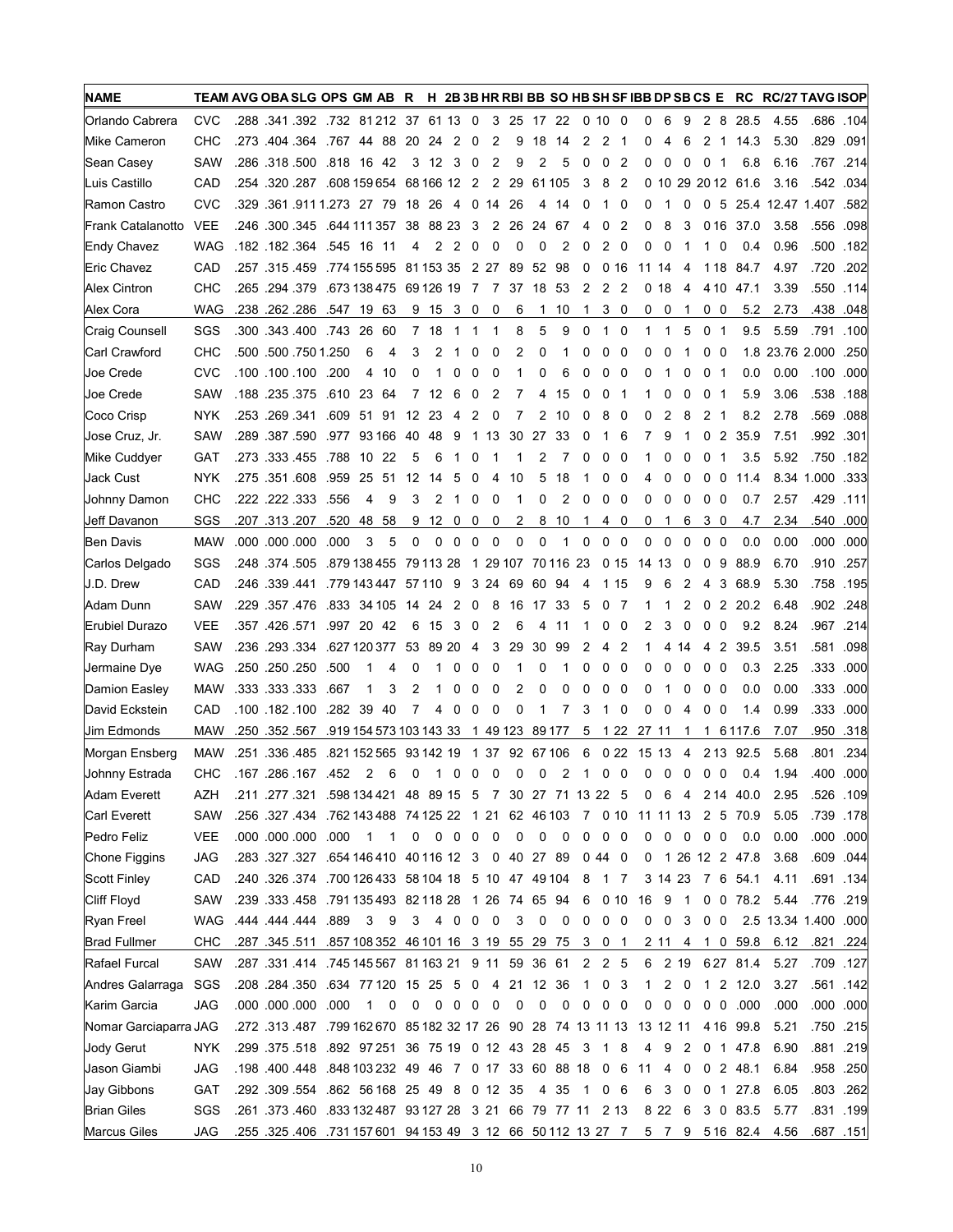| <b>NAME</b>            |            |                |                |                      |      | TEAM AVG OBA SLG OPS GM AB R                                                 |              |              |              |    |                 |                 |       | H 2B 3B HR RBI BB SO HB SH SF IBB DP SB CS E |                |       |                         |              |                |    |                |                |                | RC RC/27 TAVG ISOP   |            |           |
|------------------------|------------|----------------|----------------|----------------------|------|------------------------------------------------------------------------------|--------------|--------------|--------------|----|-----------------|-----------------|-------|----------------------------------------------|----------------|-------|-------------------------|--------------|----------------|----|----------------|----------------|----------------|----------------------|------------|-----------|
| <b>Troy Glaus</b>      | SAW        |                |                |                      |      | .215 .299 .435 .734 138 437                                                  | 60           |              | 94 17        |    |                 | 5 23 63 51 121  |       |                                              | 2              | 010   |                         | 13 14        |                | 4  | 3 1 9          |                | 54.6           | 4.09                 | .686       | .220      |
| Alex Gonzalez          | CAD        |                |                | .304 .360 .565 .925  |      | 18 23                                                                        | 3            | 7            | 3            | 0  | 1               | 1               | 2     | 2                                            | 0              | 1     | 1                       | 0            | 0              | 0  | 0              | -1             | 4.9            | 7.72                 | .938       | .261      |
| Juan Gonzalez          | <b>NYK</b> |                |                |                      |      | .321 .365 .673 1.038 .68 165                                                 |              | 29 53        | 7            | 0  | 17              | 45              | 10    | 37                                           | 2              | 1     | 7                       | 10           | 7              |    | 2              | 0              | 36.2           |                      | 7.94 1.025 | .352      |
| Luis Gonzalez          | JAG        |                |                | .279 366 484         |      | .850 129 430                                                                 |              | 79 120 34    |              |    | 0 <sub>18</sub> | 64              | 60    | 52                                           | 2              | 010   |                         | 8            | 8              | 2  | 0              | 0              | 79.4           | 6.64                 | .855       | .205      |
| Shawn Green            | GAT        |                | .277 .364 .441 |                      |      | .805 129 440                                                                 |              | 69 122 29    |              | 2  | 13              | 59              |       | 53 107                                       | 9              | 0     | 6                       | 7            | 12             | 1  | 0              | 3              | 72.3           | 5.85                 | .779       | .164      |
| Khalil Greene          | AZH        |                | .091 .167 .091 |                      | .258 | 7<br>11                                                                      | 1            | 1            | 0            | 0  | 0               | 0               | 1     | 4                                            | 0              | 0     | 0                       | 0            | 1              | 0  | 0 <sub>0</sub> |                | 0.1            | 0.26                 | .182       | .000      |
| <b>Ben Grieve</b>      | <b>MAW</b> |                | 000 250 000    |                      | .250 | 3<br>4                                                                       | 0            | 0            | 0            | 0  | 0               | 0               |       | 2                                            | 0              | 0     | 0                       | 0            | 0              | 0  | 0              | 0              | 0.1            | 0.58                 | .333       | .000      |
| Ken Griffey, Jr.       | CVC        |                | .189 .300 .450 |                      | .749 | 89 238                                                                       | 40           | 45 13        |              | 2  | 15              | 41              | 29    | 76                                           | 9              | 0     | 1                       | 0            | 5              | 0  | 0              | 0              | 33.1           | 4.49                 | .732       | .261      |
| Marquis Grissom        | JAG        |                | .243 .282 .371 |                      | .653 | 79 140                                                                       | 32           | 34           | 6            | 0  | 4               | 14              | 8     | 20                                           | 0              | 0     | 3                       | 1            | 4              | 3  | 0              | -1             | 14.2           | 3.45                 | .573       | .129      |
| Mark Grudzielanek NYK  |            |                | .291 .337 .405 |                      |      | .742 135 519                                                                 |              | 74 151 42 4  |              |    | 3               | 58              | 23    | 88 14                                        |                | 9     | 2                       | 1            | 9              | 7  | 2              | -7             | 71.5           | 4.95                 | .670       | .114      |
| Vladimir Guerrero      | <b>NYK</b> |                |                | .302 .373 .564       |      | .936 147 557 103 168 25                                                      |              |              |              |    |                 | 5 37 112 60 101 |       |                                              | 6              | 017   |                         | 20 25 18     |                |    |                |                | 6 7 1 1 0 . 3  | 7.01                 | .948       | .262      |
| Aaron Guiel            | WAG        |                |                | .205 326 282         | .608 | - 26<br>- 39                                                                 | 11           | 8            | 3            | 0  | 0               | 2               | 4     | 15                                           | 3              | 1     | 0                       | 0            | 0              |    | 0              | 0              | 4.4            | 3.73                 | .613       | .077      |
| Carlos Guillen         | <b>CHC</b> |                | .207 .303 .274 |                      |      | .577 87 241                                                                  | 27           | 50 13        |              | 0  | 1               | 17              | 31    | 50                                           | $\overline{2}$ | 6     | 0                       | 0            | 6              | 2  | 1              | 8              | 21.4           | 2.83                 | .510       | .066      |
| Jose Guillen           | <b>CHC</b> |                |                | .280 .337 .402 .739  |      | 29<br>- 82                                                                   | 5            | 23           | 4            | 0  | 2               | 13              | 5     | 21                                           | 3              | 0     | 2                       | 1            | 6              | 0  | 0              | $\overline{2}$ | 9.7            | 3.93                 | .631       | .122      |
| Jose Guillen           | WAG        |                |                | .295 .345 .674 1.019 |      | 39 132 22                                                                    |              | 39           | 9            | 1  | 13              | 28              | 7     | 26                                           | 3              | 1     | 5                       | 8            | 3              | 0  | 0              | 2              | 29.6           |                      | 8.25 1.031 | .379      |
| Cristian Guzman        | <b>NYK</b> |                | .222 .278 .311 |                      | .589 | 38<br>-90                                                                    | 12           | 20           | 1            | 2  |                 | 11              | 5     | 20                                           | 2              | 8     | 0                       |              |                | 8  | 2              | 3              | 8.7            | 2.91                 | .589       | .089      |
| Travis Hafner          | <b>CHC</b> | .167.286.167   |                |                      | .452 | 3<br>6                                                                       | 1            | 1            | 0            | 0  | 0               | 0               | 1     | 2                                            | 0              | 0     | 0                       | 1            | 0              | 1  | 0              | 0              | 0.4            | 2.35                 | .600       | .000      |
| Jerry Hairston, Jr.    | <b>MAW</b> | .248 .349 .359 |                |                      |      | .708 111 323                                                                 | 48           | 80           | 10           | 4  | 6               | 32              | 38    | 52                                           | 12             | 18    | 3                       | 3            | 6              | 20 | 310            |                | 46.0           | 4.60                 | .738       | .111      |
| <b>Toby Hall</b>       | CAD        |                | .195 .228 .279 |                      |      | .507 82 251                                                                  | 18           | 49           | 9            | 0  | 4               | 19              | 8     | 28                                           | 4              | 0     | -1                      | 3            | 7              | 0  | 0              | 5              | 15.2           | 1.93                 | .392       | .084      |
| Rob Hammock            | SGS        |                | 284 339 468    |                      |      | .807 132 451                                                                 |              | 71 128 18    |              | 4  | 19              | 53              |       | 37 130                                       | 2              | 6 10  |                         |              | 9 12           | 4  | 1              | 8              | 70.3           | 5.50                 | .756       | .184      |
| Jeffrey Hammonds NYK   |            | .136 .200 .273 |                |                      | .473 | 22<br>9                                                                      | 4            | 3            | 0            | 0  |                 | 3               | 2     | 9                                            | 0              | 0     | 0                       | 1            | 0              | 0  | 0 <sub>0</sub> |                | 1.4            | 1.90                 | .421       | .136      |
| Ken Harvey             | <b>CVC</b> |                | 000 000 000    |                      | .000 | 1<br>1                                                                       | 0            | 0            | 0            | 0  | 0               | 0               | 0     | 0                                            | 0              | 0     | 0                       | 0            |                | 0  | 0              | - 0            | 0.0            | 0.00                 | .000       | .000      |
| Scott Hatteberg        | <b>NYK</b> |                |                | 000 167 000          | .167 | 5<br>6                                                                       | 0            | 0            | 0            | 0  | 0               | 0               |       | 0                                            | 0              | 0     | 0                       |              | 0              | 0  | 0              | - 0            | 0.0            | 0.23                 | .200       | .000      |
| <b>Wes Helms</b>       | <b>VEE</b> |                | 000 111 000    |                      | .111 | 8<br>7                                                                       | 0            | 0            | 0            | 0  | 0               | 0               | 1     | 4                                            | 0              | 0     | 0                       | 0            | 0              | 0  | 0              | 0              | 0.0            | 0.10                 | .125       | .000      |
| <b>Todd Helton</b>     | WAG        | .282 .380 .499 |                |                      |      | .879 162 645 121 182 47                                                      |              |              |              | 3  | 29              | 113             |       | 99 102                                       | 6              | 0     | 13                      | 16           | 31             | 0  | 0              |                | 6 1 1 9 . 1    | 6.43                 | .864       | .217      |
| Jose Hernandez         | GAT        |                | 000 000 000    |                      | .000 | 1                                                                            | 0            | 0            | 0            | 0  | 0               | 0               | 0     | 1                                            | 0              | 0     | 0                       | 0            | 0              | 0  | 0              | 0              | 0.0            | 0.00                 | .000       | .000      |
| Ramon Hernandez JAG    |            |                | 233 304 417    |                      |      | .721 105 223                                                                 |              | 34 52        | 6            | 1. | 11              | 26              | 22 43 |                                              | 1              | 4     | 5                       | 6            | 8              | 0  | 0              | $\mathbf 0$    | 27.1           | 3.98                 | .648       | .184      |
| Richard Hidalgo        | SGS        |                | .264 .322 .484 |                      |      | .806 162 644                                                                 |              | 83 170 50    |              | 4  |                 | 28 122          |       | 56 160                                       | 3              | 0     | 8                       | 20           | 16             | 9  | 4              | 2              | 98.8           | 5.31                 | .769       | .220      |
| <b>Bobby Higginson</b> | <b>VEE</b> |                | .162.255.254   |                      | .508 | 56 142                                                                       | 14           | 23           | 4            | 0  | 3               | 8               | 18    | 24                                           | 0              | 0     | 1                       | 2            | 3              | 3  | 1              | 3              | 9.8            | 2.14                 | .463       | .092      |
| Shea Hillenbrand       | <b>VEE</b> |                | .226 .257 .426 |                      | .683 | 77270                                                                        | 31           |              | 61 14        |    | 2 12            | 41              | 10    | 47                                           | 2              | 0     | 5                       | 7            | 9              | 1  | 0              | 8              | 26.9           | 3.30                 | .587       | .200      |
| <b>Eric Hinske</b>     | <b>NYK</b> |                |                | .267 .421 .600 1.021 |      | 7 15                                                                         | 3            | 4            | 2            | 0  |                 | 3               | 4     | 3                                            | 0              | 0     | -1                      | 0            | 0              | 0  | 0              | 0              |                | 4.2 10.38 1.182      |            | .333      |
| Orlando Hudson         | GAT        |                |                | 438 537 563 1.099    |      | 15 32                                                                        | 9            | 14           | 1            | 0  |                 | 3               | 7     | 7                                            | 1              | 1     | 0                       | 1            | 1              | 0  | 0              | $\overline{2}$ |                | 10.6 13.58 1.368 125 |            |           |
| Aubrey Huff            | JAG        |                |                |                      |      | .251 .287 .517 .803 146 509 .68 128 32 .2 33 .91 .20 .90                     |              |              |              |    |                 |                 |       |                                              | - 6            |       | 0 15                    | 18 16 0      |                |    |                |                | 038 69.6       | 4.71                 |            | .728 .265 |
| Torii Hunter           | VEE        |                |                |                      |      | .207 .266 .445 .711 152 571 .72 118 19 .3 .37 .99 .41 124 .7 .0 .15 .22 .14  |              |              |              |    |                 |                 |       |                                              |                |       |                         |              |                | 5  |                |                | 3 4 64.8       | 3.68                 | .653 .238  |           |
| Raul Ibanez            | MAW        |                |                |                      |      | .250 .319 .323 .641 60124 16 31 5 2 0 11 12 18                               |              |              |              |    |                 |                 |       |                                              | $\mathbf{1}$   | 0     | 0                       | 0            | 6              | 7  |                |                | $0 \t1 \t13.1$ | 3.53                 |            | .606 .073 |
| Omar Infante           | <b>MAW</b> |                |                |                      |      | .100 .100 .100 .200 11 10                                                    | 0            | $\mathbf{1}$ | $\mathbf{0}$ | 0  | 0               | 2               | 0     | 2                                            | 0              | 1     | 0                       | 0            | 0              | 1  | 0 1            |                | 0.2            | 0.50                 | .222 .000  |           |
| Brandon Inge           | SGS        |                |                | .154 .214 .385 .599  |      | 5 13                                                                         | -1           | 2            | 0            | 0  | 1               | 2               | 1     | 2                                            | 0              | 0     | 0                       | 1            | 1              | 0  | 0 <sub>0</sub> |                | 0.8            | 1.69                 |            | .500 .231 |
| Geoff Jenkins          | JAG        |                |                |                      |      | .273 .332 .527 .859 139 469 72 128 31 2 28 70 36 118 6                       |              |              |              |    |                 |                 |       |                                              |                | 1 10  |                         | 18           | 9              | 0  |                |                | 0 0 81.2       | 6.23                 | .826 .254  |           |
| Derek Jeter            | WAG        |                |                |                      |      | .299 .360 .418 .778 148 632 101 189 34   4   11   65   43   136   19   0   6 |              |              |              |    |                 |                 |       |                                              |                |       |                         |              | 5 11 17        |    |                |                | 120 99.6       | 5.87                 |            | .754 .119 |
| D'Angelo Jimenez       | CAD        |                |                |                      |      | .275 .396 .325 .721 20 40 7 11 2 0 0                                         |              |              |              |    |                 |                 |       | 4 8 9 0 0 0                                  |                |       |                         |              | 0 <sub>1</sub> | 0  | 0 <sub>2</sub> |                | 5.7            | 5.09                 | .700 .050  |           |
| Charles Johnson        | <b>MAW</b> |                |                |                      |      | .111 .242 .222 .465 17 27                                                    | $\mathbf{1}$ |              | 3 0 0        |    | $\mathbf{1}$    | $\mathbf{2}$    |       | 4 11                                         | $\overline{1}$ |       | $0\quad 0$              | $\mathbf{1}$ | 0              | 0  | 0 <sub>0</sub> |                | 1.9            | 2.05                 | .458 .111  |           |
| Nick Johnson           | CHC        |                |                |                      |      | .270 .396 .481 .877 139 455 65 123 27 0 23 55 84 99 12                       |              |              |              |    |                 |                 |       |                                              |                | 0     | - 2                     |              | 0 12           | 8  |                |                | 2 14 9 2.4     | 7.17                 |            | .934 .211 |
| Reed Johnson           | GAT        |                |                |                      |      | .320 .409 .516 .925 59 128 23 41 11 1 4 25                                   |              |              |              |    |                 |                 |       | 7 20 13                                      |                | 3     | 2                       | 2            | 3              | 1  |                |                | 1 3 27.6       | 7.84                 | .956 .195  |           |
| Andruw Jones           | SGS        |                |                |                      |      | .224 .273 .412 .685 158 585 80 131 22 2 28 74 36 168 6 7 15                  |              |              |              |    |                 |                 |       |                                              |                |       |                         | 13 19        |                | 4  |                |                | 1 0 62.3       | 3.45                 | .605 .188  |           |
| Chipper Jones          | MAW        |                |                |                      |      | .314 .374 .515 .889 137 503 80 158 39 1 20 86 50 77                          |              |              |              |    |                 |                 |       |                                              | 0              | 0     | 9                       | 11           | 6              | 0  | 1              |                | 0.98.9         | 7.52                 | .878 .201  |           |
| Jacque Jones           | <b>CHC</b> |                |                |                      |      | .294 .321 .432 .753 132 507 55 149 25 0 15 56 19 99                          |              |              |              |    |                 |                 |       |                                              | 3              | 0     | 3                       |              | 0 12           | 6  |                |                | 3 6 67.3       | 4.83                 |            | .662.138  |
| Brian Jordan           | <b>SAW</b> |                |                |                      |      | .330.373.485 .858 49103 17 34 4                                              |              |              |              | 0  | 4               | - 19            |       | 4 11                                         | 3              | 0     | $\overline{c}$          | 2            | 2              | 0  | 0              |                | 0 18.4         | 6.99                 |            | .803 .155 |
| Mike Kata              | AZH        |                |                |                      |      | .220 .241 .376 .617 50109 12 24 4 2 3 10                                     |              |              |              |    |                 |                 |       | 2 27                                         | $\mathbf{1}$   | 0     | $\overline{\mathbf{0}}$ | 0            | 2              | 0  | 0 <sub>4</sub> |                | 9.3            | 2.89                 |            | .506 .156 |
| Austin Kearns          | NYK.       |                |                |                      |      | 220 345 352 697 105 264 36 58 12 1 7 36 46 67                                |              |              |              |    |                 |                 |       |                                              |                | 6 1 4 |                         | 3            |                | 81 |                |                | 0 2 34.7       | 4.30                 |            | .682 .133 |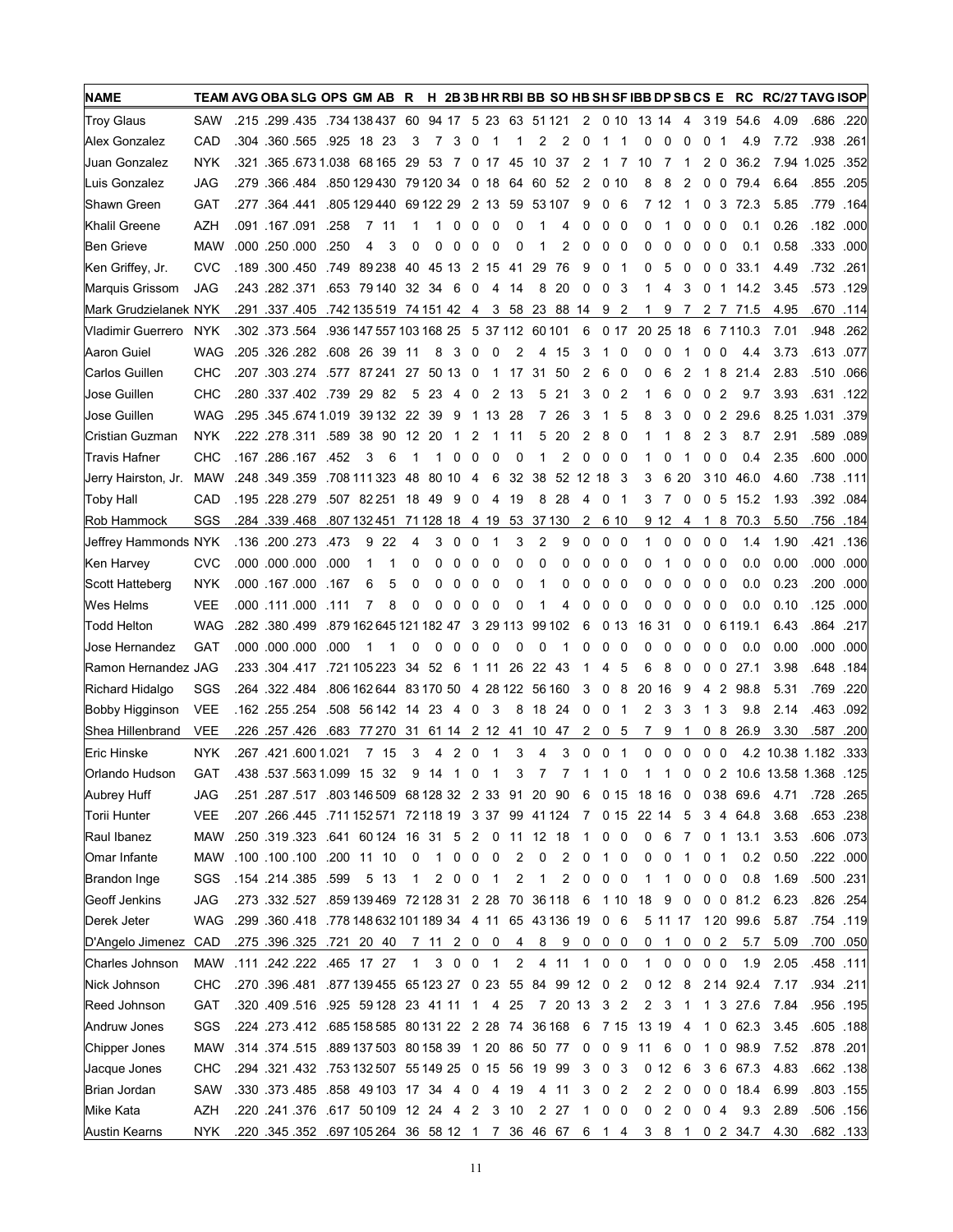| <b>NAME</b>            |            |                |                |                      |      | TEAM AVG OBA SLG OPS GM ABR                                 |                |           |              |   |          |                   |       |                 |                |                |    |              |       |              | H 2B 3B HR RBI BB SO HB SH SF IBB DP SB CS E | RC       | <b>RC/27 TAVG ISOP</b> |            |           |
|------------------------|------------|----------------|----------------|----------------------|------|-------------------------------------------------------------|----------------|-----------|--------------|---|----------|-------------------|-------|-----------------|----------------|----------------|----|--------------|-------|--------------|----------------------------------------------|----------|------------------------|------------|-----------|
| Jason Kendall          | CVC        | .242 .315 .328 |                |                      |      | 643 136 472 60 114 12                                       |                |           |              | 1 | 9        |                   |       | 42 27 86 26 13  |                |                | 6  | 0            | 9     | 12           | 8<br>5                                       | 52.0     | 3.59                   | .591       | .087      |
| Adam Kennedy           | JAG        |                | .000 000 000   |                      | .000 | 4<br>7                                                      | 2              | 0         | 0            | 0 | 0        | 1                 | 0     | 1               | 0              | 0              | 0  | 0            | 0     | 0            | 0<br>0                                       | 0.0      | 0.00                   | .000       | .000      |
| Jeff Kent              | AZH        |                | .247 .286 .437 |                      |      | .723 151 558 62 138 40                                      |                |           |              | 0 | 22       | 59                | 27    | 118             | 5              | 0              | 4  | $\mathbf{1}$ | 23    | 3            | 0 14                                         | 63.3     | 3.82                   | .630       | .190      |
| Bobby Kielty           | SGS        |                | .309 411 555   |                      | .965 | 48 110                                                      | 25             | 34        | 9            | 0 | 6        | 21                | 19    | 22              | 0              | 0              | 4  | 2            | 2     | 0            | 0<br>0                                       | 26.1     |                        | 9.02 1.026 | .245      |
| Ryan Klesko            | SGS        |                | .200 349 371   |                      | .720 | 19<br>35                                                    | 5              | 7         | 0            | 0 | 2        | 3                 | 6     | 12              | 2              | 0              | 0  | 2            | 0     | 0            | 0<br>0                                       | 5.2      | 4.99                   | .750       | .171      |
| Paul Konerko           | MAW        |                | .267.327.495   |                      | .822 | 53 101                                                      | 16             | 27        | 8            | 0 | 5        | 23                | 8     | 14              | 2              | 0              | 3  | 2            | 4     | 0            | 0<br>-1                                      | 15.7     | 5.29                   | .769       | .228      |
| <b>Corey Koskie</b>    | NYK        |                |                |                      |      | .285 .415 .432 .847 148 463                                 |                | 83 132 22 |              | 2 | 14       | 63                |       | 94 126          | 10             | 0              | 7  |              | -11   | 16           | 516                                          | 91.2     | 7.06                   | .922       | .147      |
| Mark Kotsay            | <b>SAW</b> |                | 309 310 436    |                      |      | .747 22 55                                                  |                | 417       | 1            | 0 | 2        | 7                 |       | 10              | 0              | 0              |    |              |       |              | 0<br>0                                       | 7.6      | 4.98                   | .667       | .127      |
| <b>Barry Larkin</b>    | CAD        |                | .273 .322 .361 |                      |      | .684 117 451                                                |                | 50 123 31 |              | 0 | 3        | 44                | 32    | 63              | 3              | 7              | 1  | 2            | -17   | 5            | 018                                          | 51.2     | 3.88                   | .588       | .089      |
| Jason Larue            | AZH        |                | .209 .289 .399 |                      | .688 | 96 258                                                      |                | 32 54 19  |              |   | 0, 10    | 32                | 14    | 78              | 15             | 1              | 0  | 1            | 8     | 0            | 1<br>7                                       | 28.5     | 3.59                   | .620       | .190      |
| <b>Matt Lawton</b>     | <b>MAW</b> |                |                | .200 .200 .800 1.000 |      | 5<br>6                                                      | $\overline{2}$ | 1         | 0            | 0 | 1        | 1                 | 0     | 1               | 0              | 0              | 1  | 0            | 0     | 0            | 0 <sub>0</sub>                               | 0.8      |                        | 5.40 1.000 | .600      |
| <b>Matt Lecroy</b>     | JAG        |                |                | .381 .480 .524 1.004 |      | 15<br>21                                                    | 2              | 8         | 3            | 0 | 0        | 3                 | 4     | 5               | 0              | 0              | 0  | 0            | 0     | 0            | 0<br>0                                       | 5.8      | 12.00 1.154            |            | .143      |
| Carlos Lee             | CAD        |                | .255 .288 .429 |                      | .717 | 98<br>-46                                                   | 8              | 25        | 3            | 1 | 4        | 17                | 5     | 14              | 0              | 0              | 2  | 2            | 4     | 0            | 0<br>1                                       | 10.8     | 3.72                   | .610       | .173      |
| Derrek Lee             | SAW        |                | .227 .333 .486 |                      |      | .819 154 560                                                |                | 87 127 20 |              |   | 41       | 101               | 77    | 149             | 15             | 0              | 20 | 21           | 9     | 18           | 2<br>4                                       | 96.5     | 5.78                   | .857       | .259      |
| Travis Lee             | <b>NYK</b> |                | .261 .347 .417 |                      |      | .763 125 372 43 97 18                                       |                |           |              | 5 | -10      | -51               | 50    | 76              | 0              | 1              | 4  | 6            | 12    | 5            | 3<br>0                                       | 54.7     | 5.09                   | .732       | .156      |
| Mike Lieberthal        | VEE        |                | .326 .376 .441 |                      |      | .818 123 435 56 142 24                                      |                |           |              | 1 | 8        | 36                | 24    | 59              | 12             | 1              | 4  | 4            | 9     | 0            | 9<br>2                                       | 71.4     | 6.28                   | .750       | .115      |
| Paul Lo Duca           | AZH        | .199           | .272 .331      |                      | .603 | 61 166                                                      | 16             |           | 33 11        | 1 | 3        | 19                | 12    | 22              | 5              | 6              | 1  | 0            | 6     | 0            | 1<br>0                                       | 14.6     | 2.70                   | .518       | .133      |
| Kenny Lofton           | <b>NYK</b> | .271           | .339.379       |                      |      | .718 139 517                                                |                | 74 140 23 |              | 6 | 7        | 40                | 46    | 66              | 7              | 4              | 4  | 3            | 5     | 38           | 17<br>4                                      | 69.0     | 4.62                   | .719       | .108      |
| Felipe Lopez           | SGS        |                | 000 000 000    |                      | .000 | 0<br>1                                                      | 0              | 0         | 0            | 0 | 0        | 0                 | 0     | 0               | 0              | 0              | 0  | 0            | 0     | 0            | 0<br>0                                       | 0.0      | 0.00                   | .000       | .000      |
| Javy Lopez             | <b>JAG</b> |                | .265 320 629   |                      |      | .949 113 404                                                |                | 73 107 15 |              |   | 6 40     | 96                |       | 29 110          | 5              | 021            |    | 19           | 8     | 0            | 0<br>4                                       | 79.4     | 6.99                   | .944       | .364      |
| Mark Loretta           | <b>GAT</b> |                | .295 328 434   |                      |      | .762 157 689 93 203 37 10 13                                |                |           |              |   |          | 86                |       | 34 104          | 3              | 4              | 6  | 7            | 20    | 5            | 8<br>3                                       | 93.1     | 4.85                   | .670       | .139      |
| Mike Lowell            | <b>CVC</b> |                | .258 318 512   |                      |      | .830 155 609                                                |                | 86 157 28 |              |   | 2 41 116 |                   |       | 50 122          | 6              | 0              | 5  | 2            | -24   |              | 6                                            | 92.4     | 5.17                   | .774       | .255      |
| Julio Lugo             | <b>SAW</b> |                | 000 000 000    |                      | .000 | 0                                                           | 0              | 0         | 0            | 0 | 0        | 0                 | 0     | 0               | 0              | 0              | 0  | 0            | 0     | 0            | 0<br>0                                       | 0.0      | 0.00                   | .000       | .000      |
| Rob Mackowiak          | WAG        | .000 000 000   |                |                      | .000 | 1<br>1                                                      | 0              | 0         | 0            | 0 | 0        | 0                 | 0     |                 | 0              | 0              | 0  | 0            | 0     | 0            | 0<br>0                                       | 0.0      | 0.00                   | .000       | .000      |
| <b>Edgar Martinez</b>  | CVC        |                | .240 344 375   |                      | .719 | 88 208                                                      | 17             | 50        | 10           | 0 | 6        | 28                | 27    | 46              | 6              | 0              | 0  | 0            | 8     | 0            | 0<br>0                                       | 26.9     | 4.38                   | .669       | .135      |
| Ramon Martinez         | <b>NYK</b> |                | .250 .333 .313 |                      | .646 | 10<br>16                                                    | 1              | 4         |              | 0 | 0        | 1                 | 2     | 5               | 0              | 1              | 0  | 0            | 2     | 0            | 0<br>-1                                      | 1.3      | 2.29                   | .500       | .063      |
| <b>Tino Martinez</b>   | CAD        |                | 000 000 000    |                      | .000 | 5                                                           | 0              | 0         | 0            | 0 | 0        | 0                 | 0     |                 | 0              | 0              | 0  | 0            | 0     | 0            | $0\quad 0$                                   | 0.0      | 0.00                   | .000       | .000      |
| <b>Victor Martinez</b> | CHC        |                | .195 .264 .203 |                      | .467 | 41118                                                       | 10             | 23        | 1            | 0 | 0        | 5                 | 11    | 17              | 0              | 1              | 0  | 0            | 4     | 0            | 3<br>1                                       | 5.7      | 1.49                   | .343       | .008      |
| Mike Matheny           | <b>CVC</b> |                | .349 .349 .381 |                      | .730 | 22 63                                                       | 7              | 22        | 2            | 0 | 0        | 5                 | 0     | 11              | 0              | 3              | 0  | 0            | 0     | 0            | 0<br>0                                       | 8.5      | 5.23                   | .585       | .032      |
| Luis Matos             | CAD        |                | .265 .303 .373 |                      | .677 | 66 166                                                      | 14             | 44        | 7            | 1 | 3        | 14                | 8     | 47              | 2              | 0              | 1  | 2            | 3     |              | 3<br>5                                       | 17.8     | 3.65                   | .608       | .108      |
| Hideki Matsui          | CVC        | .233           | .308.389       |                      | .697 | 88 180                                                      | 20             |           | 42 11        | 1 | 5        | 22                | 18    | 35              | 2              | 1              | 1  | 1            | 7     | 1            | 2<br>2                                       | 20.1     | 3.64                   | .619       | .156      |
| Gary Matthews, Jr. NYK |            |                | 000.000.000.   |                      | .000 | 3<br>0                                                      | 0              | 0         | 0            | 0 | 0        | 0                 | 0     | 0               | 0              | 0              | 0  | 0            | 0     | 0            | 0<br>0                                       | .000     | .000                   | .000       | .000      |
| Adam Melhuse           | VEE        |                |                |                      |      | .306 .375 .611 .986 21 36                                   | 6              | 11        | 5            | 0 | 2        | 8                 | 4     | 8               | 0              | 0              | 0  | 2            | 1     | 0            | 0 <sub>2</sub>                               | 8.1      |                        | 8.37 1.000 | .306      |
| Kevin Mench            | GAT        |                |                | .246 .343 .328       |      | .671 21 61                                                  | 4              | 15        | 5            | O | 0        | 3                 | 7     | 13              | 2              | 0              | 0  | 0            | 0     | 0            | 10                                           | 7.3      | 4.22                   | .617 .082  |           |
| Frank Menechino        | CAD        |                |                | 000.000.000.         | .000 | 7 13                                                        | 0              | 0         | 0            | 0 | 0        | 0                 | 0     | 1               | 0              | 0              | 0  | 0            | 0     | 0            | 0 <sub>3</sub>                               | 0.0      | 0.00                   | .000 .000  |           |
| Jason Michaels         | WAG        |                |                | .336 .427 .541       |      | .968 41122 26 41 7                                          |                |           |              | 0 | 6        | 26                | 19    | 27              | 1              | 0              | 3  | 3            | 5     | 0            | $\overline{2}$<br>0                          | 28.1     |                        | 8.72 1.000 | .205      |
| Doug Mientkiewicz CVC  |            |                |                |                      |      | .282 .378 .372 .750 139 471 51 133 33 0                     |                |           |              |   | 3        | 47                | 72 57 |                 | 2              | 0              | 2  |              | 2 11  | 0            | $\sqrt{5}$<br>0                              | 69.8     | 5.37                   | .713 .089  |           |
| Kevin Millar           | <b>NYK</b> |                |                |                      |      | 241 .291 .546 .837 68 141 15 34 4                           |                |           |              |   | 0 13 32  |                   | 9     | 35              | 1              | 1              | 3  | 10           | 4     | 0            | - 5<br>0                                     | 21.1     | 5.08                   | .784.305   |           |
| <b>Corky Miller</b>    | <b>CHC</b> |                | 000.000.000.   |                      | .000 | 1<br>1                                                      | 0              | 0         | 0            | 0 | 0        | 0                 | 0     | 1               | 0              | 0              | 0  | 0            | 0     | 0            | 0 <sub>0</sub>                               | 0.0      | 0.00                   |            | .000 .000 |
| Damian Miller          | AZH        |                |                |                      |      | 148 .208 .246 .454 56 142 12 21 2 0 4 12 11 55              |                |           |              |   |          |                   |       |                 | 0              | 6 1            |    | 0            | 3     | $\mathbf{0}$ | 0 <sub>2</sub>                               | 7.5      | 1.55                   | .371 .099  |           |
| <b>Chad Moeller</b>    | <b>VEE</b> |                | 000 000 000    |                      | .000 | 1<br>1                                                      | 0              | 0         | 0            | 0 | 0        | 0                 | 0     | 0               | 0              | 0              | 0  | 0            | 0     | 0            | 0 <sub>0</sub>                               | 0.0      | 0.00                   | .000 .000  |           |
| Dustan Mohr            | CAD        |                | .267 .302 .500 |                      |      | .802 23 60                                                  | 8              | 16        | 5            | 0 | 3        | 8                 | 3     | 19              | 0              | 0              | -1 | 2            | 1     | 1            | 0 <sub>1</sub>                               | 8.9      | 5.37                   |            | .756 .233 |
| Bengie Molina          | SAW        |                |                |                      |      | .208 .247 .329 .577 102 173 17                              |                |           | 36 12        | 0 | 3        | 12                | 8     | 14              | 1              | 1              | 2  | 1            | 3     | 0            | 0<br>$\mathbf{1}$                            | 13.7     | 2.63                   | .471 .121  |           |
| Raul Mondesi           | AZH        |                |                | .500 .500 .900 1.400 |      | 4 10                                                        | 2              | 5         | $\mathbf{1}$ | 0 | -1       | 2                 | 0     | 2               | 0              | 0              | 0  | 0            | 0     | 1            | 0<br>0                                       |          | 4.8 25.70 2.000 .400   |            |           |
| Melvin Mora            | SGS        | .303 .394 .499 |                |                      |      | .893 144 561                                                |                |           |              |   |          | 95 170 20 3 28 79 |       | 64 146 23 18 14 |                |                |    | 14 12        |       | 8            | 3                                            | 3115.0   | 7.23                   | .924 .196  |           |
| Justin Morneau         | <b>CHC</b> | 000.000.000    |                |                      | .000 | 1<br>1                                                      | 0              | 0         | 0            | 0 | 0        | 0                 | 0     | 1               | 0              | 0              | 0  | 0            | 0     | 0            | 0 <sub>0</sub>                               | 0.0      | 0.00                   |            | .000 .000 |
| <b>Bill Mueller</b>    | <b>VEE</b> |                |                | .299 .366 .496       |      | .862 159 643 92 192 44 4 25                                 |                |           |              |   |          | 94 68 114         |       |                 | 3              | 0 13           |    | 12 17        |       | 0            |                                              | 023116.3 | 6.65                   | .833 .198  |           |
| <b>Greg Myers</b>      | SAW        |                |                |                      |      | .295 .357 .469 .826 134 407 .46 120 20 .0 17 .54 .41 .71 .0 |                |           |              |   |          |                   |       |                 |                | 0 12           |    | 5            | 9     | 0            |                                              | 010 68.5 | 6.18                   | .784 .174  |           |
| <b>Phil Nevin</b>      | JAG        |                |                |                      |      | 291 .304 .700 1.004 48 110 22 32 3 0 14 33                  |                |           |              |   |          |                   |       | 3 30            | $\overline{0}$ | 0 <sub>5</sub> |    |              | 9 3 0 |              | 0 <sub>1</sub>                               |          | 21.9 7.13              | .988 .409  |           |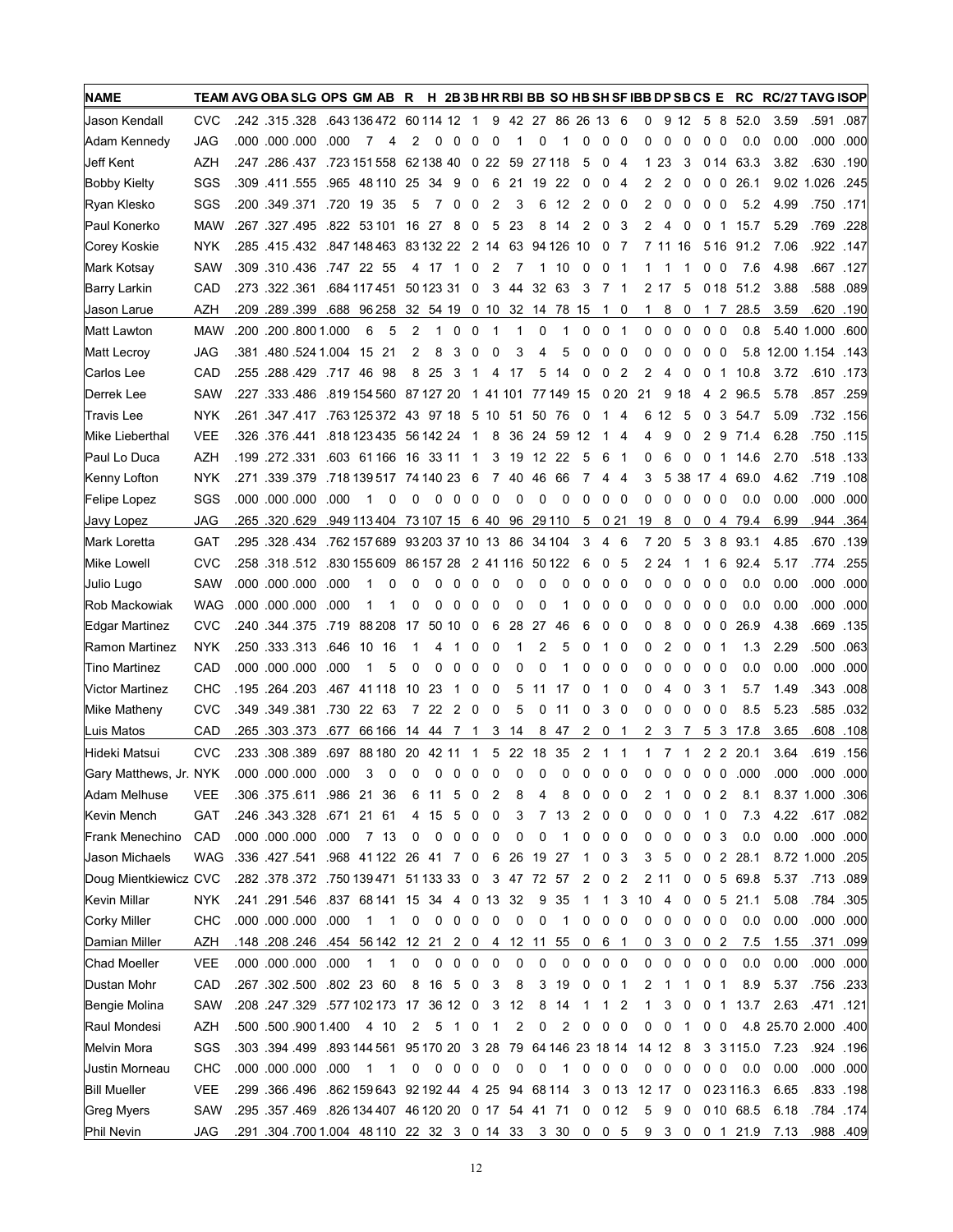| AZH<br>.188 .188 .375 .563 17 16<br>2<br>3<br>0<br>0<br>2<br>0<br>4<br>0<br>0<br>0<br>0<br>0<br>0<br>0<br>0<br>1.1<br>2.34<br>.462.188<br>-1<br>JAG<br>7.95 1.003<br>.262.377.556<br>.933 125 401 92 105 20 4 30<br>-78<br>67 102<br>7<br>8 14<br>16<br>3<br>3<br>0<br>$\overline{4}$<br>90.4<br>.294<br>John Olerud<br>.254 .370 .332 .703 109 370 45 94 15<br>37<br>63 39<br>6<br>3<br>46.9<br>4.31<br>.655<br>.078<br>WAG<br>1<br>4<br>0<br>1 17<br>0<br>0<br>$\mathbf{1}$<br><b>MAW</b><br>85<br>96<br>.748 .180<br>.274 338 454 .792 158 610 85 167 35<br>323<br>-56<br>5<br>0 11<br>12 19 10<br>3<br>$\overline{4}$<br>91.5<br>5.28<br>VEE<br>.306 .325 .622 .946 36111 18<br>3<br>.889<br>34<br>8<br>9<br>19<br>3<br>12<br>0<br>2<br>3<br>0<br>5<br>20.0<br>6.44<br>.315<br>0<br>7<br>1<br><b>NYK</b><br>8.14 1.026<br>.332<br>.281 .372 .613 .985 128 416<br>81 117 35<br>2 33 103<br>63<br>91<br>0<br>0 15<br>18 12<br>0<br>3<br>95.3<br>$\mathbf{1}$<br><b>NYK</b><br>.375<br>0.2<br>0.88<br>.500<br>.000<br>.000 375 000<br>5<br>2<br>0<br>0<br>0<br>0<br>0<br>2<br>0<br>0<br>0<br>0<br>0<br>0<br>5<br>1<br>0<br>1<br><b>CVC</b><br>.208<br>.208 .326 .417 .742 .40 72<br>9<br>15<br>3<br>8<br>12<br>0<br>10.6<br>4.87<br>.741<br>0<br>-14<br>0<br>-1<br>0<br>0<br>0<br>4<br>1<br>SAW<br>.713<br>.227<br>.252 .271 479<br>.750 132 493 66 124 21 14 21<br>71<br>3<br>21<br>6<br>62.8<br>4.43<br>11 1 25<br>3<br>1 16<br>5<br>8<br>SGS<br>.326 .380 .558<br>.938 80190 40 62 11<br>36<br>-26<br>9<br>2 <sub>2</sub><br>36.3<br>6.80<br>.885<br>.232<br>0 11<br>16<br>$\mathbf{1}$<br>4<br>5<br>6<br>0<br>CAD<br>.238 .324 .434 .758 106 362 47 86 17 9 12 50 44 97<br>0<br>6<br>6<br>$\overline{0}$<br>54.4<br>5.19<br>.196<br>4<br>4<br>4<br>0<br>.746<br><b>CVC</b><br>.337 .407 .634 1.041 31 101 19<br>9.85 1.086<br>.297<br>34<br>6<br>0<br>8<br>15<br>12<br>29<br>0<br>0<br>0<br>3<br>0<br>3<br>25.5<br>0<br>0<br><b>GAT</b><br>.529<br>.140<br>.209 .261 349 .610 21 43<br>9<br>0<br>2<br>2<br>18<br>0<br>0<br>4.1<br>3.27<br>4<br>0<br>-10<br>1<br>0<br>-1<br>0<br>0<br>1<br><b>NYK</b><br>.265 .328 .383 .711 150 532 56 141 30<br>98<br>8<br>2<br>63.0<br>3.99<br>.619<br>.118<br>0.11<br>51<br>45<br>8<br>3<br>26<br>7<br>0<br>1<br>CAD<br>2<br>2<br>.942<br>.260<br>.315 .375 .575 .950 21 73 10 23<br>7<br>7<br>11<br>0<br>0<br>2<br>0<br>0<br>15.3<br>7.96<br>0<br>4<br>10<br>0<br>.852<br>CHC<br>.868 66226 28 62 12<br>.239<br>.274 .354 .513<br>33<br>28<br>38<br>0<br>0<br>0<br>5<br>0<br>41.3<br>6.59<br>0 14<br>0<br>0<br>4<br><b>MAW</b><br>.669 150 574 94 162 15<br>.705<br>.052<br>.282 .335 .334<br>53<br>43<br>66<br>3<br>17<br>0<br>68 16<br>3<br>72.5<br>4.33<br>6<br>1<br>6<br>1<br>.788 49 153 23 47 16<br>25<br>8<br>0<br>2<br>23.5<br>.721<br>.124<br>A.J. Pierzynski<br>WAG<br>.307.357.431<br>0<br>6<br>20<br>1<br>0<br>5<br>0<br>0<br>5.51<br>1<br>CVC<br>.629<br>.056<br>.268 .330 .324<br>.654 141 448 46 120 18<br>2<br>32<br>39 86<br>3 11<br>2 12 37 16 7<br>48.3<br>3.54<br>1<br>-1<br>WAG<br>.706<br>.285 .339 .423<br>.762 145 565 73 161 40 1 12<br>62 43 79<br>5<br>3<br>7 14 11<br>48<br>80.3<br>5.07<br>.138<br>5<br>Jorge Posada<br>91 72 136 11<br>12 17<br>.198<br>WAG<br>.231 347 429<br>.776 125 445 54 103 19 3 21<br>9<br>0<br>$\overline{4}$<br>68.0<br>4.97<br>.761<br>1<br>1<br><b>JAG</b><br>.303 .383 .522 .906 156 601 97 182 42 0 30 97 72 101<br>.910<br>.220<br><b>Albert Pujols</b><br>8<br>0 18<br>12 16<br>2<br>0<br>1 1 2 0 . 2<br>7.41<br>CHC<br>.199 .268 .322 .590 103 357 35 71 14 0 10 49 26 69<br>0 19 30.7<br>.512 .123<br>Aramis Ramirez<br>8<br>0<br>0<br>9<br>2<br>2.80<br>-1<br><b>VEE</b><br><b>Manny Ramirez</b><br>.293 .371 .559 .930 155 601 94 176 25 0 45 109 69 140<br>8<br>7.30<br>.933<br>.266<br>0 23<br>22 21<br>3<br>0<br>0 1 2 1 . 6<br>SGS<br>Joe Randa<br>.260.318.416.734 152 565 75 147 33 2 17<br>.655 .156<br>75<br>42 77<br>7 14 10<br>717<br>0<br>9<br>72.9<br>4.36<br>1<br><b>Tike Redman</b><br><b>CHC</b><br>.313 .364 .438<br>802 138 578 86 181 38 14<br>59<br>76<br>7<br>2<br>6<br>6<br>95.7<br>6.26<br>.787 .125<br>2<br>41<br>3<br>21<br>6<br>1<br>Desi Relaford<br><b>NYK</b><br>.828 69154 29 43 10 0<br>8<br>6.72<br>.903 .182<br>.279 .367 .461<br>6<br>-21<br>20 27<br>2<br>3<br>3<br>3<br>9<br>29.1<br>1<br><b>MAW</b><br>82<br>8<br>5.26<br>.713<br>.112<br>Edgar Renteria<br>.294 337 406<br>.743 152 667 87 196 41<br>76<br>0<br>0<br>6<br>31<br>620<br>95.0<br>2 10<br>-44<br>4<br><b>JAG</b><br>12<br>.973<br>.176<br>Michael Restovich<br>.275 415 451<br>.866 33 51<br>8<br>3<br>3<br>0<br>4<br>19<br>1<br>0<br>0<br>0<br>0<br>0<br>0<br>11.2<br>7.94<br>14<br>- 1<br><b>NYK</b><br>32<br>.613<br>.096<br><b>Jose Reyes</b><br>.258 .291 .354<br>.645 117 395<br>48 102 11<br>6<br>5<br>19<br>69<br>0<br>9<br>2<br>7 28<br>513<br>42.4<br>3.62<br>3<br>Luis Rivas<br><b>NYK</b><br>.263 .272 .450 .722 28 80<br>13 21<br>2<br>8<br>12<br>0<br>$\overline{2}$<br>2<br>$\overline{2}$<br>8.8<br>3.60<br>.629<br>.188<br>2<br>3<br>4<br>1<br>1<br>1<br>-1<br>Juan Rivera<br>SAW<br>.355 .383 .832 1.214 39 107 22 38<br>6<br>0 <sub>2</sub><br>30.3 10.61 1.267 .477<br>7 1 14<br>34<br>6<br>11<br>0<br>0<br>7<br>0<br>7<br><b>Brian Roberts</b><br>SAW<br>.236 .305 .273 .577 87 242 42 57 5 2 0 13 24 36 0 8 0<br>0<br>1 13<br>3 3 2 3 4<br>3.20<br>.545 .037<br>.746 .132<br>Dave Roberts<br>AZH<br>.263 .309 .395 .704 60 76 17 20 5<br>2 0<br>9.8<br>4.47<br>1 12<br>5 11<br>$\overline{0}$<br>9<br>$\mathbf{0}$<br>0<br>0<br>$\mathbf{1}$<br>.940 .289<br>Alex Rodriguez<br>SGS<br>.262 .371 .551 .921 162 630 129 165 32  3  48 123  97 149  16  0 27  21  35  12  2  6 123 8<br>6.57<br>Ivan Rodriguez<br>GAT<br>.248 .320 .424 .744 160 625 .80 155 37 .5 .21 .92 .55 147 .12 .0 .5<br>16 24 8<br>1 6 81.6<br>4.44<br>.687.176<br>Scott Rolen<br>AZH<br>.245 .347 .456 .803 153 564 80 138 35 0 28 103 82 125<br>701<br>0156<br>3 19 90.7<br>5.50<br>.793 .211<br><b>CVC</b><br>711 45.6<br>.740 .158<br>Jimmy Rollins<br>.266 .314 .424 .738 122 335 44 89 24 4 7 34 24 62<br>0 14<br>5 25<br>4.51<br>$\overline{1}$<br>0<br>0 <sub>0</sub><br>.500 .000<br>David Ross<br>GAT<br>.333 .333 .333 .667<br>2<br>0<br>0<br>0.3<br>4.50<br>3<br>0<br>$\mathbf{1}$<br>0<br>0<br>0<br>0<br>1<br>0<br>0<br>0<br>0<br>1<br>Aaron Rowand<br>WAG<br>000 000 000 000<br>0.0<br>0.00<br>.000 .000<br>$\mathbf{1}$<br>$\overline{1}$<br>0<br>$0\ 0\ 0\ 0$<br>0<br>0<br>$\overline{1}$<br>$\overline{0}$<br>$0\quad 0$<br>0<br>$\overline{0}$<br>$0\ 0\ 0$<br><b>JAG</b><br>.387 .449 .903 1.353 42 62 11 24 8 0<br>8 28<br>7 20<br>0<br>25.0 17.33 1.641 .516<br>Mike Ryan<br>0<br>3<br>5<br>-1<br>1<br>0 1<br>Tim Salmon<br>33.7<br>4.13<br><b>NYK</b><br>.224 .343 .354 .697 108 268 .33 .60 15 1<br>6 29 43 49<br>03<br>.667.131<br>6<br>0<br>4<br>211<br>2<br>Alex Sanchez<br>.250 .284 .327 .611 41104 25 26 4<br>GAT<br>3<br>3<br>15<br>10.4<br>3.17<br>.651 .077<br>2<br>0<br>4<br>14<br>1<br>6<br>0<br>0<br>21<br>Reggie Sanders<br>MAW<br>.248.300.591.891 79137 30 34 12 1 11<br>35<br>10 33<br>0 <sub>3</sub><br>24.6<br>6.14<br>.925 .343<br>$\overline{1}$<br>0<br>6<br>5<br>3<br>6<br>000 000 000 000<br>0 <sub>0</sub><br>0.0<br>0.00<br>.000 .000<br>Benito Santiago<br>GAT<br>9<br>9<br>1<br>0<br>0<br>0<br>0<br>0<br>0<br>2<br>0<br>0<br>0<br>0<br>0<br>0<br><b>Brian Schneider</b><br>.333 .129<br><b>NYK</b><br>.129 .156 .258 .414 26 31<br>3<br>0<br>2<br>0<br>$0\quad 0$<br>1.4<br>1.27<br>4<br>1<br>1<br>4<br>0<br>0<br>0<br>1<br><b>Richie Sexson</b><br>CAD<br>.253 .362 .470 .833 162 576 89 146 27 1 32 82 92 158<br>8<br>021<br>111100.6<br>.834<br>11 15<br>6.05<br>.217<br>$\overline{1}$<br>.894 .200<br><b>Gary Sheffield</b><br>.276 .381 .476 .857 151 561 102 155 23 1 29 116 86 83 14 0 19 10 16 12 2 6 106 7<br>6.67<br>WAG<br>J.T. Snow<br>$.625$ $.051$<br>VEE<br>.179 .346 .231 .577 45 39 2 7 0 1 0 4 11 9 0 0 0 0 0 0 0 0 4.5 3.55 | <b>NAME</b>          |  |  | TEAM AVG OBA SLG OPS GM AB R H 2B 3B HR RBI BB SO HB SH SF IBB DP SB CS E RC RC/27 TAVG ISOP |  |  |  |  |  |  |  |  |  |  |
|-----------------------------------------------------------------------------------------------------------------------------------------------------------------------------------------------------------------------------------------------------------------------------------------------------------------------------------------------------------------------------------------------------------------------------------------------------------------------------------------------------------------------------------------------------------------------------------------------------------------------------------------------------------------------------------------------------------------------------------------------------------------------------------------------------------------------------------------------------------------------------------------------------------------------------------------------------------------------------------------------------------------------------------------------------------------------------------------------------------------------------------------------------------------------------------------------------------------------------------------------------------------------------------------------------------------------------------------------------------------------------------------------------------------------------------------------------------------------------------------------------------------------------------------------------------------------------------------------------------------------------------------------------------------------------------------------------------------------------------------------------------------------------------------------------------------------------------------------------------------------------------------------------------------------------------------------------------------------------------------------------------------------------------------------------------------------------------------------------------------------------------------------------------------------------------------------------------------------------------------------------------------------------------------------------------------------------------------------------------------------------------------------------------------------------------------------------------------------------------------------------------------------------------------------------------------------------------------------------------------------------------------------------------------------------------------------------------------------------------------------------------------------------------------------------------------------------------------------------------------------------------------------------------------------------------------------------------------------------------------------------------------------------------------------------------------------------------------------------------------------------------------------------------------------------------------------------------------------------------------------------------------------------------------------------------------------------------------------------------------------------------------------------------------------------------------------------------------------------------------------------------------------------------------------------------------------------------------------------------------------------------------------------------------------------------------------------------------------------------------------------------------------------------------------------------------------------------------------------------------------------------------------------------------------------------------------------------------------------------------------------------------------------------------------------------------------------------------------------------------------------------------------------------------------------------------------------------------------------------------------------------------------------------------------------------------------------------------------------------------------------------------------------------------------------------------------------------------------------------------------------------------------------------------------------------------------------------------------------------------------------------------------------------------------------------------------------------------------------------------------------------------------------------------------------------------------------------------------------------------------------------------------------------------------------------------------------------------------------------------------------------------------------------------------------------------------------------------------------------------------------------------------------------------------------------------------------------------------------------------------------------------------------------------------------------------------------------------------------------------------------------------------------------------------------------------------------------------------------------------------------------------------------------------------------------------------------------------------------------------------------------------------------------------------------------------------------------------------------------------------------------------------------------------------------------------------------------------------------------------------------------------------------------------------------------------------------------------------------------------------------------------------------------------------------------------------------------------------------------------------------------------------------------------------------------------------------------------------------------------------------------------------------------------------------------------------------------------------------------------------------------------------------------------------------------------------------------------------------------------------------------------------------------------------------------------------------------------------------------------------------------------------------------------------------------------------------------------------------------------------------------------------------------------------------------------------------------------------------------------------------------------------------------------------------------------------------------------------------------------------------------------------------------------------------------------------------------------------------------------------------------------------------------------------------------------------------------------------------------------------------------------------------------------------------------------------------------------------------------------------------------------------------------------------------------------------------------------------------------------------------------------------------------------------------------------------------------------------------------------------------------------------------------------------------------------------------------------------------------------------------------------------------------------------------------------------------------------------------------------------------------------------------------------------------------------------------------------------------------------------------------|----------------------|--|--|----------------------------------------------------------------------------------------------|--|--|--|--|--|--|--|--|--|--|
|                                                                                                                                                                                                                                                                                                                                                                                                                                                                                                                                                                                                                                                                                                                                                                                                                                                                                                                                                                                                                                                                                                                                                                                                                                                                                                                                                                                                                                                                                                                                                                                                                                                                                                                                                                                                                                                                                                                                                                                                                                                                                                                                                                                                                                                                                                                                                                                                                                                                                                                                                                                                                                                                                                                                                                                                                                                                                                                                                                                                                                                                                                                                                                                                                                                                                                                                                                                                                                                                                                                                                                                                                                                                                                                                                                                                                                                                                                                                                                                                                                                                                                                                                                                                                                                                                                                                                                                                                                                                                                                                                                                                                                                                                                                                                                                                                                                                                                                                                                                                                                                                                                                                                                                                                                                                                                                                                                                                                                                                                                                                                                                                                                                                                                                                                                                                                                                                                                                                                                                                                                                                                                                                                                                                                                                                                                                                                                                                                                                                                                                                                                                                                                                                                                                                                                                                                                                                                                                                                                                                                                                                                                                                                                                                                                                                                                                                                                                                                                                                                                                                                                                                                                                                                                                                                                                                                                                                                                                                                                                                           | Laynce Nix           |  |  |                                                                                              |  |  |  |  |  |  |  |  |  |  |
|                                                                                                                                                                                                                                                                                                                                                                                                                                                                                                                                                                                                                                                                                                                                                                                                                                                                                                                                                                                                                                                                                                                                                                                                                                                                                                                                                                                                                                                                                                                                                                                                                                                                                                                                                                                                                                                                                                                                                                                                                                                                                                                                                                                                                                                                                                                                                                                                                                                                                                                                                                                                                                                                                                                                                                                                                                                                                                                                                                                                                                                                                                                                                                                                                                                                                                                                                                                                                                                                                                                                                                                                                                                                                                                                                                                                                                                                                                                                                                                                                                                                                                                                                                                                                                                                                                                                                                                                                                                                                                                                                                                                                                                                                                                                                                                                                                                                                                                                                                                                                                                                                                                                                                                                                                                                                                                                                                                                                                                                                                                                                                                                                                                                                                                                                                                                                                                                                                                                                                                                                                                                                                                                                                                                                                                                                                                                                                                                                                                                                                                                                                                                                                                                                                                                                                                                                                                                                                                                                                                                                                                                                                                                                                                                                                                                                                                                                                                                                                                                                                                                                                                                                                                                                                                                                                                                                                                                                                                                                                                                           | Trot Nixon           |  |  |                                                                                              |  |  |  |  |  |  |  |  |  |  |
|                                                                                                                                                                                                                                                                                                                                                                                                                                                                                                                                                                                                                                                                                                                                                                                                                                                                                                                                                                                                                                                                                                                                                                                                                                                                                                                                                                                                                                                                                                                                                                                                                                                                                                                                                                                                                                                                                                                                                                                                                                                                                                                                                                                                                                                                                                                                                                                                                                                                                                                                                                                                                                                                                                                                                                                                                                                                                                                                                                                                                                                                                                                                                                                                                                                                                                                                                                                                                                                                                                                                                                                                                                                                                                                                                                                                                                                                                                                                                                                                                                                                                                                                                                                                                                                                                                                                                                                                                                                                                                                                                                                                                                                                                                                                                                                                                                                                                                                                                                                                                                                                                                                                                                                                                                                                                                                                                                                                                                                                                                                                                                                                                                                                                                                                                                                                                                                                                                                                                                                                                                                                                                                                                                                                                                                                                                                                                                                                                                                                                                                                                                                                                                                                                                                                                                                                                                                                                                                                                                                                                                                                                                                                                                                                                                                                                                                                                                                                                                                                                                                                                                                                                                                                                                                                                                                                                                                                                                                                                                                                           |                      |  |  |                                                                                              |  |  |  |  |  |  |  |  |  |  |
|                                                                                                                                                                                                                                                                                                                                                                                                                                                                                                                                                                                                                                                                                                                                                                                                                                                                                                                                                                                                                                                                                                                                                                                                                                                                                                                                                                                                                                                                                                                                                                                                                                                                                                                                                                                                                                                                                                                                                                                                                                                                                                                                                                                                                                                                                                                                                                                                                                                                                                                                                                                                                                                                                                                                                                                                                                                                                                                                                                                                                                                                                                                                                                                                                                                                                                                                                                                                                                                                                                                                                                                                                                                                                                                                                                                                                                                                                                                                                                                                                                                                                                                                                                                                                                                                                                                                                                                                                                                                                                                                                                                                                                                                                                                                                                                                                                                                                                                                                                                                                                                                                                                                                                                                                                                                                                                                                                                                                                                                                                                                                                                                                                                                                                                                                                                                                                                                                                                                                                                                                                                                                                                                                                                                                                                                                                                                                                                                                                                                                                                                                                                                                                                                                                                                                                                                                                                                                                                                                                                                                                                                                                                                                                                                                                                                                                                                                                                                                                                                                                                                                                                                                                                                                                                                                                                                                                                                                                                                                                                                           | Magglio Ordonez      |  |  |                                                                                              |  |  |  |  |  |  |  |  |  |  |
|                                                                                                                                                                                                                                                                                                                                                                                                                                                                                                                                                                                                                                                                                                                                                                                                                                                                                                                                                                                                                                                                                                                                                                                                                                                                                                                                                                                                                                                                                                                                                                                                                                                                                                                                                                                                                                                                                                                                                                                                                                                                                                                                                                                                                                                                                                                                                                                                                                                                                                                                                                                                                                                                                                                                                                                                                                                                                                                                                                                                                                                                                                                                                                                                                                                                                                                                                                                                                                                                                                                                                                                                                                                                                                                                                                                                                                                                                                                                                                                                                                                                                                                                                                                                                                                                                                                                                                                                                                                                                                                                                                                                                                                                                                                                                                                                                                                                                                                                                                                                                                                                                                                                                                                                                                                                                                                                                                                                                                                                                                                                                                                                                                                                                                                                                                                                                                                                                                                                                                                                                                                                                                                                                                                                                                                                                                                                                                                                                                                                                                                                                                                                                                                                                                                                                                                                                                                                                                                                                                                                                                                                                                                                                                                                                                                                                                                                                                                                                                                                                                                                                                                                                                                                                                                                                                                                                                                                                                                                                                                                           | Rey Ordonez          |  |  |                                                                                              |  |  |  |  |  |  |  |  |  |  |
|                                                                                                                                                                                                                                                                                                                                                                                                                                                                                                                                                                                                                                                                                                                                                                                                                                                                                                                                                                                                                                                                                                                                                                                                                                                                                                                                                                                                                                                                                                                                                                                                                                                                                                                                                                                                                                                                                                                                                                                                                                                                                                                                                                                                                                                                                                                                                                                                                                                                                                                                                                                                                                                                                                                                                                                                                                                                                                                                                                                                                                                                                                                                                                                                                                                                                                                                                                                                                                                                                                                                                                                                                                                                                                                                                                                                                                                                                                                                                                                                                                                                                                                                                                                                                                                                                                                                                                                                                                                                                                                                                                                                                                                                                                                                                                                                                                                                                                                                                                                                                                                                                                                                                                                                                                                                                                                                                                                                                                                                                                                                                                                                                                                                                                                                                                                                                                                                                                                                                                                                                                                                                                                                                                                                                                                                                                                                                                                                                                                                                                                                                                                                                                                                                                                                                                                                                                                                                                                                                                                                                                                                                                                                                                                                                                                                                                                                                                                                                                                                                                                                                                                                                                                                                                                                                                                                                                                                                                                                                                                                           | David Ortiz          |  |  |                                                                                              |  |  |  |  |  |  |  |  |  |  |
|                                                                                                                                                                                                                                                                                                                                                                                                                                                                                                                                                                                                                                                                                                                                                                                                                                                                                                                                                                                                                                                                                                                                                                                                                                                                                                                                                                                                                                                                                                                                                                                                                                                                                                                                                                                                                                                                                                                                                                                                                                                                                                                                                                                                                                                                                                                                                                                                                                                                                                                                                                                                                                                                                                                                                                                                                                                                                                                                                                                                                                                                                                                                                                                                                                                                                                                                                                                                                                                                                                                                                                                                                                                                                                                                                                                                                                                                                                                                                                                                                                                                                                                                                                                                                                                                                                                                                                                                                                                                                                                                                                                                                                                                                                                                                                                                                                                                                                                                                                                                                                                                                                                                                                                                                                                                                                                                                                                                                                                                                                                                                                                                                                                                                                                                                                                                                                                                                                                                                                                                                                                                                                                                                                                                                                                                                                                                                                                                                                                                                                                                                                                                                                                                                                                                                                                                                                                                                                                                                                                                                                                                                                                                                                                                                                                                                                                                                                                                                                                                                                                                                                                                                                                                                                                                                                                                                                                                                                                                                                                                           | Lyle Overbay         |  |  |                                                                                              |  |  |  |  |  |  |  |  |  |  |
|                                                                                                                                                                                                                                                                                                                                                                                                                                                                                                                                                                                                                                                                                                                                                                                                                                                                                                                                                                                                                                                                                                                                                                                                                                                                                                                                                                                                                                                                                                                                                                                                                                                                                                                                                                                                                                                                                                                                                                                                                                                                                                                                                                                                                                                                                                                                                                                                                                                                                                                                                                                                                                                                                                                                                                                                                                                                                                                                                                                                                                                                                                                                                                                                                                                                                                                                                                                                                                                                                                                                                                                                                                                                                                                                                                                                                                                                                                                                                                                                                                                                                                                                                                                                                                                                                                                                                                                                                                                                                                                                                                                                                                                                                                                                                                                                                                                                                                                                                                                                                                                                                                                                                                                                                                                                                                                                                                                                                                                                                                                                                                                                                                                                                                                                                                                                                                                                                                                                                                                                                                                                                                                                                                                                                                                                                                                                                                                                                                                                                                                                                                                                                                                                                                                                                                                                                                                                                                                                                                                                                                                                                                                                                                                                                                                                                                                                                                                                                                                                                                                                                                                                                                                                                                                                                                                                                                                                                                                                                                                                           | Rafael Palmeiro      |  |  |                                                                                              |  |  |  |  |  |  |  |  |  |  |
|                                                                                                                                                                                                                                                                                                                                                                                                                                                                                                                                                                                                                                                                                                                                                                                                                                                                                                                                                                                                                                                                                                                                                                                                                                                                                                                                                                                                                                                                                                                                                                                                                                                                                                                                                                                                                                                                                                                                                                                                                                                                                                                                                                                                                                                                                                                                                                                                                                                                                                                                                                                                                                                                                                                                                                                                                                                                                                                                                                                                                                                                                                                                                                                                                                                                                                                                                                                                                                                                                                                                                                                                                                                                                                                                                                                                                                                                                                                                                                                                                                                                                                                                                                                                                                                                                                                                                                                                                                                                                                                                                                                                                                                                                                                                                                                                                                                                                                                                                                                                                                                                                                                                                                                                                                                                                                                                                                                                                                                                                                                                                                                                                                                                                                                                                                                                                                                                                                                                                                                                                                                                                                                                                                                                                                                                                                                                                                                                                                                                                                                                                                                                                                                                                                                                                                                                                                                                                                                                                                                                                                                                                                                                                                                                                                                                                                                                                                                                                                                                                                                                                                                                                                                                                                                                                                                                                                                                                                                                                                                                           | Corey Patterson      |  |  |                                                                                              |  |  |  |  |  |  |  |  |  |  |
|                                                                                                                                                                                                                                                                                                                                                                                                                                                                                                                                                                                                                                                                                                                                                                                                                                                                                                                                                                                                                                                                                                                                                                                                                                                                                                                                                                                                                                                                                                                                                                                                                                                                                                                                                                                                                                                                                                                                                                                                                                                                                                                                                                                                                                                                                                                                                                                                                                                                                                                                                                                                                                                                                                                                                                                                                                                                                                                                                                                                                                                                                                                                                                                                                                                                                                                                                                                                                                                                                                                                                                                                                                                                                                                                                                                                                                                                                                                                                                                                                                                                                                                                                                                                                                                                                                                                                                                                                                                                                                                                                                                                                                                                                                                                                                                                                                                                                                                                                                                                                                                                                                                                                                                                                                                                                                                                                                                                                                                                                                                                                                                                                                                                                                                                                                                                                                                                                                                                                                                                                                                                                                                                                                                                                                                                                                                                                                                                                                                                                                                                                                                                                                                                                                                                                                                                                                                                                                                                                                                                                                                                                                                                                                                                                                                                                                                                                                                                                                                                                                                                                                                                                                                                                                                                                                                                                                                                                                                                                                                                           | Jay Payton           |  |  |                                                                                              |  |  |  |  |  |  |  |  |  |  |
|                                                                                                                                                                                                                                                                                                                                                                                                                                                                                                                                                                                                                                                                                                                                                                                                                                                                                                                                                                                                                                                                                                                                                                                                                                                                                                                                                                                                                                                                                                                                                                                                                                                                                                                                                                                                                                                                                                                                                                                                                                                                                                                                                                                                                                                                                                                                                                                                                                                                                                                                                                                                                                                                                                                                                                                                                                                                                                                                                                                                                                                                                                                                                                                                                                                                                                                                                                                                                                                                                                                                                                                                                                                                                                                                                                                                                                                                                                                                                                                                                                                                                                                                                                                                                                                                                                                                                                                                                                                                                                                                                                                                                                                                                                                                                                                                                                                                                                                                                                                                                                                                                                                                                                                                                                                                                                                                                                                                                                                                                                                                                                                                                                                                                                                                                                                                                                                                                                                                                                                                                                                                                                                                                                                                                                                                                                                                                                                                                                                                                                                                                                                                                                                                                                                                                                                                                                                                                                                                                                                                                                                                                                                                                                                                                                                                                                                                                                                                                                                                                                                                                                                                                                                                                                                                                                                                                                                                                                                                                                                                           | Carlos Pena          |  |  |                                                                                              |  |  |  |  |  |  |  |  |  |  |
|                                                                                                                                                                                                                                                                                                                                                                                                                                                                                                                                                                                                                                                                                                                                                                                                                                                                                                                                                                                                                                                                                                                                                                                                                                                                                                                                                                                                                                                                                                                                                                                                                                                                                                                                                                                                                                                                                                                                                                                                                                                                                                                                                                                                                                                                                                                                                                                                                                                                                                                                                                                                                                                                                                                                                                                                                                                                                                                                                                                                                                                                                                                                                                                                                                                                                                                                                                                                                                                                                                                                                                                                                                                                                                                                                                                                                                                                                                                                                                                                                                                                                                                                                                                                                                                                                                                                                                                                                                                                                                                                                                                                                                                                                                                                                                                                                                                                                                                                                                                                                                                                                                                                                                                                                                                                                                                                                                                                                                                                                                                                                                                                                                                                                                                                                                                                                                                                                                                                                                                                                                                                                                                                                                                                                                                                                                                                                                                                                                                                                                                                                                                                                                                                                                                                                                                                                                                                                                                                                                                                                                                                                                                                                                                                                                                                                                                                                                                                                                                                                                                                                                                                                                                                                                                                                                                                                                                                                                                                                                                                           | <b>Eduardo Perez</b> |  |  |                                                                                              |  |  |  |  |  |  |  |  |  |  |
|                                                                                                                                                                                                                                                                                                                                                                                                                                                                                                                                                                                                                                                                                                                                                                                                                                                                                                                                                                                                                                                                                                                                                                                                                                                                                                                                                                                                                                                                                                                                                                                                                                                                                                                                                                                                                                                                                                                                                                                                                                                                                                                                                                                                                                                                                                                                                                                                                                                                                                                                                                                                                                                                                                                                                                                                                                                                                                                                                                                                                                                                                                                                                                                                                                                                                                                                                                                                                                                                                                                                                                                                                                                                                                                                                                                                                                                                                                                                                                                                                                                                                                                                                                                                                                                                                                                                                                                                                                                                                                                                                                                                                                                                                                                                                                                                                                                                                                                                                                                                                                                                                                                                                                                                                                                                                                                                                                                                                                                                                                                                                                                                                                                                                                                                                                                                                                                                                                                                                                                                                                                                                                                                                                                                                                                                                                                                                                                                                                                                                                                                                                                                                                                                                                                                                                                                                                                                                                                                                                                                                                                                                                                                                                                                                                                                                                                                                                                                                                                                                                                                                                                                                                                                                                                                                                                                                                                                                                                                                                                                           | Josh Phelps          |  |  |                                                                                              |  |  |  |  |  |  |  |  |  |  |
|                                                                                                                                                                                                                                                                                                                                                                                                                                                                                                                                                                                                                                                                                                                                                                                                                                                                                                                                                                                                                                                                                                                                                                                                                                                                                                                                                                                                                                                                                                                                                                                                                                                                                                                                                                                                                                                                                                                                                                                                                                                                                                                                                                                                                                                                                                                                                                                                                                                                                                                                                                                                                                                                                                                                                                                                                                                                                                                                                                                                                                                                                                                                                                                                                                                                                                                                                                                                                                                                                                                                                                                                                                                                                                                                                                                                                                                                                                                                                                                                                                                                                                                                                                                                                                                                                                                                                                                                                                                                                                                                                                                                                                                                                                                                                                                                                                                                                                                                                                                                                                                                                                                                                                                                                                                                                                                                                                                                                                                                                                                                                                                                                                                                                                                                                                                                                                                                                                                                                                                                                                                                                                                                                                                                                                                                                                                                                                                                                                                                                                                                                                                                                                                                                                                                                                                                                                                                                                                                                                                                                                                                                                                                                                                                                                                                                                                                                                                                                                                                                                                                                                                                                                                                                                                                                                                                                                                                                                                                                                                                           | Jason Phillips       |  |  |                                                                                              |  |  |  |  |  |  |  |  |  |  |
|                                                                                                                                                                                                                                                                                                                                                                                                                                                                                                                                                                                                                                                                                                                                                                                                                                                                                                                                                                                                                                                                                                                                                                                                                                                                                                                                                                                                                                                                                                                                                                                                                                                                                                                                                                                                                                                                                                                                                                                                                                                                                                                                                                                                                                                                                                                                                                                                                                                                                                                                                                                                                                                                                                                                                                                                                                                                                                                                                                                                                                                                                                                                                                                                                                                                                                                                                                                                                                                                                                                                                                                                                                                                                                                                                                                                                                                                                                                                                                                                                                                                                                                                                                                                                                                                                                                                                                                                                                                                                                                                                                                                                                                                                                                                                                                                                                                                                                                                                                                                                                                                                                                                                                                                                                                                                                                                                                                                                                                                                                                                                                                                                                                                                                                                                                                                                                                                                                                                                                                                                                                                                                                                                                                                                                                                                                                                                                                                                                                                                                                                                                                                                                                                                                                                                                                                                                                                                                                                                                                                                                                                                                                                                                                                                                                                                                                                                                                                                                                                                                                                                                                                                                                                                                                                                                                                                                                                                                                                                                                                           | Mike Piazza          |  |  |                                                                                              |  |  |  |  |  |  |  |  |  |  |
|                                                                                                                                                                                                                                                                                                                                                                                                                                                                                                                                                                                                                                                                                                                                                                                                                                                                                                                                                                                                                                                                                                                                                                                                                                                                                                                                                                                                                                                                                                                                                                                                                                                                                                                                                                                                                                                                                                                                                                                                                                                                                                                                                                                                                                                                                                                                                                                                                                                                                                                                                                                                                                                                                                                                                                                                                                                                                                                                                                                                                                                                                                                                                                                                                                                                                                                                                                                                                                                                                                                                                                                                                                                                                                                                                                                                                                                                                                                                                                                                                                                                                                                                                                                                                                                                                                                                                                                                                                                                                                                                                                                                                                                                                                                                                                                                                                                                                                                                                                                                                                                                                                                                                                                                                                                                                                                                                                                                                                                                                                                                                                                                                                                                                                                                                                                                                                                                                                                                                                                                                                                                                                                                                                                                                                                                                                                                                                                                                                                                                                                                                                                                                                                                                                                                                                                                                                                                                                                                                                                                                                                                                                                                                                                                                                                                                                                                                                                                                                                                                                                                                                                                                                                                                                                                                                                                                                                                                                                                                                                                           | Mike Piazza          |  |  |                                                                                              |  |  |  |  |  |  |  |  |  |  |
|                                                                                                                                                                                                                                                                                                                                                                                                                                                                                                                                                                                                                                                                                                                                                                                                                                                                                                                                                                                                                                                                                                                                                                                                                                                                                                                                                                                                                                                                                                                                                                                                                                                                                                                                                                                                                                                                                                                                                                                                                                                                                                                                                                                                                                                                                                                                                                                                                                                                                                                                                                                                                                                                                                                                                                                                                                                                                                                                                                                                                                                                                                                                                                                                                                                                                                                                                                                                                                                                                                                                                                                                                                                                                                                                                                                                                                                                                                                                                                                                                                                                                                                                                                                                                                                                                                                                                                                                                                                                                                                                                                                                                                                                                                                                                                                                                                                                                                                                                                                                                                                                                                                                                                                                                                                                                                                                                                                                                                                                                                                                                                                                                                                                                                                                                                                                                                                                                                                                                                                                                                                                                                                                                                                                                                                                                                                                                                                                                                                                                                                                                                                                                                                                                                                                                                                                                                                                                                                                                                                                                                                                                                                                                                                                                                                                                                                                                                                                                                                                                                                                                                                                                                                                                                                                                                                                                                                                                                                                                                                                           | Juan Pierre          |  |  |                                                                                              |  |  |  |  |  |  |  |  |  |  |
|                                                                                                                                                                                                                                                                                                                                                                                                                                                                                                                                                                                                                                                                                                                                                                                                                                                                                                                                                                                                                                                                                                                                                                                                                                                                                                                                                                                                                                                                                                                                                                                                                                                                                                                                                                                                                                                                                                                                                                                                                                                                                                                                                                                                                                                                                                                                                                                                                                                                                                                                                                                                                                                                                                                                                                                                                                                                                                                                                                                                                                                                                                                                                                                                                                                                                                                                                                                                                                                                                                                                                                                                                                                                                                                                                                                                                                                                                                                                                                                                                                                                                                                                                                                                                                                                                                                                                                                                                                                                                                                                                                                                                                                                                                                                                                                                                                                                                                                                                                                                                                                                                                                                                                                                                                                                                                                                                                                                                                                                                                                                                                                                                                                                                                                                                                                                                                                                                                                                                                                                                                                                                                                                                                                                                                                                                                                                                                                                                                                                                                                                                                                                                                                                                                                                                                                                                                                                                                                                                                                                                                                                                                                                                                                                                                                                                                                                                                                                                                                                                                                                                                                                                                                                                                                                                                                                                                                                                                                                                                                                           |                      |  |  |                                                                                              |  |  |  |  |  |  |  |  |  |  |
|                                                                                                                                                                                                                                                                                                                                                                                                                                                                                                                                                                                                                                                                                                                                                                                                                                                                                                                                                                                                                                                                                                                                                                                                                                                                                                                                                                                                                                                                                                                                                                                                                                                                                                                                                                                                                                                                                                                                                                                                                                                                                                                                                                                                                                                                                                                                                                                                                                                                                                                                                                                                                                                                                                                                                                                                                                                                                                                                                                                                                                                                                                                                                                                                                                                                                                                                                                                                                                                                                                                                                                                                                                                                                                                                                                                                                                                                                                                                                                                                                                                                                                                                                                                                                                                                                                                                                                                                                                                                                                                                                                                                                                                                                                                                                                                                                                                                                                                                                                                                                                                                                                                                                                                                                                                                                                                                                                                                                                                                                                                                                                                                                                                                                                                                                                                                                                                                                                                                                                                                                                                                                                                                                                                                                                                                                                                                                                                                                                                                                                                                                                                                                                                                                                                                                                                                                                                                                                                                                                                                                                                                                                                                                                                                                                                                                                                                                                                                                                                                                                                                                                                                                                                                                                                                                                                                                                                                                                                                                                                                           | Scott Podsednik      |  |  |                                                                                              |  |  |  |  |  |  |  |  |  |  |
|                                                                                                                                                                                                                                                                                                                                                                                                                                                                                                                                                                                                                                                                                                                                                                                                                                                                                                                                                                                                                                                                                                                                                                                                                                                                                                                                                                                                                                                                                                                                                                                                                                                                                                                                                                                                                                                                                                                                                                                                                                                                                                                                                                                                                                                                                                                                                                                                                                                                                                                                                                                                                                                                                                                                                                                                                                                                                                                                                                                                                                                                                                                                                                                                                                                                                                                                                                                                                                                                                                                                                                                                                                                                                                                                                                                                                                                                                                                                                                                                                                                                                                                                                                                                                                                                                                                                                                                                                                                                                                                                                                                                                                                                                                                                                                                                                                                                                                                                                                                                                                                                                                                                                                                                                                                                                                                                                                                                                                                                                                                                                                                                                                                                                                                                                                                                                                                                                                                                                                                                                                                                                                                                                                                                                                                                                                                                                                                                                                                                                                                                                                                                                                                                                                                                                                                                                                                                                                                                                                                                                                                                                                                                                                                                                                                                                                                                                                                                                                                                                                                                                                                                                                                                                                                                                                                                                                                                                                                                                                                                           | Placido Polanco      |  |  |                                                                                              |  |  |  |  |  |  |  |  |  |  |
|                                                                                                                                                                                                                                                                                                                                                                                                                                                                                                                                                                                                                                                                                                                                                                                                                                                                                                                                                                                                                                                                                                                                                                                                                                                                                                                                                                                                                                                                                                                                                                                                                                                                                                                                                                                                                                                                                                                                                                                                                                                                                                                                                                                                                                                                                                                                                                                                                                                                                                                                                                                                                                                                                                                                                                                                                                                                                                                                                                                                                                                                                                                                                                                                                                                                                                                                                                                                                                                                                                                                                                                                                                                                                                                                                                                                                                                                                                                                                                                                                                                                                                                                                                                                                                                                                                                                                                                                                                                                                                                                                                                                                                                                                                                                                                                                                                                                                                                                                                                                                                                                                                                                                                                                                                                                                                                                                                                                                                                                                                                                                                                                                                                                                                                                                                                                                                                                                                                                                                                                                                                                                                                                                                                                                                                                                                                                                                                                                                                                                                                                                                                                                                                                                                                                                                                                                                                                                                                                                                                                                                                                                                                                                                                                                                                                                                                                                                                                                                                                                                                                                                                                                                                                                                                                                                                                                                                                                                                                                                                                           |                      |  |  |                                                                                              |  |  |  |  |  |  |  |  |  |  |
|                                                                                                                                                                                                                                                                                                                                                                                                                                                                                                                                                                                                                                                                                                                                                                                                                                                                                                                                                                                                                                                                                                                                                                                                                                                                                                                                                                                                                                                                                                                                                                                                                                                                                                                                                                                                                                                                                                                                                                                                                                                                                                                                                                                                                                                                                                                                                                                                                                                                                                                                                                                                                                                                                                                                                                                                                                                                                                                                                                                                                                                                                                                                                                                                                                                                                                                                                                                                                                                                                                                                                                                                                                                                                                                                                                                                                                                                                                                                                                                                                                                                                                                                                                                                                                                                                                                                                                                                                                                                                                                                                                                                                                                                                                                                                                                                                                                                                                                                                                                                                                                                                                                                                                                                                                                                                                                                                                                                                                                                                                                                                                                                                                                                                                                                                                                                                                                                                                                                                                                                                                                                                                                                                                                                                                                                                                                                                                                                                                                                                                                                                                                                                                                                                                                                                                                                                                                                                                                                                                                                                                                                                                                                                                                                                                                                                                                                                                                                                                                                                                                                                                                                                                                                                                                                                                                                                                                                                                                                                                                                           |                      |  |  |                                                                                              |  |  |  |  |  |  |  |  |  |  |
|                                                                                                                                                                                                                                                                                                                                                                                                                                                                                                                                                                                                                                                                                                                                                                                                                                                                                                                                                                                                                                                                                                                                                                                                                                                                                                                                                                                                                                                                                                                                                                                                                                                                                                                                                                                                                                                                                                                                                                                                                                                                                                                                                                                                                                                                                                                                                                                                                                                                                                                                                                                                                                                                                                                                                                                                                                                                                                                                                                                                                                                                                                                                                                                                                                                                                                                                                                                                                                                                                                                                                                                                                                                                                                                                                                                                                                                                                                                                                                                                                                                                                                                                                                                                                                                                                                                                                                                                                                                                                                                                                                                                                                                                                                                                                                                                                                                                                                                                                                                                                                                                                                                                                                                                                                                                                                                                                                                                                                                                                                                                                                                                                                                                                                                                                                                                                                                                                                                                                                                                                                                                                                                                                                                                                                                                                                                                                                                                                                                                                                                                                                                                                                                                                                                                                                                                                                                                                                                                                                                                                                                                                                                                                                                                                                                                                                                                                                                                                                                                                                                                                                                                                                                                                                                                                                                                                                                                                                                                                                                                           |                      |  |  |                                                                                              |  |  |  |  |  |  |  |  |  |  |
|                                                                                                                                                                                                                                                                                                                                                                                                                                                                                                                                                                                                                                                                                                                                                                                                                                                                                                                                                                                                                                                                                                                                                                                                                                                                                                                                                                                                                                                                                                                                                                                                                                                                                                                                                                                                                                                                                                                                                                                                                                                                                                                                                                                                                                                                                                                                                                                                                                                                                                                                                                                                                                                                                                                                                                                                                                                                                                                                                                                                                                                                                                                                                                                                                                                                                                                                                                                                                                                                                                                                                                                                                                                                                                                                                                                                                                                                                                                                                                                                                                                                                                                                                                                                                                                                                                                                                                                                                                                                                                                                                                                                                                                                                                                                                                                                                                                                                                                                                                                                                                                                                                                                                                                                                                                                                                                                                                                                                                                                                                                                                                                                                                                                                                                                                                                                                                                                                                                                                                                                                                                                                                                                                                                                                                                                                                                                                                                                                                                                                                                                                                                                                                                                                                                                                                                                                                                                                                                                                                                                                                                                                                                                                                                                                                                                                                                                                                                                                                                                                                                                                                                                                                                                                                                                                                                                                                                                                                                                                                                                           |                      |  |  |                                                                                              |  |  |  |  |  |  |  |  |  |  |
|                                                                                                                                                                                                                                                                                                                                                                                                                                                                                                                                                                                                                                                                                                                                                                                                                                                                                                                                                                                                                                                                                                                                                                                                                                                                                                                                                                                                                                                                                                                                                                                                                                                                                                                                                                                                                                                                                                                                                                                                                                                                                                                                                                                                                                                                                                                                                                                                                                                                                                                                                                                                                                                                                                                                                                                                                                                                                                                                                                                                                                                                                                                                                                                                                                                                                                                                                                                                                                                                                                                                                                                                                                                                                                                                                                                                                                                                                                                                                                                                                                                                                                                                                                                                                                                                                                                                                                                                                                                                                                                                                                                                                                                                                                                                                                                                                                                                                                                                                                                                                                                                                                                                                                                                                                                                                                                                                                                                                                                                                                                                                                                                                                                                                                                                                                                                                                                                                                                                                                                                                                                                                                                                                                                                                                                                                                                                                                                                                                                                                                                                                                                                                                                                                                                                                                                                                                                                                                                                                                                                                                                                                                                                                                                                                                                                                                                                                                                                                                                                                                                                                                                                                                                                                                                                                                                                                                                                                                                                                                                                           |                      |  |  |                                                                                              |  |  |  |  |  |  |  |  |  |  |
|                                                                                                                                                                                                                                                                                                                                                                                                                                                                                                                                                                                                                                                                                                                                                                                                                                                                                                                                                                                                                                                                                                                                                                                                                                                                                                                                                                                                                                                                                                                                                                                                                                                                                                                                                                                                                                                                                                                                                                                                                                                                                                                                                                                                                                                                                                                                                                                                                                                                                                                                                                                                                                                                                                                                                                                                                                                                                                                                                                                                                                                                                                                                                                                                                                                                                                                                                                                                                                                                                                                                                                                                                                                                                                                                                                                                                                                                                                                                                                                                                                                                                                                                                                                                                                                                                                                                                                                                                                                                                                                                                                                                                                                                                                                                                                                                                                                                                                                                                                                                                                                                                                                                                                                                                                                                                                                                                                                                                                                                                                                                                                                                                                                                                                                                                                                                                                                                                                                                                                                                                                                                                                                                                                                                                                                                                                                                                                                                                                                                                                                                                                                                                                                                                                                                                                                                                                                                                                                                                                                                                                                                                                                                                                                                                                                                                                                                                                                                                                                                                                                                                                                                                                                                                                                                                                                                                                                                                                                                                                                                           |                      |  |  |                                                                                              |  |  |  |  |  |  |  |  |  |  |
|                                                                                                                                                                                                                                                                                                                                                                                                                                                                                                                                                                                                                                                                                                                                                                                                                                                                                                                                                                                                                                                                                                                                                                                                                                                                                                                                                                                                                                                                                                                                                                                                                                                                                                                                                                                                                                                                                                                                                                                                                                                                                                                                                                                                                                                                                                                                                                                                                                                                                                                                                                                                                                                                                                                                                                                                                                                                                                                                                                                                                                                                                                                                                                                                                                                                                                                                                                                                                                                                                                                                                                                                                                                                                                                                                                                                                                                                                                                                                                                                                                                                                                                                                                                                                                                                                                                                                                                                                                                                                                                                                                                                                                                                                                                                                                                                                                                                                                                                                                                                                                                                                                                                                                                                                                                                                                                                                                                                                                                                                                                                                                                                                                                                                                                                                                                                                                                                                                                                                                                                                                                                                                                                                                                                                                                                                                                                                                                                                                                                                                                                                                                                                                                                                                                                                                                                                                                                                                                                                                                                                                                                                                                                                                                                                                                                                                                                                                                                                                                                                                                                                                                                                                                                                                                                                                                                                                                                                                                                                                                                           |                      |  |  |                                                                                              |  |  |  |  |  |  |  |  |  |  |
|                                                                                                                                                                                                                                                                                                                                                                                                                                                                                                                                                                                                                                                                                                                                                                                                                                                                                                                                                                                                                                                                                                                                                                                                                                                                                                                                                                                                                                                                                                                                                                                                                                                                                                                                                                                                                                                                                                                                                                                                                                                                                                                                                                                                                                                                                                                                                                                                                                                                                                                                                                                                                                                                                                                                                                                                                                                                                                                                                                                                                                                                                                                                                                                                                                                                                                                                                                                                                                                                                                                                                                                                                                                                                                                                                                                                                                                                                                                                                                                                                                                                                                                                                                                                                                                                                                                                                                                                                                                                                                                                                                                                                                                                                                                                                                                                                                                                                                                                                                                                                                                                                                                                                                                                                                                                                                                                                                                                                                                                                                                                                                                                                                                                                                                                                                                                                                                                                                                                                                                                                                                                                                                                                                                                                                                                                                                                                                                                                                                                                                                                                                                                                                                                                                                                                                                                                                                                                                                                                                                                                                                                                                                                                                                                                                                                                                                                                                                                                                                                                                                                                                                                                                                                                                                                                                                                                                                                                                                                                                                                           |                      |  |  |                                                                                              |  |  |  |  |  |  |  |  |  |  |
|                                                                                                                                                                                                                                                                                                                                                                                                                                                                                                                                                                                                                                                                                                                                                                                                                                                                                                                                                                                                                                                                                                                                                                                                                                                                                                                                                                                                                                                                                                                                                                                                                                                                                                                                                                                                                                                                                                                                                                                                                                                                                                                                                                                                                                                                                                                                                                                                                                                                                                                                                                                                                                                                                                                                                                                                                                                                                                                                                                                                                                                                                                                                                                                                                                                                                                                                                                                                                                                                                                                                                                                                                                                                                                                                                                                                                                                                                                                                                                                                                                                                                                                                                                                                                                                                                                                                                                                                                                                                                                                                                                                                                                                                                                                                                                                                                                                                                                                                                                                                                                                                                                                                                                                                                                                                                                                                                                                                                                                                                                                                                                                                                                                                                                                                                                                                                                                                                                                                                                                                                                                                                                                                                                                                                                                                                                                                                                                                                                                                                                                                                                                                                                                                                                                                                                                                                                                                                                                                                                                                                                                                                                                                                                                                                                                                                                                                                                                                                                                                                                                                                                                                                                                                                                                                                                                                                                                                                                                                                                                                           |                      |  |  |                                                                                              |  |  |  |  |  |  |  |  |  |  |
|                                                                                                                                                                                                                                                                                                                                                                                                                                                                                                                                                                                                                                                                                                                                                                                                                                                                                                                                                                                                                                                                                                                                                                                                                                                                                                                                                                                                                                                                                                                                                                                                                                                                                                                                                                                                                                                                                                                                                                                                                                                                                                                                                                                                                                                                                                                                                                                                                                                                                                                                                                                                                                                                                                                                                                                                                                                                                                                                                                                                                                                                                                                                                                                                                                                                                                                                                                                                                                                                                                                                                                                                                                                                                                                                                                                                                                                                                                                                                                                                                                                                                                                                                                                                                                                                                                                                                                                                                                                                                                                                                                                                                                                                                                                                                                                                                                                                                                                                                                                                                                                                                                                                                                                                                                                                                                                                                                                                                                                                                                                                                                                                                                                                                                                                                                                                                                                                                                                                                                                                                                                                                                                                                                                                                                                                                                                                                                                                                                                                                                                                                                                                                                                                                                                                                                                                                                                                                                                                                                                                                                                                                                                                                                                                                                                                                                                                                                                                                                                                                                                                                                                                                                                                                                                                                                                                                                                                                                                                                                                                           |                      |  |  |                                                                                              |  |  |  |  |  |  |  |  |  |  |
|                                                                                                                                                                                                                                                                                                                                                                                                                                                                                                                                                                                                                                                                                                                                                                                                                                                                                                                                                                                                                                                                                                                                                                                                                                                                                                                                                                                                                                                                                                                                                                                                                                                                                                                                                                                                                                                                                                                                                                                                                                                                                                                                                                                                                                                                                                                                                                                                                                                                                                                                                                                                                                                                                                                                                                                                                                                                                                                                                                                                                                                                                                                                                                                                                                                                                                                                                                                                                                                                                                                                                                                                                                                                                                                                                                                                                                                                                                                                                                                                                                                                                                                                                                                                                                                                                                                                                                                                                                                                                                                                                                                                                                                                                                                                                                                                                                                                                                                                                                                                                                                                                                                                                                                                                                                                                                                                                                                                                                                                                                                                                                                                                                                                                                                                                                                                                                                                                                                                                                                                                                                                                                                                                                                                                                                                                                                                                                                                                                                                                                                                                                                                                                                                                                                                                                                                                                                                                                                                                                                                                                                                                                                                                                                                                                                                                                                                                                                                                                                                                                                                                                                                                                                                                                                                                                                                                                                                                                                                                                                                           |                      |  |  |                                                                                              |  |  |  |  |  |  |  |  |  |  |
|                                                                                                                                                                                                                                                                                                                                                                                                                                                                                                                                                                                                                                                                                                                                                                                                                                                                                                                                                                                                                                                                                                                                                                                                                                                                                                                                                                                                                                                                                                                                                                                                                                                                                                                                                                                                                                                                                                                                                                                                                                                                                                                                                                                                                                                                                                                                                                                                                                                                                                                                                                                                                                                                                                                                                                                                                                                                                                                                                                                                                                                                                                                                                                                                                                                                                                                                                                                                                                                                                                                                                                                                                                                                                                                                                                                                                                                                                                                                                                                                                                                                                                                                                                                                                                                                                                                                                                                                                                                                                                                                                                                                                                                                                                                                                                                                                                                                                                                                                                                                                                                                                                                                                                                                                                                                                                                                                                                                                                                                                                                                                                                                                                                                                                                                                                                                                                                                                                                                                                                                                                                                                                                                                                                                                                                                                                                                                                                                                                                                                                                                                                                                                                                                                                                                                                                                                                                                                                                                                                                                                                                                                                                                                                                                                                                                                                                                                                                                                                                                                                                                                                                                                                                                                                                                                                                                                                                                                                                                                                                                           |                      |  |  |                                                                                              |  |  |  |  |  |  |  |  |  |  |
|                                                                                                                                                                                                                                                                                                                                                                                                                                                                                                                                                                                                                                                                                                                                                                                                                                                                                                                                                                                                                                                                                                                                                                                                                                                                                                                                                                                                                                                                                                                                                                                                                                                                                                                                                                                                                                                                                                                                                                                                                                                                                                                                                                                                                                                                                                                                                                                                                                                                                                                                                                                                                                                                                                                                                                                                                                                                                                                                                                                                                                                                                                                                                                                                                                                                                                                                                                                                                                                                                                                                                                                                                                                                                                                                                                                                                                                                                                                                                                                                                                                                                                                                                                                                                                                                                                                                                                                                                                                                                                                                                                                                                                                                                                                                                                                                                                                                                                                                                                                                                                                                                                                                                                                                                                                                                                                                                                                                                                                                                                                                                                                                                                                                                                                                                                                                                                                                                                                                                                                                                                                                                                                                                                                                                                                                                                                                                                                                                                                                                                                                                                                                                                                                                                                                                                                                                                                                                                                                                                                                                                                                                                                                                                                                                                                                                                                                                                                                                                                                                                                                                                                                                                                                                                                                                                                                                                                                                                                                                                                                           |                      |  |  |                                                                                              |  |  |  |  |  |  |  |  |  |  |
|                                                                                                                                                                                                                                                                                                                                                                                                                                                                                                                                                                                                                                                                                                                                                                                                                                                                                                                                                                                                                                                                                                                                                                                                                                                                                                                                                                                                                                                                                                                                                                                                                                                                                                                                                                                                                                                                                                                                                                                                                                                                                                                                                                                                                                                                                                                                                                                                                                                                                                                                                                                                                                                                                                                                                                                                                                                                                                                                                                                                                                                                                                                                                                                                                                                                                                                                                                                                                                                                                                                                                                                                                                                                                                                                                                                                                                                                                                                                                                                                                                                                                                                                                                                                                                                                                                                                                                                                                                                                                                                                                                                                                                                                                                                                                                                                                                                                                                                                                                                                                                                                                                                                                                                                                                                                                                                                                                                                                                                                                                                                                                                                                                                                                                                                                                                                                                                                                                                                                                                                                                                                                                                                                                                                                                                                                                                                                                                                                                                                                                                                                                                                                                                                                                                                                                                                                                                                                                                                                                                                                                                                                                                                                                                                                                                                                                                                                                                                                                                                                                                                                                                                                                                                                                                                                                                                                                                                                                                                                                                                           |                      |  |  |                                                                                              |  |  |  |  |  |  |  |  |  |  |
|                                                                                                                                                                                                                                                                                                                                                                                                                                                                                                                                                                                                                                                                                                                                                                                                                                                                                                                                                                                                                                                                                                                                                                                                                                                                                                                                                                                                                                                                                                                                                                                                                                                                                                                                                                                                                                                                                                                                                                                                                                                                                                                                                                                                                                                                                                                                                                                                                                                                                                                                                                                                                                                                                                                                                                                                                                                                                                                                                                                                                                                                                                                                                                                                                                                                                                                                                                                                                                                                                                                                                                                                                                                                                                                                                                                                                                                                                                                                                                                                                                                                                                                                                                                                                                                                                                                                                                                                                                                                                                                                                                                                                                                                                                                                                                                                                                                                                                                                                                                                                                                                                                                                                                                                                                                                                                                                                                                                                                                                                                                                                                                                                                                                                                                                                                                                                                                                                                                                                                                                                                                                                                                                                                                                                                                                                                                                                                                                                                                                                                                                                                                                                                                                                                                                                                                                                                                                                                                                                                                                                                                                                                                                                                                                                                                                                                                                                                                                                                                                                                                                                                                                                                                                                                                                                                                                                                                                                                                                                                                                           |                      |  |  |                                                                                              |  |  |  |  |  |  |  |  |  |  |
|                                                                                                                                                                                                                                                                                                                                                                                                                                                                                                                                                                                                                                                                                                                                                                                                                                                                                                                                                                                                                                                                                                                                                                                                                                                                                                                                                                                                                                                                                                                                                                                                                                                                                                                                                                                                                                                                                                                                                                                                                                                                                                                                                                                                                                                                                                                                                                                                                                                                                                                                                                                                                                                                                                                                                                                                                                                                                                                                                                                                                                                                                                                                                                                                                                                                                                                                                                                                                                                                                                                                                                                                                                                                                                                                                                                                                                                                                                                                                                                                                                                                                                                                                                                                                                                                                                                                                                                                                                                                                                                                                                                                                                                                                                                                                                                                                                                                                                                                                                                                                                                                                                                                                                                                                                                                                                                                                                                                                                                                                                                                                                                                                                                                                                                                                                                                                                                                                                                                                                                                                                                                                                                                                                                                                                                                                                                                                                                                                                                                                                                                                                                                                                                                                                                                                                                                                                                                                                                                                                                                                                                                                                                                                                                                                                                                                                                                                                                                                                                                                                                                                                                                                                                                                                                                                                                                                                                                                                                                                                                                           |                      |  |  |                                                                                              |  |  |  |  |  |  |  |  |  |  |
|                                                                                                                                                                                                                                                                                                                                                                                                                                                                                                                                                                                                                                                                                                                                                                                                                                                                                                                                                                                                                                                                                                                                                                                                                                                                                                                                                                                                                                                                                                                                                                                                                                                                                                                                                                                                                                                                                                                                                                                                                                                                                                                                                                                                                                                                                                                                                                                                                                                                                                                                                                                                                                                                                                                                                                                                                                                                                                                                                                                                                                                                                                                                                                                                                                                                                                                                                                                                                                                                                                                                                                                                                                                                                                                                                                                                                                                                                                                                                                                                                                                                                                                                                                                                                                                                                                                                                                                                                                                                                                                                                                                                                                                                                                                                                                                                                                                                                                                                                                                                                                                                                                                                                                                                                                                                                                                                                                                                                                                                                                                                                                                                                                                                                                                                                                                                                                                                                                                                                                                                                                                                                                                                                                                                                                                                                                                                                                                                                                                                                                                                                                                                                                                                                                                                                                                                                                                                                                                                                                                                                                                                                                                                                                                                                                                                                                                                                                                                                                                                                                                                                                                                                                                                                                                                                                                                                                                                                                                                                                                                           |                      |  |  |                                                                                              |  |  |  |  |  |  |  |  |  |  |
|                                                                                                                                                                                                                                                                                                                                                                                                                                                                                                                                                                                                                                                                                                                                                                                                                                                                                                                                                                                                                                                                                                                                                                                                                                                                                                                                                                                                                                                                                                                                                                                                                                                                                                                                                                                                                                                                                                                                                                                                                                                                                                                                                                                                                                                                                                                                                                                                                                                                                                                                                                                                                                                                                                                                                                                                                                                                                                                                                                                                                                                                                                                                                                                                                                                                                                                                                                                                                                                                                                                                                                                                                                                                                                                                                                                                                                                                                                                                                                                                                                                                                                                                                                                                                                                                                                                                                                                                                                                                                                                                                                                                                                                                                                                                                                                                                                                                                                                                                                                                                                                                                                                                                                                                                                                                                                                                                                                                                                                                                                                                                                                                                                                                                                                                                                                                                                                                                                                                                                                                                                                                                                                                                                                                                                                                                                                                                                                                                                                                                                                                                                                                                                                                                                                                                                                                                                                                                                                                                                                                                                                                                                                                                                                                                                                                                                                                                                                                                                                                                                                                                                                                                                                                                                                                                                                                                                                                                                                                                                                                           |                      |  |  |                                                                                              |  |  |  |  |  |  |  |  |  |  |
|                                                                                                                                                                                                                                                                                                                                                                                                                                                                                                                                                                                                                                                                                                                                                                                                                                                                                                                                                                                                                                                                                                                                                                                                                                                                                                                                                                                                                                                                                                                                                                                                                                                                                                                                                                                                                                                                                                                                                                                                                                                                                                                                                                                                                                                                                                                                                                                                                                                                                                                                                                                                                                                                                                                                                                                                                                                                                                                                                                                                                                                                                                                                                                                                                                                                                                                                                                                                                                                                                                                                                                                                                                                                                                                                                                                                                                                                                                                                                                                                                                                                                                                                                                                                                                                                                                                                                                                                                                                                                                                                                                                                                                                                                                                                                                                                                                                                                                                                                                                                                                                                                                                                                                                                                                                                                                                                                                                                                                                                                                                                                                                                                                                                                                                                                                                                                                                                                                                                                                                                                                                                                                                                                                                                                                                                                                                                                                                                                                                                                                                                                                                                                                                                                                                                                                                                                                                                                                                                                                                                                                                                                                                                                                                                                                                                                                                                                                                                                                                                                                                                                                                                                                                                                                                                                                                                                                                                                                                                                                                                           |                      |  |  |                                                                                              |  |  |  |  |  |  |  |  |  |  |
|                                                                                                                                                                                                                                                                                                                                                                                                                                                                                                                                                                                                                                                                                                                                                                                                                                                                                                                                                                                                                                                                                                                                                                                                                                                                                                                                                                                                                                                                                                                                                                                                                                                                                                                                                                                                                                                                                                                                                                                                                                                                                                                                                                                                                                                                                                                                                                                                                                                                                                                                                                                                                                                                                                                                                                                                                                                                                                                                                                                                                                                                                                                                                                                                                                                                                                                                                                                                                                                                                                                                                                                                                                                                                                                                                                                                                                                                                                                                                                                                                                                                                                                                                                                                                                                                                                                                                                                                                                                                                                                                                                                                                                                                                                                                                                                                                                                                                                                                                                                                                                                                                                                                                                                                                                                                                                                                                                                                                                                                                                                                                                                                                                                                                                                                                                                                                                                                                                                                                                                                                                                                                                                                                                                                                                                                                                                                                                                                                                                                                                                                                                                                                                                                                                                                                                                                                                                                                                                                                                                                                                                                                                                                                                                                                                                                                                                                                                                                                                                                                                                                                                                                                                                                                                                                                                                                                                                                                                                                                                                                           |                      |  |  |                                                                                              |  |  |  |  |  |  |  |  |  |  |
|                                                                                                                                                                                                                                                                                                                                                                                                                                                                                                                                                                                                                                                                                                                                                                                                                                                                                                                                                                                                                                                                                                                                                                                                                                                                                                                                                                                                                                                                                                                                                                                                                                                                                                                                                                                                                                                                                                                                                                                                                                                                                                                                                                                                                                                                                                                                                                                                                                                                                                                                                                                                                                                                                                                                                                                                                                                                                                                                                                                                                                                                                                                                                                                                                                                                                                                                                                                                                                                                                                                                                                                                                                                                                                                                                                                                                                                                                                                                                                                                                                                                                                                                                                                                                                                                                                                                                                                                                                                                                                                                                                                                                                                                                                                                                                                                                                                                                                                                                                                                                                                                                                                                                                                                                                                                                                                                                                                                                                                                                                                                                                                                                                                                                                                                                                                                                                                                                                                                                                                                                                                                                                                                                                                                                                                                                                                                                                                                                                                                                                                                                                                                                                                                                                                                                                                                                                                                                                                                                                                                                                                                                                                                                                                                                                                                                                                                                                                                                                                                                                                                                                                                                                                                                                                                                                                                                                                                                                                                                                                                           |                      |  |  |                                                                                              |  |  |  |  |  |  |  |  |  |  |
|                                                                                                                                                                                                                                                                                                                                                                                                                                                                                                                                                                                                                                                                                                                                                                                                                                                                                                                                                                                                                                                                                                                                                                                                                                                                                                                                                                                                                                                                                                                                                                                                                                                                                                                                                                                                                                                                                                                                                                                                                                                                                                                                                                                                                                                                                                                                                                                                                                                                                                                                                                                                                                                                                                                                                                                                                                                                                                                                                                                                                                                                                                                                                                                                                                                                                                                                                                                                                                                                                                                                                                                                                                                                                                                                                                                                                                                                                                                                                                                                                                                                                                                                                                                                                                                                                                                                                                                                                                                                                                                                                                                                                                                                                                                                                                                                                                                                                                                                                                                                                                                                                                                                                                                                                                                                                                                                                                                                                                                                                                                                                                                                                                                                                                                                                                                                                                                                                                                                                                                                                                                                                                                                                                                                                                                                                                                                                                                                                                                                                                                                                                                                                                                                                                                                                                                                                                                                                                                                                                                                                                                                                                                                                                                                                                                                                                                                                                                                                                                                                                                                                                                                                                                                                                                                                                                                                                                                                                                                                                                                           |                      |  |  |                                                                                              |  |  |  |  |  |  |  |  |  |  |
|                                                                                                                                                                                                                                                                                                                                                                                                                                                                                                                                                                                                                                                                                                                                                                                                                                                                                                                                                                                                                                                                                                                                                                                                                                                                                                                                                                                                                                                                                                                                                                                                                                                                                                                                                                                                                                                                                                                                                                                                                                                                                                                                                                                                                                                                                                                                                                                                                                                                                                                                                                                                                                                                                                                                                                                                                                                                                                                                                                                                                                                                                                                                                                                                                                                                                                                                                                                                                                                                                                                                                                                                                                                                                                                                                                                                                                                                                                                                                                                                                                                                                                                                                                                                                                                                                                                                                                                                                                                                                                                                                                                                                                                                                                                                                                                                                                                                                                                                                                                                                                                                                                                                                                                                                                                                                                                                                                                                                                                                                                                                                                                                                                                                                                                                                                                                                                                                                                                                                                                                                                                                                                                                                                                                                                                                                                                                                                                                                                                                                                                                                                                                                                                                                                                                                                                                                                                                                                                                                                                                                                                                                                                                                                                                                                                                                                                                                                                                                                                                                                                                                                                                                                                                                                                                                                                                                                                                                                                                                                                                           |                      |  |  |                                                                                              |  |  |  |  |  |  |  |  |  |  |
|                                                                                                                                                                                                                                                                                                                                                                                                                                                                                                                                                                                                                                                                                                                                                                                                                                                                                                                                                                                                                                                                                                                                                                                                                                                                                                                                                                                                                                                                                                                                                                                                                                                                                                                                                                                                                                                                                                                                                                                                                                                                                                                                                                                                                                                                                                                                                                                                                                                                                                                                                                                                                                                                                                                                                                                                                                                                                                                                                                                                                                                                                                                                                                                                                                                                                                                                                                                                                                                                                                                                                                                                                                                                                                                                                                                                                                                                                                                                                                                                                                                                                                                                                                                                                                                                                                                                                                                                                                                                                                                                                                                                                                                                                                                                                                                                                                                                                                                                                                                                                                                                                                                                                                                                                                                                                                                                                                                                                                                                                                                                                                                                                                                                                                                                                                                                                                                                                                                                                                                                                                                                                                                                                                                                                                                                                                                                                                                                                                                                                                                                                                                                                                                                                                                                                                                                                                                                                                                                                                                                                                                                                                                                                                                                                                                                                                                                                                                                                                                                                                                                                                                                                                                                                                                                                                                                                                                                                                                                                                                                           |                      |  |  |                                                                                              |  |  |  |  |  |  |  |  |  |  |
|                                                                                                                                                                                                                                                                                                                                                                                                                                                                                                                                                                                                                                                                                                                                                                                                                                                                                                                                                                                                                                                                                                                                                                                                                                                                                                                                                                                                                                                                                                                                                                                                                                                                                                                                                                                                                                                                                                                                                                                                                                                                                                                                                                                                                                                                                                                                                                                                                                                                                                                                                                                                                                                                                                                                                                                                                                                                                                                                                                                                                                                                                                                                                                                                                                                                                                                                                                                                                                                                                                                                                                                                                                                                                                                                                                                                                                                                                                                                                                                                                                                                                                                                                                                                                                                                                                                                                                                                                                                                                                                                                                                                                                                                                                                                                                                                                                                                                                                                                                                                                                                                                                                                                                                                                                                                                                                                                                                                                                                                                                                                                                                                                                                                                                                                                                                                                                                                                                                                                                                                                                                                                                                                                                                                                                                                                                                                                                                                                                                                                                                                                                                                                                                                                                                                                                                                                                                                                                                                                                                                                                                                                                                                                                                                                                                                                                                                                                                                                                                                                                                                                                                                                                                                                                                                                                                                                                                                                                                                                                                                           |                      |  |  |                                                                                              |  |  |  |  |  |  |  |  |  |  |
|                                                                                                                                                                                                                                                                                                                                                                                                                                                                                                                                                                                                                                                                                                                                                                                                                                                                                                                                                                                                                                                                                                                                                                                                                                                                                                                                                                                                                                                                                                                                                                                                                                                                                                                                                                                                                                                                                                                                                                                                                                                                                                                                                                                                                                                                                                                                                                                                                                                                                                                                                                                                                                                                                                                                                                                                                                                                                                                                                                                                                                                                                                                                                                                                                                                                                                                                                                                                                                                                                                                                                                                                                                                                                                                                                                                                                                                                                                                                                                                                                                                                                                                                                                                                                                                                                                                                                                                                                                                                                                                                                                                                                                                                                                                                                                                                                                                                                                                                                                                                                                                                                                                                                                                                                                                                                                                                                                                                                                                                                                                                                                                                                                                                                                                                                                                                                                                                                                                                                                                                                                                                                                                                                                                                                                                                                                                                                                                                                                                                                                                                                                                                                                                                                                                                                                                                                                                                                                                                                                                                                                                                                                                                                                                                                                                                                                                                                                                                                                                                                                                                                                                                                                                                                                                                                                                                                                                                                                                                                                                                           |                      |  |  |                                                                                              |  |  |  |  |  |  |  |  |  |  |
|                                                                                                                                                                                                                                                                                                                                                                                                                                                                                                                                                                                                                                                                                                                                                                                                                                                                                                                                                                                                                                                                                                                                                                                                                                                                                                                                                                                                                                                                                                                                                                                                                                                                                                                                                                                                                                                                                                                                                                                                                                                                                                                                                                                                                                                                                                                                                                                                                                                                                                                                                                                                                                                                                                                                                                                                                                                                                                                                                                                                                                                                                                                                                                                                                                                                                                                                                                                                                                                                                                                                                                                                                                                                                                                                                                                                                                                                                                                                                                                                                                                                                                                                                                                                                                                                                                                                                                                                                                                                                                                                                                                                                                                                                                                                                                                                                                                                                                                                                                                                                                                                                                                                                                                                                                                                                                                                                                                                                                                                                                                                                                                                                                                                                                                                                                                                                                                                                                                                                                                                                                                                                                                                                                                                                                                                                                                                                                                                                                                                                                                                                                                                                                                                                                                                                                                                                                                                                                                                                                                                                                                                                                                                                                                                                                                                                                                                                                                                                                                                                                                                                                                                                                                                                                                                                                                                                                                                                                                                                                                                           |                      |  |  |                                                                                              |  |  |  |  |  |  |  |  |  |  |
|                                                                                                                                                                                                                                                                                                                                                                                                                                                                                                                                                                                                                                                                                                                                                                                                                                                                                                                                                                                                                                                                                                                                                                                                                                                                                                                                                                                                                                                                                                                                                                                                                                                                                                                                                                                                                                                                                                                                                                                                                                                                                                                                                                                                                                                                                                                                                                                                                                                                                                                                                                                                                                                                                                                                                                                                                                                                                                                                                                                                                                                                                                                                                                                                                                                                                                                                                                                                                                                                                                                                                                                                                                                                                                                                                                                                                                                                                                                                                                                                                                                                                                                                                                                                                                                                                                                                                                                                                                                                                                                                                                                                                                                                                                                                                                                                                                                                                                                                                                                                                                                                                                                                                                                                                                                                                                                                                                                                                                                                                                                                                                                                                                                                                                                                                                                                                                                                                                                                                                                                                                                                                                                                                                                                                                                                                                                                                                                                                                                                                                                                                                                                                                                                                                                                                                                                                                                                                                                                                                                                                                                                                                                                                                                                                                                                                                                                                                                                                                                                                                                                                                                                                                                                                                                                                                                                                                                                                                                                                                                                           |                      |  |  |                                                                                              |  |  |  |  |  |  |  |  |  |  |
|                                                                                                                                                                                                                                                                                                                                                                                                                                                                                                                                                                                                                                                                                                                                                                                                                                                                                                                                                                                                                                                                                                                                                                                                                                                                                                                                                                                                                                                                                                                                                                                                                                                                                                                                                                                                                                                                                                                                                                                                                                                                                                                                                                                                                                                                                                                                                                                                                                                                                                                                                                                                                                                                                                                                                                                                                                                                                                                                                                                                                                                                                                                                                                                                                                                                                                                                                                                                                                                                                                                                                                                                                                                                                                                                                                                                                                                                                                                                                                                                                                                                                                                                                                                                                                                                                                                                                                                                                                                                                                                                                                                                                                                                                                                                                                                                                                                                                                                                                                                                                                                                                                                                                                                                                                                                                                                                                                                                                                                                                                                                                                                                                                                                                                                                                                                                                                                                                                                                                                                                                                                                                                                                                                                                                                                                                                                                                                                                                                                                                                                                                                                                                                                                                                                                                                                                                                                                                                                                                                                                                                                                                                                                                                                                                                                                                                                                                                                                                                                                                                                                                                                                                                                                                                                                                                                                                                                                                                                                                                                                           |                      |  |  |                                                                                              |  |  |  |  |  |  |  |  |  |  |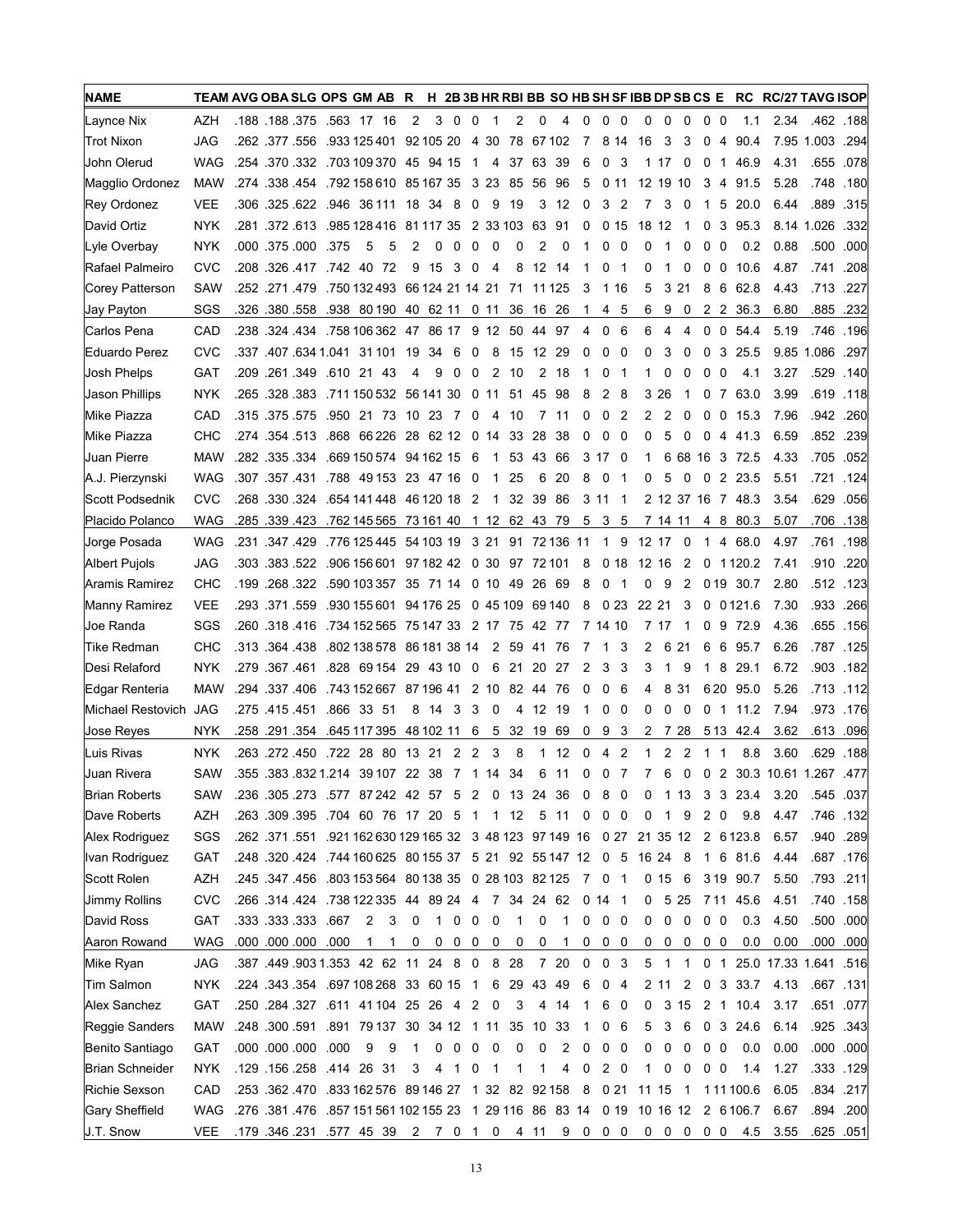| <b>NAME</b>            |            |                |                |                |                 | TEAM AVG OBA SLG OPS GM ABR                           |    |           |    |              |      |             |           |           |       |                |                         |              |                 |    |                |                |           | H 2B 3B HR RBI BB SO HB SH SF IBB DP SB CS E RC RC/27 TAVG ISOP |            |           |
|------------------------|------------|----------------|----------------|----------------|-----------------|-------------------------------------------------------|----|-----------|----|--------------|------|-------------|-----------|-----------|-------|----------------|-------------------------|--------------|-----------------|----|----------------|----------------|-----------|-----------------------------------------------------------------|------------|-----------|
| Alfonso Soriano        | CHC        |                |                |                |                 | .247 .293 .491 .784 86336 48 83 13 3 21 61 18 82      |    |           |    |              |      |             |           |           | 5     | $\mathbf 0$    | 3                       |              | 0 12 15         |    | 1              | 0              | 46.3      | 4.65                                                            | .763       | .244      |
| Sammy Sosa             | CHC        |                |                |                |                 | .230 310 444 754 143 556                              |    | 80 128 20 |    |              |      | 0 33 105    |           | 61 190    | 8     |                | 010                     | 4            | 19              | 0  | 0              | $\overline{4}$ | 75.4      | 4.46                                                            | .707       | .214      |
| Scott Spiezio          | MAW        |                | .172 .197 .328 |                |                 | .524 89 58                                            | 3  | 10        | -1 | 1            | 2    | -10         | 1         | 11        |       | 1              | 1                       | 1            | 3               | 0  | 0              | $\overline{2}$ | 3.0       | 1.52                                                            | .412       | .155      |
| <b>Junior Spivey</b>   | SGS        |                |                |                |                 | .250 .346 .397 .743 82 68                             | 14 | 17        | 5  |              |      | 6           | 8         | 20        | 2     | 1              | 0                       |              |                 | 2  | 0              | 0              | 10.2      | 5.18                                                            | .750       | .147      |
| <b>Matt Stairs</b>     | <b>MAW</b> |                | .287.400.569   |                |                 | .969 141 415                                          |    | 68 119 25 |    | 1            | 30   | 72          | 70        | 95        | 9     |                | 0 12                    | 18           | 14              | 0  | 0 1 1          |                | 95.6      |                                                                 | 8.30 1.016 | .282      |
| Shannon Stewart        | <b>GAT</b> |                | .268 .314 .378 |                |                 | .692 142 503                                          |    | 56 135 36 |    | 2            | 5    | 65          | 32        | 79        | 4     | 3              | 4                       | 1            | 13              |    | 0              | 5              | 58.9      | 4.09                                                            | .596       | .109      |
| Ichiro Suzuki          | CVC        |                | .264 .295 .338 |                |                 | 633 162 715 78 189 18                                 |    |           |    | 7            | 7    | 61          | 26        | 96        | 5     | 1              | 1                       |              | 3               | 45 | 10             | -1             | 75.9      | 3.79                                                            | .590       | .074      |
| <b>Mike Sweeney</b>    | <b>GAT</b> |                | .216 328 356   |                |                 | 684 138 505 61 109 16                                 |    |           |    |              | 2 17 | 71          |           | 81 106    | 4     | 0              | 9                       | 8            | -25             |    | 0              | 0              | 58.1      | 3.71                                                            | .632       | .141      |
| <b>Mark Teixeira</b>   | GAT        |                | .143.268.200   |                | .468 21         | -35                                                   | 4  | 5         | 2  | 0            | 0    | 1           | 4         | 13        | 2     | 0              | 0                       | 0            | 1               | 0  | 0              | 0              | 2.1       | 1.82                                                            | .419       | .057      |
| Miguel Tejada          | GAT        |                | .257 .313 .415 |                |                 | .727 162 634 96 163 40                                |    |           |    |              | 020  | 71          | 44        | 91        | 9     | 0              | 9                       | 11           | 16              | 1  |                | 1 14           | 80.3      | 4.41                                                            | .650       | .158      |
| <b>Frank Thomas</b>    | <b>MAW</b> |                |                |                |                 | .254 .370 .477 .847 65 130 24 33 11                   |    |           |    | 0            | 6    |             | 18 20 30  |           | 4     | 0              | 6                       | 0            | 3               | 0  | 0              |                | 023.9     | 6.46                                                            | .860       | .223      |
| <b>Jim Thome</b>       | GAT        |                |                |                |                 | .277 .400 .684 1.084 162 592 123 164 25               |    |           |    | 3            | 70   | 161 122 212 |           |           | 3     | 0              | 38                      | 32           | 10              | 0  | 0              |                | 7 167.5   | 10.19 1.210                                                     |            | .407      |
| Yorvit Torrealba       | CVC        |                | .143 .125 .286 |                | .411            | 4<br>7                                                | 1  |           |    | 0            | 0    | 1           | 0         | 2         | 0     | 0              | 1                       | 0            | 0               | 0  | 0              | 0              | 0.3       | 1.22                                                            | .333       | .143      |
| Michael Tucker         | <b>NYK</b> |                | 000.000.000.   |                | .000            | 0                                                     | 0  | 0         | 0  | 0            | 0    | 0           | 0         | 0         | 0     | 0              | 0                       | 0            | 0               | 0  | 0              | 0              | .000      | .000                                                            | .000       | .000      |
| Juan Uribe             | AZH        |                | .260 .294 .406 |                | .700 38         | -96                                                   | 15 | 25        | 7  | 2            |      | 6           | 4         | 23        |       | 4              |                         | 0            |                 | 2  |                | 3              | 11.6      | 4.02                                                            | .630       | .146      |
| Juan Uribe             | CAD        |                | .234 .276 .442 |                | .718            | 41 154                                                | 22 | 36        | 9  | 1            | 7    | 22          | 9         | 35        | 0     | 4              | 4                       | 3            | 4               | 5  | 0              | 5              | 18.4      | 3.95                                                            | .672       | .208      |
| Chase Utley            | AZH        |                |                | .167 .211 .167 | .378            | 36<br>- 17                                            | 1  | 6         | 0  | 0            | 0    | 0           | 2         | 9         | 0     | 0              | 0                       | 0            | 2               | 0  | 0              | -1             | 1.0       | 0.87                                                            | .250       | .000      |
| Jose Valentin          | MAW        | .184 .262 .342 |                |                | .604            | 38<br>12                                              | 3  | 7         | 3  | 0            | 1    | 4           | 4         | 15        | 0     | 0              |                         | 0            |                 | 0  | 0              | $\overline{2}$ | 3.3       | 2.82                                                            | .531       | .158      |
| Jason Varitek          | MAW        |                | .219 .274 .386 |                |                 | .660 155 567                                          |    | 69 124 33 |    | -1           | 20   | 72          |           | 33 174 11 |       |                | 1 10                    | 10           | 8               | 1  | 0              | 6              | 60.6      | 3.60                                                            | .585       | .168      |
| Ramon Vazquez          | GAT        |                | .296 345 481   |                |                 | .826 25 27                                            | 7  | 8         | 3  | $\mathbf{1}$ | 0    | 4           | 2         | 1         | 0     | 1              | 0                       | 0            | 0               | 0  | 1              | 3              | 4.2       | 5.42                                                            | .750       | .185      |
| Jose Vidro             | CHC        |                | .287 .363 .402 |                |                 | 764 159 655 89 188 39                                 |    |           |    |              |      | 0 12 82 67  |           |           | 63 14 | 0              | 6                       |              | 0 <sub>12</sub> | 1  | 0              | 9              | 99.6      | 5.55                                                            | .720       | .115      |
| Omar Vizquel           | VEE        |                | .182 .268 .273 |                |                 | .540 123 374 49 68 13                                 |    |           |    | 3            | 5    | 27          | 45        | -55       | 0     | 11             | 2                       |              | 3 14            | 8  | 2              | -9             | 28.0      | 2.25                                                            | .481       | .091      |
| Larry Walker           | CVC        |                | .227 .358 .389 |                |                 | .747 148 488                                          |    | 75 111    | 31 | 3            | 14   | 50          |           | 94 130    | 7     | 0              | 3                       |              | 1 17            |    | 1              | 6              | 71.5      | 4.85                                                            | .739       | .162      |
| <b>Todd Walker</b>     | <b>CVC</b> |                | .000 000 000   |                | .000            | 6<br>4                                                | 0  | 0         | 0  | 0            | 0    | 0           | 0         | 0         | 0     | 0              | 0                       | 0            | 1               | 0  | 0              | -1             | 0.0       | 0.00                                                            | .000       | .000      |
| Vernon Wells           | AZH        |                | .297 .339 .534 |                |                 | .873 111 397                                          |    | 58 118 26 |    | 1            | -22  | 58          | 24        | 63        | 3     | 0              | 4                       | 0            | 12              | 1  | 0              | 5              | 68.9      | 6.30                                                            | .825       | .237      |
| Vernon Wells           | CAD        |                | .232 .272 .407 |                |                 | .679 46 194                                           |    | 25 45     | 8  | 1            | 8    | 23          | 9         | 35        | 2     | 0              | 3                       | 5            | 9               | 0  | 0              | 2              | 18.8      | 3.19                                                            | .570       | .175      |
| <b>Rondell White</b>   | VEE        |                | .270 .317 .501 |                |                 | .818 143 537                                          |    | 68 145 26 |    | 4            | 30   | 85          |           | 28 116    | 10    | 0 16           |                         | 14           | 9               | 1  | 1              | 3              | 83.8      | 5.60                                                            | .766       | .231      |
| Ty Wigginton           | WAG        |                | .273 314 414   |                | .728            | 99<br>41                                              | 9  | 27        | 5  | 0            | 3    | 22          | 5         | 21        | 1     | 0              | 0                       | 3            | 3               | 0  | 1              | 1              | 11.8      | 4.18                                                            | .618       | .141      |
| <b>Brad Wilkerson</b>  | CHC        |                | .224 .311 .418 |                | .729            | 57134                                                 | 19 | 30        | 9  | 1            | 5    | 17          | 16        | 45        | 1     | 0              | 0                       | 0            | 0               | 4  | 2              | 0              | 18.6      | 4.74                                                            | .726       | .194      |
| <b>Bernie Williams</b> | WAG        |                | .278 .353 .364 |                | .717            | 59 151                                                | 25 | 42        | 5  | 1            | 2    | 15          | 17        | 17        | 1     | 1              | 1                       | 1            | 4               | 1  | 0              | 0              | 20.1      | 4.71                                                            | .655       | .086      |
| <b>Matt Williams</b>   | <b>MAW</b> |                | 400 400 400    |                | .800            | 5<br>2                                                | 0  | 2         | 0  | 0            | 0    | 0           | 0         | 2         | 0     | 0              | 0                       | 0            | 0               | 0  | 0              | 0              | 0.8       | 7.20                                                            | .667       | .000      |
| <b>Craig Wilson</b>    | CHC        |                |                |                |                 | .254 .349 .486 .835 97 284 41 72 10 7 14              |    |           |    |              |      | 36          | 33        | 89        | 9     | 0              | -1                      | 0            | 5               | 4  | 0              | -5             | 50.5      | 6.26                                                            | .848       | .232      |
| Dan Wilson             | VEE        |                |                |                |                 | .203 .223 .266 .489 57 143                            |    | 9 29      | 3  | 0            |      | 2, 10       |           | 4 24      | 0     | 2              | $\overline{\mathbf{0}}$ | 2            | 2               | 0  | 0 <sub>0</sub> |                | 8.4       | 1.90                                                            | .362 .063  |           |
| Jack Wilson            | <b>NYK</b> |                |                |                |                 | .255 .283 .319 .602 46 94                             |    | 9 24 3    |    | 0            |      | 1 12        |           | 4 10      | 0     | 5              | - 0                     | 1            | 2               | 0  | 0 <sub>6</sub> |                | 8.5       | 2.96                                                            |            | .472 .064 |
| Preston Wilson         | SAW        |                |                |                |                 | 247 .296 .562 .858 143 530 83 131 41 3 40 113 36 130  |    |           |    |              |      |             |           |           |       |                |                         | 2 0 24 16 17 |                 | 8  |                |                | 6 5 80.0  | 5.08                                                            |            | .815 .315 |
| Vance Wilson           | SGS        |                |                |                |                 | .306 .361 .446 .807 52121 12 37 6 1 3 14              |    |           |    |              |      |             |           | 6 30      | 5     | 3              | $\overline{1}$          | $\mathbf{2}$ | 4               | 2  |                |                | 0619.4    | 5.70                                                            | .761 .140  |           |
| Randy Winn             | <b>VEE</b> |                |                |                |                 | .242 .280 .335 .614 146 529 52 128 18 2 9             |    |           |    |              |      |             | 39 22 129 |           | 6     | 6              | 4                       |              | 5 14 18         |    |                |                | 6 2 4 7 4 | 2.99                                                            | .530 .093  |           |
| Tony Womack            | <b>CVC</b> |                |                |                | 000 000 000 000 | $\mathbf{1}$<br>1                                     | 0  | 0         | 0  | 0            | 0    | 0           | 0         | 0         | 0     | 0              | $\overline{\mathbf{0}}$ | 0            | 0               | 0  | 0 <sub>0</sub> |                | 0.0       | 0.00                                                            |            | .000 .000 |
| Chris Woodward         | VEE        |                |                |                |                 | .216 .310 .459 .769 25 37                             | 6  | 8         | 3  | 0            | 2    | 6           | 3         | 8         | 2     | 0              | 0                       | 2            | 0               | 0  | 0 <sub>0</sub> |                | 5.7       | 5.27                                                            |            | .759 .243 |
| Dimitri Young          | <b>CVC</b> |                |                |                |                 | .243 .309 .365 .674 33 74 12 18                       |    |           | 3  | 0            | 2    | 4           | 4         | 19        | 3     | 0              | 0                       | 0            | 8               | 0  | 0 <sub>2</sub> |                | 6.0       | 2.55                                                            |            | .531 .122 |
| Michael Young          | VEE        |                |                |                |                 | .285 .306 .409 .715 162 729 98 208 25 16 11 62 23 121 |    |           |    |              |      |             |           |           |       | 0 <sub>1</sub> | 8                       |              | 3 15 16         |    |                |                | 2 5 89.0  | 4.43                                                            |            | .626 .123 |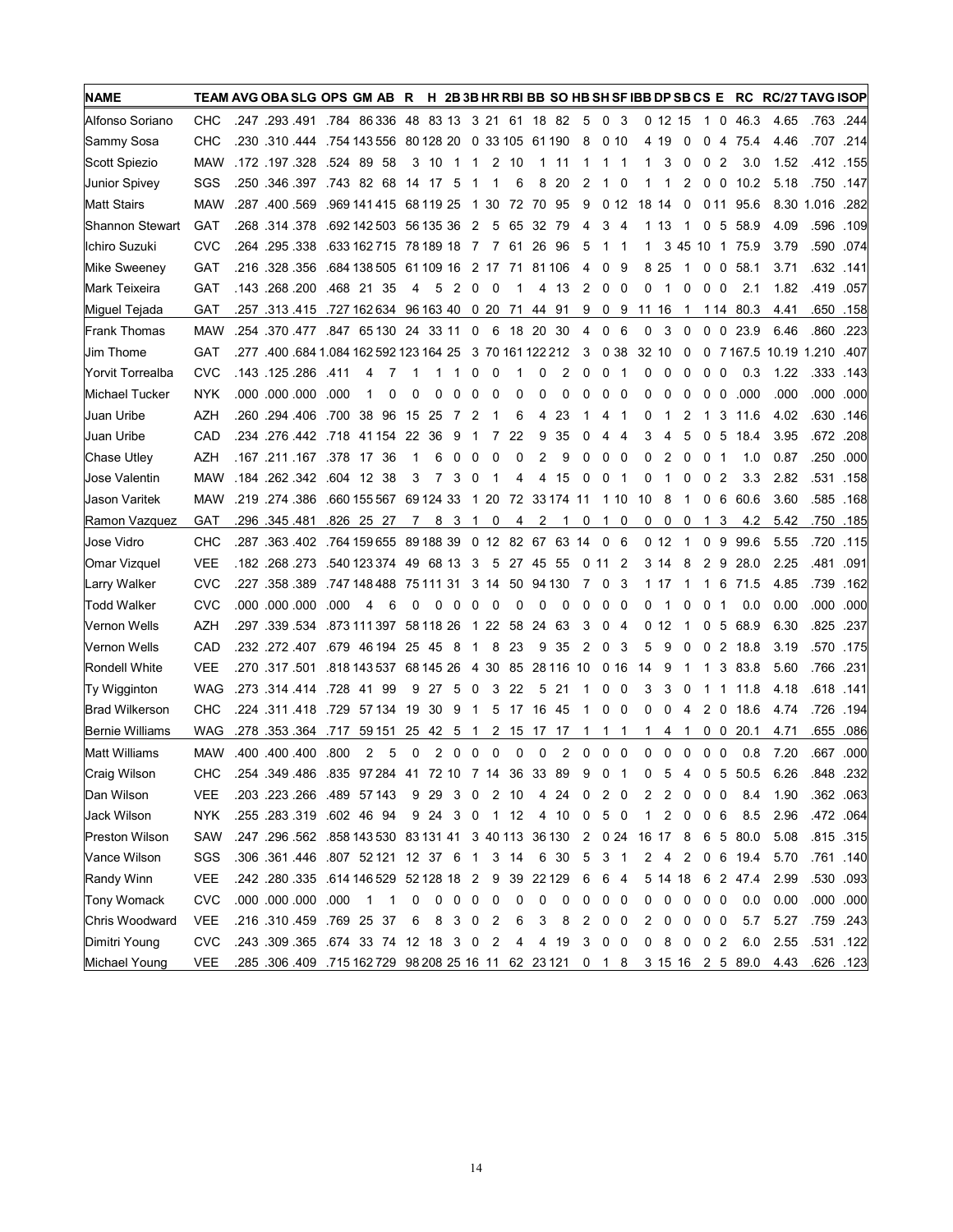#### Pitcher Statistics (by Alpha)

| <b>NAME</b>               | TEAM       |       | <b>ERA OPPAV W</b> |                | L                | <b>PCT</b> | G              | GS | CG SH SV GF |   |    |                   | IP                   | н   | R              |     | ER HR BB       |            | <b>SO</b>               |
|---------------------------|------------|-------|--------------------|----------------|------------------|------------|----------------|----|-------------|---|----|-------------------|----------------------|-----|----------------|-----|----------------|------------|-------------------------|
| Paul Abbott               | CAD        | 6.65  | .333               | 2              | $\overline{2}$   | .500 10    |                | 8  | 0           | 0 | 0  | 8                 | 47.1                 | 62  | 36             | 35  | 14             | 33         | 22                      |
| <b>Terry Adams</b>        | SGS        | 2.43  | .245               | $\overline{2}$ | 3                | .400       | 50             | 0  | 0           | 0 | 3  | 2                 | 66.2                 | 60  | 20             | 18  | 5              | 19         | 45                      |
| <b>Wilson Alvarez</b>     | <b>WAG</b> | 4.10  | .262               | 20             | 9                | .690       | 33             | 33 | 9           | 0 | 0  |                   | 21 226.0 226         |     | 104            | 103 | 28             | 60         | 202                     |
| Luis Ayala                | CAD        | 4.15  | .188               | 1              | 1                | .500       | 3              | 0  | 0           | 0 | 0  | 1                 | 4.1                  | 3   | 2              | 2   | 1              | 1          | 3                       |
| Danys Baez                | <b>SAW</b> | 0.00  | .071               | 0              | 0                | .000       | 2              | 0  | 0           | 0 | 0  | 0                 | 4.1                  | 1   | 0              | 0   | 0              | 2          | $\overline{2}$          |
| <b>Grant Balfour</b>      | SGS        | 1.08  | .148               | 0              | -1               | .000       | 5              | 0  | 0           | 0 | 0  | 0                 | 8.1                  | 4   | 1              | 1   | 1              | 1          | 11                      |
| <b>Miguel Batista</b>     | <b>JAG</b> | 4.66  | .284               | 13             | 10               | .565       | 35             | 26 | 1           | 0 | 0  | 5                 | 154.2 175            |     | 86             | 80  | 14             | 41         | 109                     |
| <b>Rod Beck</b>           | <b>CVC</b> | 4.35  | .211               | 2              | -1               | .667 15    |                | 0  | 0           | 0 | 0  | 4                 | 20.2                 | 16  | 10             | 10  | 3              | 9          | 15                      |
| <b>Josh Beckett</b>       | <b>AZH</b> | 4.51  | .289               | 10             | 13               | .435       | 28             | 28 | 5           | 3 | 0  | 0                 | 183.2 209            |     | 100            | 92  | 27             | 88         | 190                     |
| Armando Benitez           | <b>CHC</b> | 3.24  | .241               | 4              | 1                | .800       | 12             | 0  | 0           | 0 | 0  | 5                 | 16.2                 | 14  | 6              | 6   | 0              | 9          | 11                      |
| Rafael Betancourt         | CAD        | 4.50  | .278               | $\mathbf 0$    | 1                | .000       | 9              | 0  | 0           | 0 | 1  | $\overline{2}$    | 10.0                 | 10  | $6\phantom{1}$ | 5   | $\overline{2}$ | 4          | 7                       |
| Joel Borowski             | <b>MAW</b> | 2.91  | .221               | 6              | 1                | .857 41    |                | 0  | 0           | 0 | 8  | 1                 | 46.1                 | 38  | 18             | 15  | 6              | 16         | 40                      |
| Jason Boyd                | <b>WAG</b> | 8.10  | .306               | 0              | 0                | .000       | 14             | 0  | 0           | 0 | 1  | 2                 | 16.2                 | 22  | 15             | 15  | 3              | 12         | 7                       |
| Kevin Brown               | SGS        | 4.00  | .276               | 18             | 12               | .600       | 41             | 41 | 11          | 2 | 0  |                   | 9 299.0              | 322 | 140            | 133 | 25             |            | 106 251                 |
| <b>Kiko Calero</b>        | <b>NYK</b> | 0.00  | .200               | 1              | 0                | 1.000      | 1              | 0  | 0           | 0 | 0  | 0                 | 1.1                  | 1   | 0              | 0   | 0              | 0          | $\overline{c}$          |
| Giovanni Carrara          | <b>NYK</b> | 7.71  | .400               | 0              | 0                | .000       | 1              | 0  | 0           | 0 | 0  | 0                 | 2.1                  | 4   | 2              | 2   | 0              | 1          | 3                       |
| Lance Carter              | <b>MAW</b> | 0.00  | .143               | 0              | 0                | .000       | 2              | 0  | 0           | 0 | 0  | 0                 | 4.0                  | 2   | 0              | 0   | 0              | 1          | 4                       |
| Shawn Chacon              | <b>WAG</b> | 4.38  | .264               | 16             | 7                | .696       | 29             | 29 | 5           | 0 | 0  | $12 \overline{ }$ | 211.2 221            |     | 116            | 103 | 19             | 93         | 127                     |
| Roger Clemens             | <b>NYK</b> | 5.08  | .277               | 13             | 14               | .481       | 33             | 33 | 8           | 0 | 0  |                   | 18 223.1             | 246 | 132            | 126 | 42             | 69         | 208                     |
| <b>Matt Clement</b>       | <b>NYK</b> | 4.46  | .257               | 19             | 16               | .543 41    |                | 41 | 11          | 2 | 0  |                   | 25 288.1             | 285 | 163            | 143 | 41             | 153        | 218                     |
| <b>Bartolo Colon</b>      | <b>MAW</b> | 4.00  | .249               | 20             | 13               | .606 40    |                | 40 | 19          | 3 | 0  | 17                | 312.2 298            |     | 150            | 139 |                | 40 116     | 219                     |
| <b>Jose Contreras</b>     | <b>CHC</b> | 3.79  | .204               | 6              | 6                | .500 65    |                | 0  | 0           | 0 | 14 | 50                | 154.1                | 113 | 67             | 65  | 16             | 65         | 163                     |
| <b>Francisco Cordero</b>  | <b>GAT</b> | 4.32  | .286               | 3              | 3                | .500 53    |                | 0  | 0           | 0 | 5  | 10                | 83.1                 | 94  | 46             | 40  | 13             | 38         | 108                     |
| <b>Rheal Cormier</b>      | <b>JAG</b> | 3.05  | .195               | 6              | 2                | .750       | 84             | 0  | 0           | 0 | 4  |                   | 7 103.1              | 72  | 40             | 35  | 10             | 45         | 71                      |
| <b>Jack Cressend</b>      | <b>MAW</b> | 0.00  | .143               | 0              | 0                | .000       | 7              | 0  | 0           | 0 | 1  | 0                 | 6.2                  | 3   | 0              | 0   | 0              | 0          | 4                       |
| Juan Cruz                 | <b>AZH</b> | 2.57  | .218               | 1              | 1                | .500       | 10             | 0  | 0           | 0 | 0  | 5                 | 21.0                 | 17  | 9              | 6   | 5              | 11         | 18                      |
| Jason Davis               | <b>VEE</b> | 5.76  | .304               | 1              | 6                | .143       | 8              | 8  | 0           | 0 | 0  | 4                 | 50.0                 | 62  | 37             | 32  | 11             | 18         | 34                      |
| Zach Day                  | <b>AZH</b> | 5.47  | .295               | 1              | 1                | .500       | 4              | 4  | 1           | 0 | 0  | 0                 | 24.2                 | 28  | 15             | 15  | 1              | 13         | 16                      |
| Valerio De Los Santos VEE |            | 7.21  | .319               | 1              | 1                | .500       | 46             | 0  | 0           | 0 | 0  | 2                 | 43.2                 | 58  | 37             | 35  | 11             | 23         | 38                      |
| <b>Brandon Donnelly</b>   | <b>CVC</b> | 3.65  | .208               | 3              | 3                | .500       | 24             | 0  | 0           | 0 | 8  | 19                | 37.0                 | 27  | 16             | 15  | 2              | 19         | 39                      |
| <b>Brandon Donnelly</b>   | <b>MAW</b> | 2.36  | .188               | 1              | 2                | .333       | 29             | 0  | 0           | 0 | 14 | 3                 | 42.0                 | 27  | 11             | 11  | 4              | 19         | 36                      |
| <b>Octavio Dotel</b>      | <b>VEE</b> | 3.37  | .207               | 5              | 6                | 455 52     |                | 0  | 0           | 0 | 25 | 8                 | 69.1                 | 51  | 27             | 26  | 16             | 30         | 71                      |
| Eric Dubose               | CAD        | 4.41  | .219               | 5              | 3                | .625       | 9              | 9  | 1           | 0 | 0  | 6                 | 51.0                 | 41  | 27             | 25  | 6              | 16         | 25                      |
| Adam Eaton                | <b>SAW</b> | 6.43  | .288               | 8              | 10               | .444 22    |                | 22 | 2           | 0 | 0  |                   | 16 134.1 157 103     |     |                | 96  | 28             | 60         | 91                      |
| Alan Embree               | SGS        | 0.89  | .143               | 0              | $\boldsymbol{0}$ | .000 24    |                | 0  | 0           | 0 | 3  | 1                 | 30.1                 | 14  | 4              | 3   | 1              | 8          | 28                      |
| Kelvim Escobar            | <b>CHC</b> | 7.69  | .350               | 1              | 1                | .500 29    |                | 0  | 0           | 0 | 2  | 18                | 55.0                 | 82  | 52             | 47  | 11             | 33         | 45                      |
| Kyle Farnsworth           | <b>VEE</b> | 4.39  | .221               | 3              | 4                | .429 67    |                | 0  | 0           | 0 | 2  | 10                | 96.1                 | 77  | 51             | 47  | 17             | 58         | 103                     |
| <b>Jared Fernandez</b>    | <b>MAW</b> | 4.26  | .289               | 1              | 3                | .250       | 6              | 6  | 2           | 0 | 0  | 2                 | 38.0                 | 43  | 18             | 18  | 5              | 8          | 17                      |
| Keith Foulke              | SGS        | 2.37  | .231               | 4              | $\overline{2}$   | .667 55    |                | 0  | 0           | 0 | 30 | 6                 | 57.0                 | 48  | 16             | 15  | 9              | 22         | 52                      |
| Chad Fox                  | CAD        | 18.00 | .462               | 0              | 1                | .000       | $\overline{2}$ | 0  | 0           | 0 | 0  | 1                 | 2.0                  | 6   | $\,6$          | 4   | 1              | 5          | $\overline{\mathbf{c}}$ |
| Ryan Franklin             | <b>GAT</b> | 6.00  | .301               | 18 16          |                  | .529 41    |                | 41 | 8           | 0 | 0  |                   | 29 271.1 328 183 181 |     |                |     |                | 58 101 114 |                         |
| <b>Brian Fuentes</b>      | <b>CVC</b> | 4.13  | .243               | $\overline{2}$ | $\overline{2}$   | .500 71    |                | 0  | 0           | 0 | 1  |                   | 35 120.0 112         |     | 57             | 55  | 19             |            | 61 122                  |
| Eric Gagne                | <b>SAW</b> | 2.60  | .174               | 3              | 6                | .333 53    |                | 0  | 0           | 0 | 27 | 3                 | 72.2                 | 44  | 23             | 21  | 5              | 24         | 101                     |
| <b>Freddy Garcia</b>      | <b>CVC</b> | 6.82  | .315               | 4              | 16               | .200 30    |                | 30 | 4           | 0 | 0  |                   | 0 187.1 237 147 142  |     |                |     | 45             |            | 82 115                  |
| Jeremi Gonzalez           | <b>WAG</b> | 6.14  | .269               | 8              | 7                | .533 16    |                | 16 | 2           | 0 | 0  | 8                 | 99.2 104             |     | 69             | 68  | 13             | 55         | 71                      |
| Tom Gordon                | <b>MAW</b> | 2.99  | .242               | 6              | 3                | .667 49    |                | 0  | 0           | 0 | 4  | 4                 | 69.1                 | 61  | 25             | 23  | 9              | 34         | 80                      |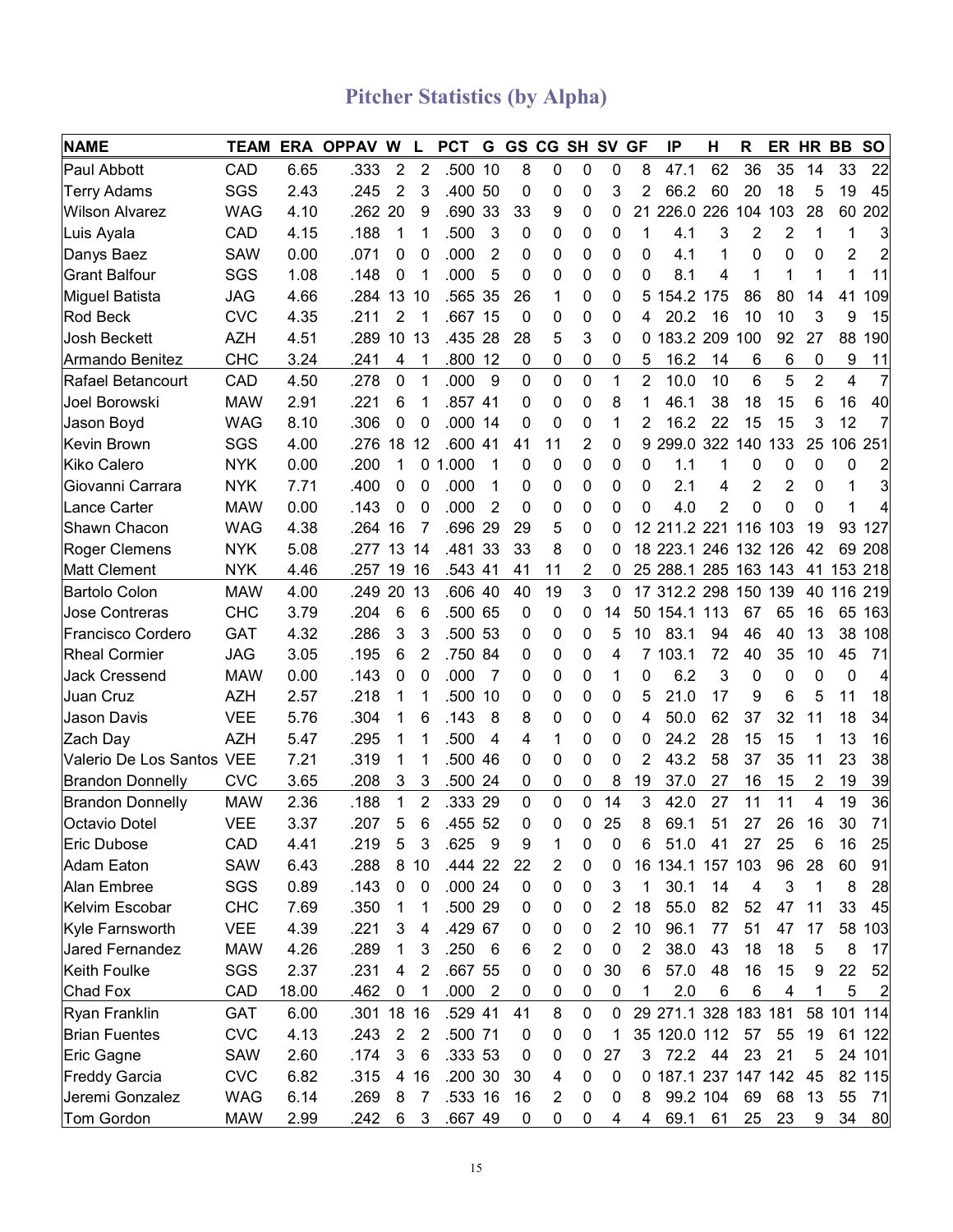| <b>NAME</b>            | <b>TEAM</b> |       | ERA OPPAV W |       | L              | <b>PCT</b> | G               | <b>GS CG SH SV GF</b> |             |   |    |    | IP                   | H   | $\mathsf{R}$ |     | ER HR BB |        | <b>SO</b> |
|------------------------|-------------|-------|-------------|-------|----------------|------------|-----------------|-----------------------|-------------|---|----|----|----------------------|-----|--------------|-----|----------|--------|-----------|
| Eddie Guardado         | SGS         | 6.67  | .282        | 2     | 0              | 1.000      | 35              | 0                     | 0           | 0 | 0  | 4  | 28.1                 | 31  | 21           | 21  | 10       | 15     | 23        |
| Roy Halladay           | <b>AZH</b>  | 4.03  | .260        | 19    | 17             | .528       | 41              | 41                    | 10          | 0 | 0  | 0  | 304.0                | 305 | 150          | 136 | 56       | 63     | 207       |
| Mike Hampton           | <b>CVC</b>  | 8.04  | .276        | 0     | 2              | .000       | 3               | 3                     | 0           | 0 | 0  | 0  | 15.2                 | 16  | 14           | 14  | 3        | 12     | 5         |
| <b>Rich Harden</b>     | SGS         | 4.83  | .303        | 3     | 2              | .600       | 28              | 0                     | 0           | 0 | 1  | 3  | 50.1                 | 61  | 28           | 27  | 10       | 33     | 40        |
| <b>Travis Harper</b>   | <b>CVC</b>  | 3.87  | .227        | 5     | 5              | .500       | 55              | 0                     | 0           | 0 | 4  | 25 | 88.1                 | 73  | 41           | 38  | 8        | 27     | 56        |
| Shigetoshi Hasegawa    | <b>NYK</b>  | 5.00  | .297        | 0     | $\Omega$       | .000       | 26              | 0                     | 0           | 0 | 2  | 3  | 45.0                 | 51  | 25           | 25  | 7        | 9      | 20        |
| LaTroy Hawkins         | <b>SAW</b>  | 3.68  | .268        | 7     | 6              | .538 76    |                 | 0                     | 0           | 0 | 7  |    | 4 124.2 127          |     | 51           | 51  | 14       | 40     | 104       |
| Pat Hentgen            | SGS         | 4.86  | .268        | 11    | 5              | .688       | 25              | 23                    | 4           | 1 | 1  | 22 | 153.2                | 160 | 84           | 83  | 34       | 65     | 89        |
| <b>Matt Herges</b>     | <b>JAG</b>  | 3.84  | .256        | 6     | 2              | .750       | 77              | 0                     | 0           | 0 | 2  | 7  | 93.2                 | 92  | 46           | 40  | 12       | 53     | 71        |
| Livan Hernandez        | <b>SAW</b>  | 4.37  | .270        | 17    | 18             | .486 41    |                 | 41                    | 9           | 3 | 0  |    | 24 280.0             | 292 | 153          | 136 | 38       | 81     | 170       |
| Runelvys Hernandez     | SGS         | 5.34  | .235        | 5     | 4              | .556 10    |                 | 10                    | $\mathbf 0$ | 0 | 0  | 5  | 64.0                 | 54  | 38           | 38  | 9        | 35     | 26        |
| Tim Hudson             | SGS         | 3.51  | .257        | 28    | 7              | .800       | 41              | 41                    | 17          | 4 | 0  | 13 | 305.1                | 301 | 125          | 119 | 37       | 86     | 189       |
| Jason Isringhausen     | <b>SAW</b>  | 3.30  | .230        | 5     | 0              | 1.000      | 68              | 0                     | 0           | 0 | 3  | 5  | 71.0                 | 60  | 28           | 26  | 8        | 35     | 70        |
| Jason Kershner         | <b>MAW</b>  | 4.58  | .263        | 1     | 3              | .250 37    |                 | 0                     | 0           | 0 | 4  | 2  | 35.1                 | 35  | 19           | 18  | 4        | 17     | 10        |
| Byung-Hyun Kim         | <b>CHC</b>  | 2.53  | .225        | 0     | 0              | .000       | 4               | 0                     | 0           | 0 | 1  | 4  | 10.2                 | 9   | 3            | 3   | 1        | 2      | 11        |
| Byung-Hyun Kim         | <b>WAG</b>  | 2.83  | .217        | 14    | 3              | .824       | 23              | 23                    | 11          | 3 | 0  | 8  | 184.2                | 146 | 63           | 58  | 16       | 48     | 154       |
| Ray King               | <b>NYK</b>  | 3.30  | .269        | 1     | 0              | 1.000 41   |                 | 0                     | 0           | 0 | 2  | 1  | 46.1                 | 45  | 18           | 17  | 4        | 26     | 33        |
| Danny Kolb             | <b>AZH</b>  | 4.69  | .283        | 3     | 4              | .429       | 41              | 0                     | 0           | 0 | 1  | 16 | 63.1                 | 69  | 37           | 33  | 7        | 35     | 55        |
| Mike Koplove           | <b>AZH</b>  | 6.00  | .292        | 0     | 1              | .000       | 23              | 0                     | 0           | 0 | 0  | 8  | 24.0                 | 28  | 16           | 16  | 3        | 15     | 15        |
| John Lackey            | <b>CVC</b>  | 6.42  | .332        | 3     | 9              | .250       | 12              | 12                    | 2           | 0 | 0  | 0  | 75.2                 | 105 | 57           | 54  | 18       | 32     | 51        |
| <b>Brian Lawrence</b>  | <b>CHC</b>  | 6.59  | .325        | 11    | 21             | .344 41    |                 | 41                    | 3           | 1 | 0  |    | 0 246.0 332 195      |     |              | 180 | 45       | 90     | 123       |
| <b>Al Leiter</b>       | <b>CVC</b>  | 6.25  | .286        | 9     | -17            | .346 33    |                 | 33                    | 3           | 0 | 0  |    | 0 188.2 211          |     | 138 131      |     | 32       | 98     | 121       |
| Curtis Leskanic        | <b>CVC</b>  | 3.00  | .100        | 0     | 0              | .000       | $\overline{4}$  | 0                     | 0           | 0 | 0  | 2  | 3.0                  | 1   | 1            | 1   | 0        | 4      | 3         |
| Curtis Leskanic        | <b>MAW</b>  | 4.91  | .176        | 0     | 0              | .000       | 15              | 0                     | 0           | 0 | 0  | 0  | 14.2                 | 9   | 8            | 8   | 2        | 15     | 18        |
| <b>Brad Lidge</b>      | <b>CVC</b>  | 4.19  | .257        | 1     | 1              | .500       | 20              | 0                     | 0           | 0 | 9  | 19 | 19.1                 | 19  | 9            | 9   | 2        | 9      | 20        |
| <b>Brad Lidge</b>      | <b>MAW</b>  | 11.57 | .359        | 2     | 2              | .500       | 13              | 0                     | 0           | 0 | 0  | 3  | 16.1                 | 28  | 22           | 21  | 7        | 6      | 17        |
| <b>Scott Linebrink</b> | <b>VEE</b>  | 17.18 | .432        | 0     | 2              | .000       | $6\phantom{1}6$ | 0                     | 0           | 0 | 0  | 4  | 7.1                  | 16  | 14           | 14  | 4        | 1      | 3         |
| Esteban Loaiza         | <b>JAG</b>  | 3.94  | .240        | 20    | 16             | .556       | 42              | 42                    | 15          | 1 | 0  | 22 | 313.1                | 286 | 144          | 137 | 48       | 84     | 266       |
| <b>Braden Looper</b>   | CAD         | 3.37  | .111        | 0     | 0              | .000       | 1               | 0                     | 0           | 0 | 0  | 0  | 2.2                  | 1   | 1            | 1   | 1        | 1      | 1         |
| Javier Lopez           | <b>AZH</b>  | 3.09  | .193        | 2     | 2              | .500       | 27              | 0                     | 0           | 0 | 0  | 16 | 32.0                 | 34  | 11           | 11  | 5        | 14     | 12        |
| Aquilino Lopez         | <b>AZH</b>  | 4.44  | .274        | 2     | 3              | .400       | 42              | 0                     | 0           | 0 | 2  | 8  | 50.2                 | 35  | 29           | 25  | 8        | 32     | 39        |
| Rodrigo Lopez          | CAD         | 0.00  | .000        | 0     | $\Omega$       | .000       | 1               | 0                     | 0           | 0 | 0  | 0  | 0.2                  | 0   | 0            | 0   | 0        | 0      | 2         |
| Derek Lowe             | <b>CVC</b>  | 5.29  | .264        | 4     | 8              | .333 13    |                 | 13                    | 3           | 0 | 0  | 0  | 81.2                 | 84  | 49           | 48  | 5        | 45     | 49        |
| <b>Greg Maddux</b>     | <b>GAT</b>  | 5.78  | .291        | 8     | 20             | .286 40    |                 | 40                    | 9           | 1 | 0  |    | 27 264.2 313 179 170 |     |              |     | 51       | 63     | 144       |
| Ron Mahay              | <b>NYK</b>  | 3.57  | .216        | 6     | 7              | .462 50    |                 | 0                     | 0           | 0 | 9  | 7  | 88.1                 | 70  | 42           | 35  | 13       | 39     | 65        |
| Matt Mantei            | AZH         | 5.09  | .264        | 3     | 5              | .375 45    |                 | 0                     | 0           | 0 | 2  | 18 | 53.0                 | 55  | 30           | 30  | 13       | 23     | 67        |
| Damaso Marte           | CAD         | 3.45  | .173        | 2     | 1              | .667 47    |                 | 0                     | 0           | 0 | 1  | 3  | 57.1                 | 34  | 24           | 22  | 6        | 25     | 62        |
| Tom Martin             | <b>GAT</b>  | 3.74  | .217        | 3     | 5              | .375 38    |                 | 0                     | 0           | 0 | 3  | 3  | 43.1                 | 34  | 20           | 18  | 3        | 29     | 36        |
| Pedro Martinez         | <b>NYK</b>  | 3.03  | .217        | 19 11 |                | .633 33    |                 | 33                    | 19          | 0 | 0  |    | 17 270.1 212 101     |     |              | 91  | 28       | 70     | 300       |
| <b>Julio Mateo</b>     | <b>CHC</b>  | 6.57  | .318        | 5     | 5              | .500 42    |                 | 0                     | 0           | 0 | 1  | 34 | 75.1                 | 98  | 60           | 55  | 22       | 26     | 71        |
| Darrell May            | CAD         | 6.23  | .274        |       | 9 21           | .300 35    |                 | 34                    | 0           | 0 | 0  |    | 17 193.2 211 137 134 |     |              |     | 39       | 64     | 93        |
| <b>Wade Miller</b>     | <b>GAT</b>  | 5.23  | .304        | 3     | $\overline{4}$ | .429 10    |                 | 10                    | 1           | 0 | 0  | 0  | 62.0                 | 76  | 38           | 36  | 5        | 39     | 41        |
| Kevin Millwood         | <b>GAT</b>  | 6.14  | .281        | 12 18 |                | .400 40    |                 | 40                    | 5           | 1 | 0  |    | 17 247.2 275 177 169 |     |              |     |          | 37 112 | 164       |
| <b>Matt Morris</b>     | JAG         | 4.54  | .266        | 6     | 5              | .545 24    |                 | 24                    | 1           | 0 | 0  |    | 13 138.2 143         |     | 77           | 70  | 20       | 44     | 94        |
| Guillermo Mota         | <b>NYK</b>  | 2.15  | .205        | 9     | 3              | .750 67    |                 | 0                     | 0           | 0 | 16 |    | 10 117.0             | 82  | 31           | 28  | 13       | 39     | 107       |
| Jamie Moyer            | <b>WAG</b>  | 4.48  | .281        | 15 10 |                | .600 28    |                 | 28                    | 9           | 1 | 0  |    | 17 195.0 216 100     |     |              | 97  | 23       |        | 58 132    |
| Mark Mulder            | CAD         | 4.61  | .285 11 16  |       |                | .407 35    |                 | 35                    | 5           | 0 | 0  |    | 13 222.1 248 125 114 |     |              |     | 29       |        | 71 153    |
| Mike Mussina           | <b>CHC</b>  | 4.38  | .260        | 5     | 11             | .313 17    |                 | 17                    | 9           | 0 | 0  |    | 0 141.2 140          |     | 79           | 69  | 27       |        | 26 126    |
| Mike Mussina           | JAG         | 4.88  | .263        | 8     | 8              | .500 23    |                 | 23                    | 4           | 0 | 0  |    | 9 151.1 157          |     | 91           |     | 82 22    |        | 34 152    |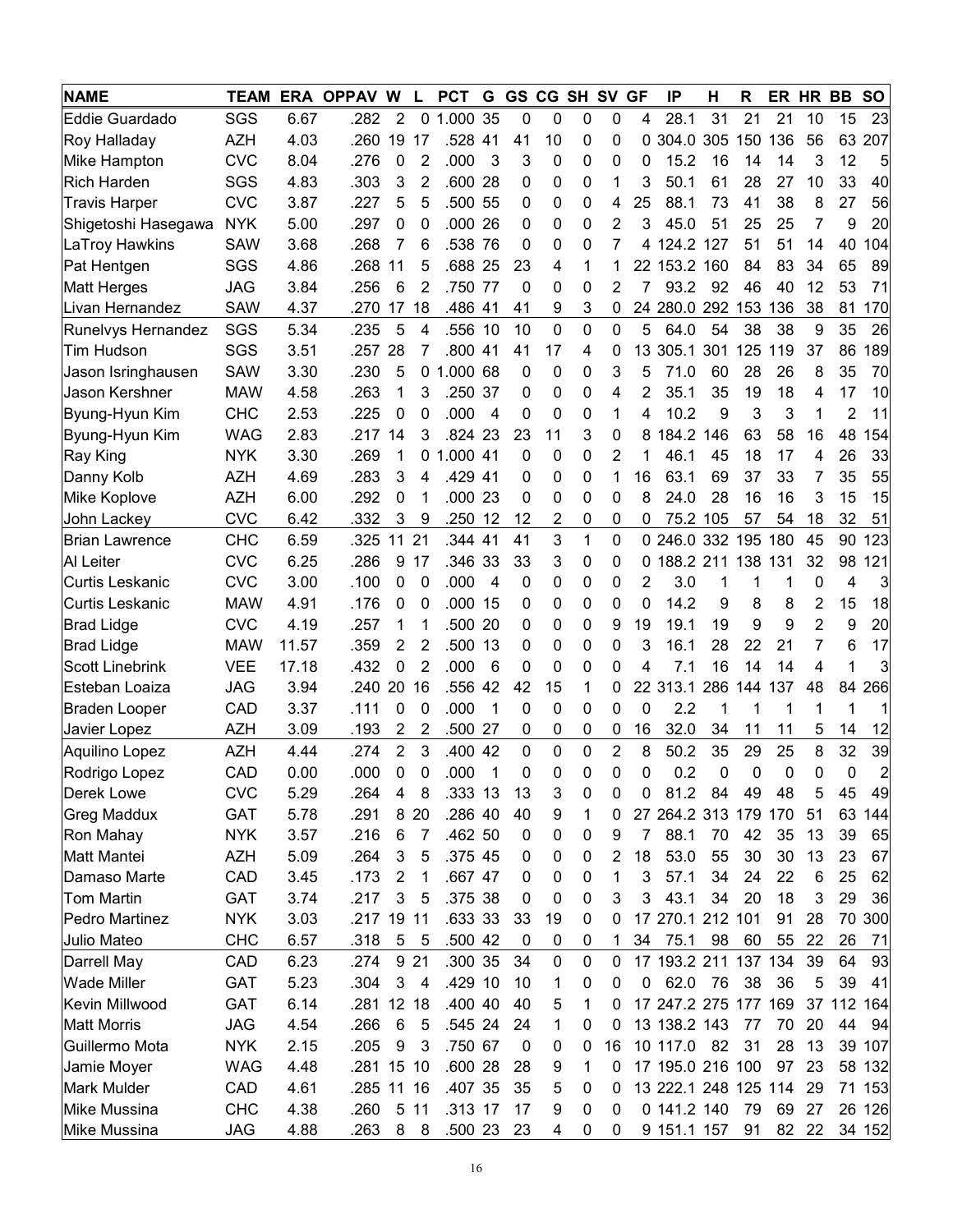| <b>NAME</b>              | <b>TEAM</b> | <b>ERA</b> | <b>OPPAV</b> | W              | L                | <b>PCT</b> | G                        | <b>GS</b>      | <b>CG SH SV</b> |   |    | GF | IP                  | н   | R              | ER.            | HR BB |     | <b>SO</b>      |
|--------------------------|-------------|------------|--------------|----------------|------------------|------------|--------------------------|----------------|-----------------|---|----|----|---------------------|-----|----------------|----------------|-------|-----|----------------|
| <b>Brett Myers</b>       | <b>CVC</b>  | 7.01       | .299         | 10             | 12               | .455       | 24                       | 24             | 1               | 0 | 0  | 0  | 131.0               | 158 | 106            | 102            | 25    | 60  | 78             |
| Joe Nathan               | <b>WAG</b>  | 2.55       | .210         | $\overline{2}$ | 0                | 1.000 46   |                          | 0              | 0               | 0 | 5  | 6  | 53.0                | 39  | 17             | 15             | 7     | 25  | 47             |
| Hideo Nomo               | <b>JAG</b>  | 6.59       | .278         | 10             | 10               | .500 28    |                          | 28             | 1               | 0 | 0  | 16 | 153.0               | 166 | 115            | 112            | 30    | 91  | 109            |
| <b>Russ Ortiz</b>        | <b>NYK</b>  | 6.09       | .284         | 4              | 6                | .400       | 14                       | 14             | 2               | 0 | 0  | 3  | 88.2                | 99  | 68             | 60             | 8     | 42  | 49             |
| <b>Roy Oswalt</b>        | <b>WAG</b>  | 4.55       | .273         | 14             | 12               | .538 33    |                          | 33             | 11              | 0 | 0  | 12 | 233.1               | 252 | 122            | 118            | 33    | 62  | 196            |
| Vicente Padilla          | <b>AZH</b>  | 4.64       | .304         | 4              | 1                | .800       | 8                        | 8              | 0               | 0 | 0  | 0  | 52.1                | 62  | 30             | 27             | 6     | 26  | 23             |
| Carl Pavano              | CAD         | 4.76       | .295         | 10             | 19               | .345 38    |                          | 38             | 6               | 1 | 0  |    | 15 244.0            | 290 | 144            | 129            | 29    | 60  | 158            |
| Jake Peavy               | <b>CHC</b>  | 5.13       | .269         | 5              | 9                | .357       | 16                       | 16             | 6               | 1 | 0  |    | 0.114.0             | 118 | 72             | 65             | 28    | 51  | 93             |
| <b>Brad Penny</b>        | <b>CHC</b>  | 1.89       | .194         | 1              | 0                | 1.000      | 2                        | $\overline{2}$ | 1               | 0 | 0  | 0  | 19.0                | 14  | 5              | 4              | 2     | 2   | 14             |
| <b>Troy Percival</b>     | CAD         | 4.60       | .242         | 1              | 4                | .200 48    |                          | 0              | 0               | 0 | 0  | 9  | 72.1                | 67  | 41             | 37             | 17    | 37  | 70             |
| <b>Odalis Perez</b>      | <b>CHC</b>  | 6.27       | .331         | 5              | 11               | .313       | 21                       | 21             | 1               | 0 | 0  |    | 0.127.2             | 176 | 100            | 89             | 36    | 29  | 96             |
| <b>Andy Pettitte</b>     | <b>JAG</b>  | 8.25       | .378         | 1              | 3                | .250       | 5                        | 5              | 0               | 0 | 0  | 0  | 24.0                | 42  | 24             | 22             | 4     | 9   | 28             |
| <b>Joel Pineiro</b>      | <b>AZH</b>  | 4.61       | .270         | 15             | 15               | .500 40    |                          | 40             | $\overline{7}$  | 3 | 0  |    | 0 263.2 278         |     | 155            | 135            | 38    | 114 | 168            |
| Sidney Ponson            | <b>MAW</b>  | 4.06       | .287         | 19             | 9                | .679 40    |                          | 40             | 10              | 1 | 0  |    | 16 288.1 324 139    |     |                | 130            | 27    | 84  | 159            |
| <b>Mark Prior</b>        | <b>AZH</b>  | 3.30       | .224         | 19             | 17               | .528 41    |                          | 41             | 21              | 4 | 0  |    | 0 327.1 270         |     | 132            | 120            | 39    | 91  | 344            |
| Pal Quantrill            | <b>JAG</b>  | 3.63       | .225         | 7              | 3                | .700 83    |                          | 0              | 0               | 0 | 5  | 2  | 94.1                | 78  | 46             | 38             | 9     | 33  | 45             |
| <b>Brad Radke</b>        | <b>CVC</b>  | 6.52       | .291         | 3              | 8                | .273       | 16                       | 16             | 3               | 0 | 0  | 0  | 98.0                | 116 | 75             | 71             | 34    | 24  | 56             |
| Erasmo Ramirez           | <b>NYK</b>  | 6.75       | .343         | 0              | 0                | .000       | $\overline{4}$           | 0              | 0               | 0 | 0  | 1  | 8.0                 | 12  | 6              | 6              | 3     | 0   | 4              |
| Mark Redman              | <b>GAT</b>  | 5.33       | .287         | 12 13          |                  | .480       | 31                       | 31             | 8               | 1 | 0  |    | 13 204.1            | 233 | 127            | 121            | 34    | 71  | 139            |
| Juan Rincon              | <b>SAW</b>  | 4.41       | .248         | 0              | 2                | .000 39    |                          | 0              | 0               | 0 | 0  | 2  | 63.1                | 59  | 35             | 31             | 6     | 27  | 41             |
| David Riske              | <b>VEE</b>  | 4.88       | .266         | 2              | 4                | .333 74    |                          | 0              | 0               | 0 | 4  | 9  | 90.1                | 92  | 51             | 49             | 19    | 14  | 98             |
| Mariano Rivera           | <b>CHC</b>  | 1.27       | .173         | 0              | 1                | .000       | 14                       | 0              | 0               | 0 | 5  | 10 | 21.1                | 13  | 3              | 3              | 1     | 6   | 22             |
| Mariano Rivera           | <b>WAG</b>  | 3.68       | .253         | 3              | 3                | .500 35    |                          | 0              | 0               | 0 | 13 | 2  | 44.0                | 42  | 22             | 18             | 4     | 8   | 37             |
| Francisco Rodriguez      | CAD         | 3.68       | .186         | 6              | 2                | .750 67    |                          | 0              | 0               | 0 | 2  | 11 | 107.2               | 69  | 46             | 44             | 18    | 42  | 125            |
| Felix Rodriguez          | <b>MAW</b>  | 3.37       | .273         | 0              | 0                | .000       | 3                        | 0              | 0               | 0 | 0  | 0  | 2.2                 | 3   | 1              | 1              | 0     | 1   | $\overline{c}$ |
| B.J. Ryan                | SGS         | 9.39       | .293         | 0              | 1                | .000 20    |                          | 0              | 0               | 0 | 0  | 1  | 15.1                | 17  | 16             | 16             | 3     | 14  | 15             |
| C.C. Sabathia            | <b>VEE</b>  | 5.68       | .278         | 9              | 16               | .360 29    |                          | 29             | 2               | 1 | 0  | 8  | 185.1               | 202 | 120            | 117            | 40    | 73  | 116            |
| Johan Santana            | <b>JAG</b>  | 5.77       | .262         | 5              | 4                | .556 36    |                          | 14             | 0               | 0 | 0  | 5  | 98.1                | 99  | 65             | 63             | 16    | 47  | 97             |
| <b>Scott Sauerbeck</b>   | <b>WAG</b>  | 3.24       | .230         | 0              | $\mathbf 0$      | $.000$ 16  |                          | 0              | 0               | 0 | 0  | 0  | 16.2                | 14  | 6              | 6              | 1     | 17  | 15             |
| <b>Curt Schilling</b>    | <b>MAW</b>  | 4.39       | .272         | 19             | 13               | .594 33    |                          | 33             | 16              | 1 | 0  | 20 | 254.1               | 278 | 141            | 124            | 37    | 65  | 291            |
| Jason Schmidt            | CAD         | 2.86       | .193         | 23             | 6                | .793       | 38                       | 38             | 16              | 1 | 0  | 13 | 293.0               | 202 | 96             | 93             | 34    | 84  | 299            |
| <b>Scott Schoeneweis</b> | <b>JAG</b>  | 5.18       | .251         | 3              | 3                | 500 48     |                          | 0              | 0               | 0 | 2  | 5  | 57.1                | 55  | 33             | 33             | 8     | 19  | 43             |
| <b>Ben Sheets</b>        | <b>CHC</b>  | 5.91       | .295         | 8              | 20               | .286 39    |                          | 39             | 11              | 1 | 0  |    | 0 266.1 318 192 175 |     |                |                | 49    | 78  | 181            |
| <b>Scott Shields</b>     | <b>GAT</b>  | 4.57       | .273         | 3              | 8                | .273 52    |                          | 0              | 0               | 0 | 6  |    | 12 136.0 139        |     | 70             | 69             | 18    | 38  | 96             |
| <b>Scot Shields</b>      | SGS         | 2.35       | .208         | 5              | 1                | .833 10    |                          | 8              | 1               | 1 | 0  | 4  | 61.1                | 47  | 18             | 16             | 6     | 16  | 50             |
| Paul Shuey               | CAD         | 3.07       | .200         | 0              | 0                | .000       | $\overline{7}$           | 0              | 0               | 0 | 0  | 0  | 14.2                | 10  | 5              | 5              | 1     | 5   | 13             |
| Jason Simontacchi        | <b>CVC</b>  | 10.46      | .398         | 0              | 1                | .000 25    |                          | 1              | 0               | 0 | 0  | 2  | 63.2 115            |     | 76             | 74             | 20    | 27  | 27             |
| John Smoltz              | <b>JAG</b>  | 3.21       | .222         | 6              | 5                | .545 70    |                          | 0              | 0               | 0 | 30 | 4  | 75.2                | 62  | 27             | 27             | 5     | 24  | 74             |
| Rafael Soriano           | CAD         | 2.45       | .174         | 5              | 5                | .500 66    |                          | 0              | 0               | 0 | 32 | 6  | 84.1                | 51  | 25             | 23             | 6     | 24  | 105            |
| <b>Justin Speier</b>     | <b>WAG</b>  | 7.71       | .364         | 0              | 0                | .000       | $\overline{1}$           | 0              | 0               | 0 | 0  | 0  | 2.1                 | 4   | $\overline{2}$ | $\overline{2}$ | 0     | 0   | 3              |
| Tim Spooneybarger        | <b>GAT</b>  | 3.40       | .229         | 6              | 7                | .462 70    |                          | 0              | 0               | 0 | 14 |    | 11 119.0            | 97  | 47             | 45             | 13    | 36  | 81             |
| Scott Sullivan           | <b>VEE</b>  | 4.58       | .257         | 2              | 0                | 1.000 33   |                          | 0              | 0               | 0 | 0  | 3  | 55.0                | 53  | 32             | 28             | 5     | 27  | 43             |
| <b>Mike Timlin</b>       | <b>MAW</b>  | 0.00       | .000         | 0              | $\boldsymbol{0}$ | .000       | $\overline{\phantom{0}}$ | 0              | 0               | 0 | 0  | 0  | 2.0                 | 0   | 0              | 0              | 0     | 0   | 1              |
| <b>Steve Trachsel</b>    | <b>CVC</b>  | 5.67       | .269         | 9              | 15               | .375 30    |                          | 30             | 5               | 1 | 0  | 0  | 187.1 199           |     | 122            | 118            | 36    | 66  | 107            |
| <b>Ugueth Urbina</b>     | <b>SAW</b>  | 6.60       | .234         | 1              | 2                | .333 52    |                          | 0              | 0               | 0 | 1  | 4  | 58.2                | 52  | 43             | 43             | 12    | 34  | 54             |
| Jose Valverde            | SGS         | 2.64       | .172 10      |                | 3                | .769 64    |                          | 0              | 0               | 0 | 6  | 4  | 88.2                | 53  | 30             | 26             | 8     | 46  | 130            |
| Claudio Vargas           | <b>VEE</b>  | 5.95       | .292         | 5              | 9                | .357 22    |                          | 20             | 0               | 0 | 0  |    | 13 115.0 134        |     | 83             | 76             | 23    | 42  | 48             |
| Javier Vazquez           | <b>CHC</b>  | 4.83       | .266 12 13   |                |                  | .480 26    |                          | 26             | 10              | 1 | 0  |    | 0 203.0 214 117     |     |                | 109            | 34    | 69  | 209            |
| <b>Oscar Villarreal</b>  | <b>WAG</b>  | 6.67       | .299         | 4              | 4                | .500 35    |                          | 0              | 0               | 0 | 6  | 6  | 58.0                | 70  | 46             | 43             | 13    | 30  | 42             |